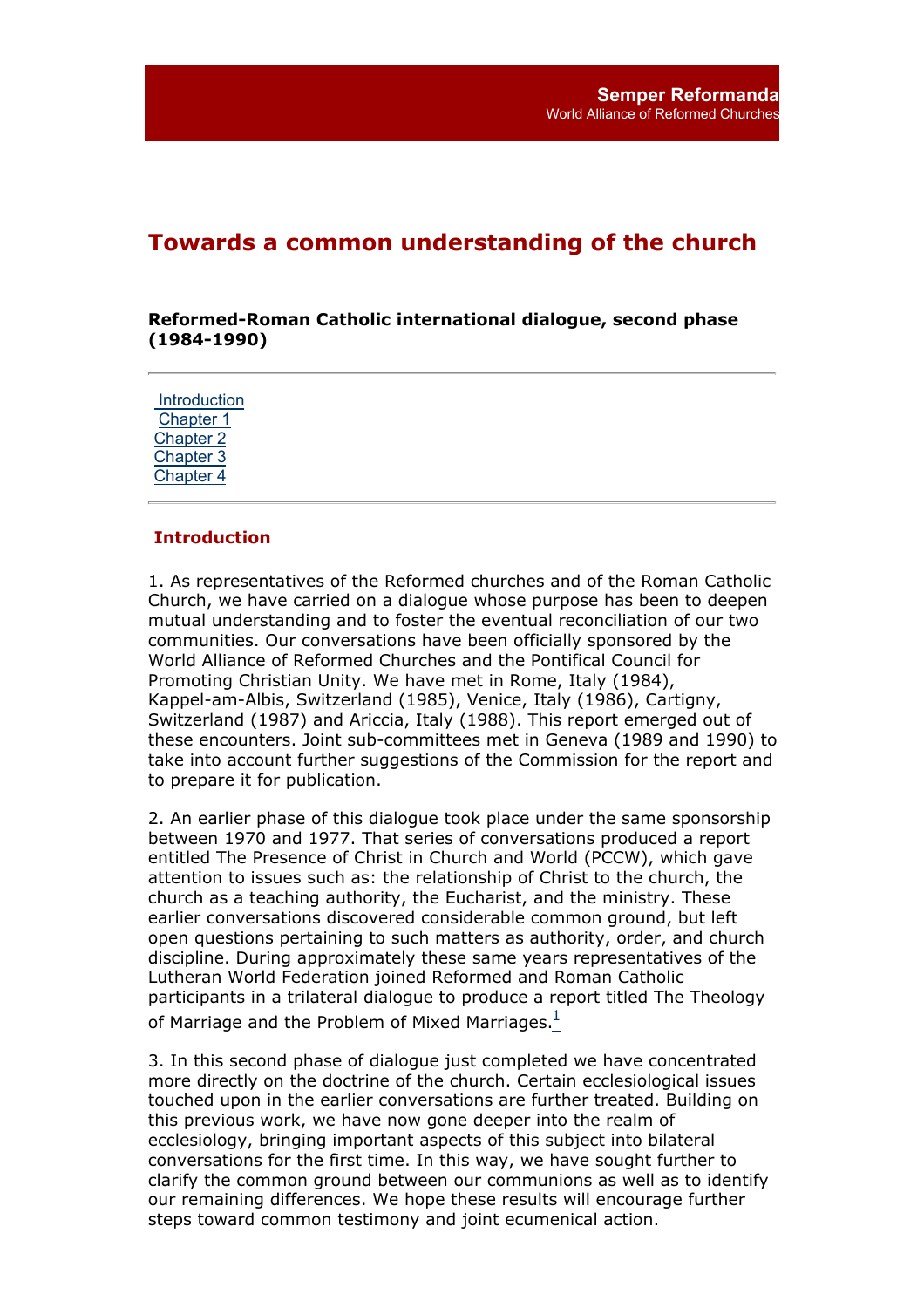4. We have discovered anew that the Roman Catholic Church and the Reformed churches are bound by manifold ties. Both communions confess Jesus Christ as Lord and Saviour, affirm the Trinitarian faith of the apostolic church through the ages, and observe the one baptism into the threefold Name. In recent years Reformed and Roman Catholic Christians have begun, in many places and at many different levels, to share the experience of fellowship and to seek fuller communion in truth and love for the sake of our common service of Jesus Christ in the world. Our churches share more common ground than previously we were able to see.

5. Yet we have also realized anew that there remain disagreements and divergences between us. Some of these have emerged in the course of this dialogue and have been tackled head-on. Others have been perceived, but left for substantive treatment in future dialogue.

6. Our communions are called to live and witness together to the fullest extent possible now, and to work together toward future reconciliation. The common ground we share compels us to be open toward one another, and to aspire to that communion into which the Spirit seeks to lead us. Each communion is bound in conscience to bear witness to the way in which it understands the gospel, the church, and the relationship between them, but at the same time to bear this witness in dialogue and mutual support. As we articulate our differing positions in love, we are challenged to a deeper fidelity to Jesus Christ.

7. This report presents the results of our dialogue in four chapters. Chapter I recalls the sixteenth century Reformation and recounts the path taken by each communion since that time. The new openness of ecumenical relationships has helped us to see our respective histories in new perspectives, and to clarify our relationships today. A new assessment of our common ground and of our disagreements is now possible; we are moving closer to being able to write our histories together.

8. The existence of this common ground gives us a context for discussing what remains controversial. Thus its content needs careful consideration. Chapter II seeks to accomplish this. This chapter focuses upon two areas of fundamental agreement: that our Lord Jesus Christ is the only mediator between God and humankind, and that we receive justification by grace through faith. It follows that together we also confess the church as the community of all who are called, redeemed and sanctified through one mediator.

9. A complete ecclesiology was beyond our scope in this phase of dialogue. But it seemed especially important to reconsider the relation between the gospel and the church in its ministerial and instrumental roles. Chapter III takes up this question and carries it though a series of topics: the church as creatura verbi and the church as sacrament of grace; continuity and discontinuity in church history; the question of church structure and the ordering of ministry. Certain convergences are set forth, and the remaining issues noted for future consideration.

10. Finally, Chapter IV sketches some ways forward. Our churches meet in many settings. In ways appropriate to each situation we may (1) take specific steps to deepen our existing fellowship; (2) address issues in such a way as to come closer to a reconciliation of memories; (3) find arenas for common witness, and (4) consider the nature of the unity we seek.

11. The Dialogue Commission offers this report to its sponsors in the hope that it may encourage us all to work for the unity of Christians which we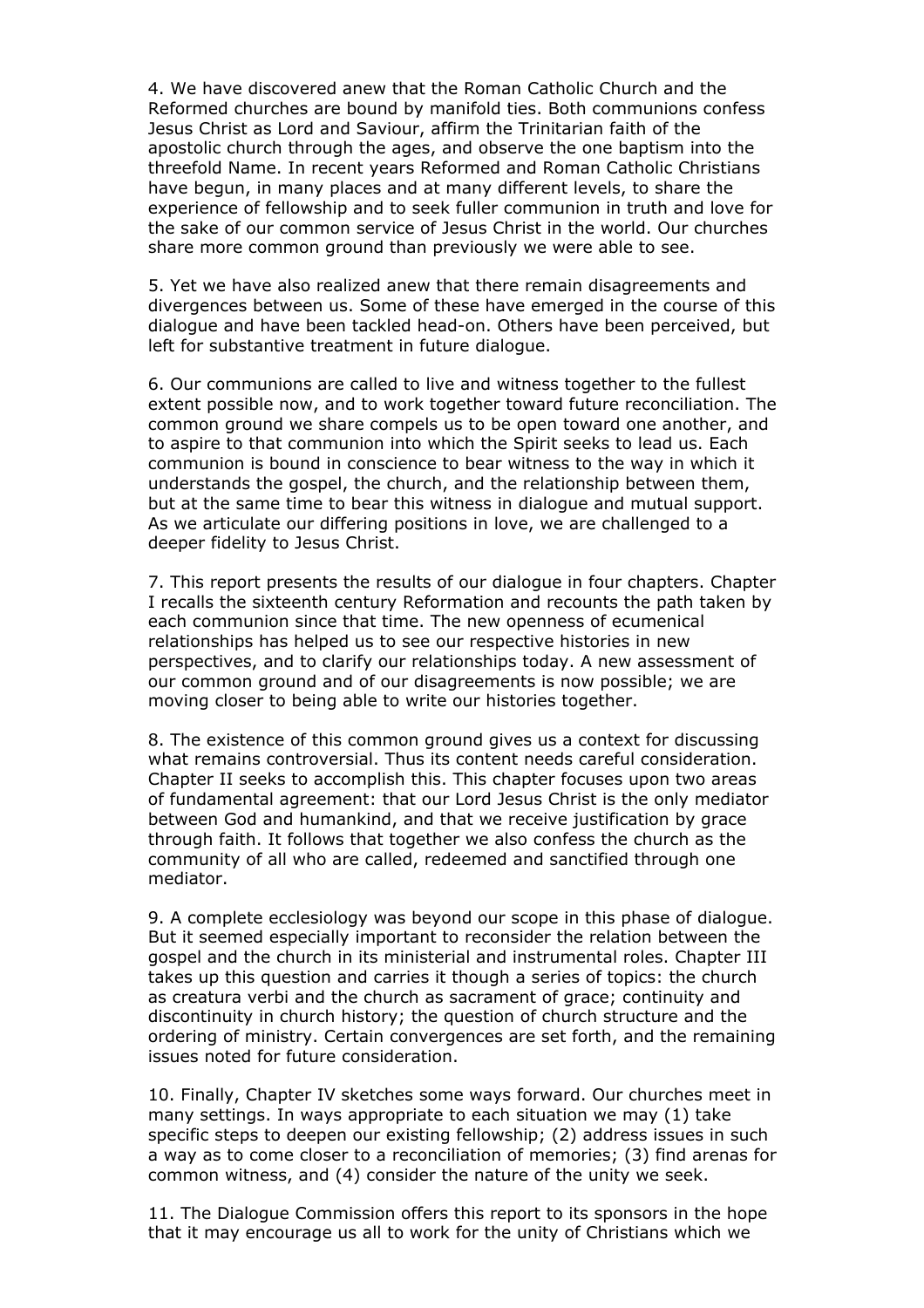#### **Notes**

1. Both reports can be found in Harding Meyer and Lukas Vischer, Editors, Growth in Agreement: Reports and Agreed Statements of Ecumenical Conversations on a World Level, New York/Ramsey: Paulist Press, and Geneva: World Council of Churches, 1984, pp. 433-463 and 277-306 respectively.

# **Chapter 1**

## **Toward a reconciliation of memories**

## **Whence have we come?**

12. Whence have our communions come? What paths have they followed together and apart, interacting, reacting, and going their separate ways over 450 years to reach where they are today? This first chapter consists of accounts, written with consultation by each delegation, of our respective histories in relation to one another, as we see them now after five years of annual dialogues.

13. Today, in the late twentieth century, our churches are not the same dialogue partners they were even a generation ago, let alone in the sixteenth century. In the past, we tended to reach our histories both selectively and polemically. To some extent, we still do. We see the events through which we have lived through confessionally biased eyes. The present reality of our churches is explained and justified by these readings of the past. Yet we are beginning to be able to transcend these limitations (a) by our common use of the results of objective scholarly inquiry and (b) by the dialogue our churches have had with each other in this consultation and elsewhere.

14. Historical scholarship today has not only produced fresh evidence concerning our respective roles in the Reformation and its aftermath. It also brings us together in broad agreement about sources, methods of inquiry and warrants for drawing conclusions. A new measure of objectivity has become possible. If we still inevitably interpret and select, at least we are aware that we do, and what that fact means as we strive for greater objectivity and more balanced judgement.

15. The method used in our present dialogue has also deepened our shared historical understanding. We first drafted our respective parts of this chapter separately. Reading and reviewing these drafts together we learned from each other and modified what we had written. We were reminded that over the centuries our forebears had often misunderstood each other's motives and language. We learned that our histories were sometimes a matter of action and reaction, but that at other times we followed separate paths. We occasionally heard each other speak vehemently and felt some of the passions that dictated the course of historical events and still in some ways drive us today.

16. All this has contributed to a certain reassessment of the past. We have begun to dissolve myths about each other, to clear away misunderstandings. We must go on from here, as our conclusion shows, to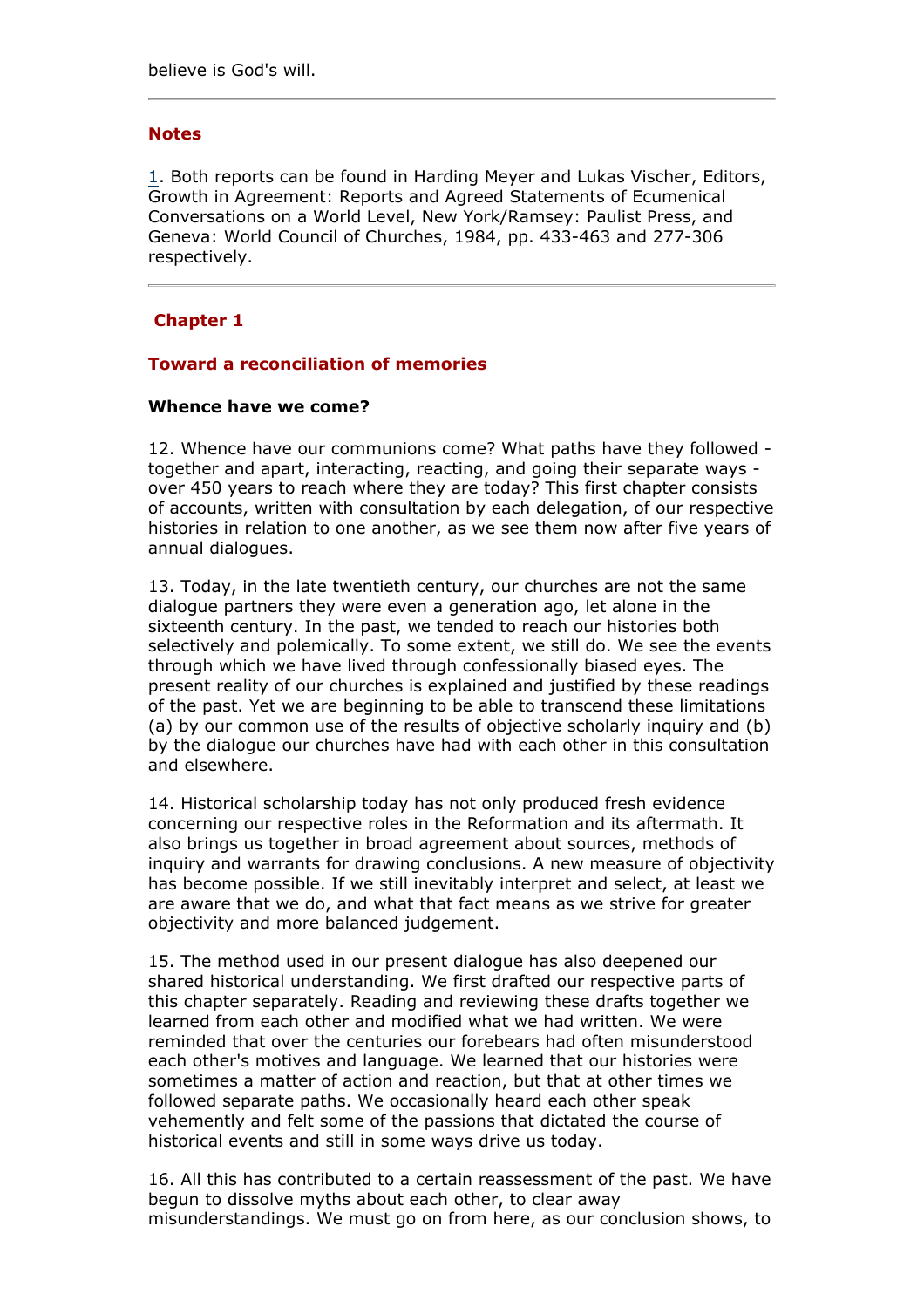a reconciliation of memories, in which we will begin to share one sense of the past rather than two.

# **A Reformed perspective**

# 1.2.1. The Ecclesiological Concerns of the Reformers

17. The sixteenth-century Reformation was a response to a widespread demand for a general renewal of church and society. This demand had begun to be heard long before: it grew more insistent in the fourteenth and fifteenth centuries, led to the emergence of Reformed communities such as the earlier Waldensians and the Hussites, and was addressed by several church councils. In the sixteenth century it resulted in the establishment of the major Protestant churches in various parts of Europe. Thus the unity of the medieval Western Church was shattered not only by the separation between the Protestant churches and the See of Rome, but also by the fact that the Reformation consisted of several reforming movements occurring at different times and places, often in conflict with one another, and leading to the different communions and confessional groups we know today.

18. Although the Reformed churches came to form a movement district from the Lutheran Reformation in Germany, they shared the same fundamental concerns: to affirm the sole headship of Jesus Christ over the church; to hear and proclaim the message of the gospel as the one Word of God which alone brings authentic faith into being; to re-order the life, practice and institutions of the church in conformity with the Word of God revealed in scripture. In all this there was no intention of setting up a "new" church: the aim was to re-form the church in obedience to God's will revealed in his Word, to restore "the true face of the church" and, as a necessary part of this process, to depart from ecclesiastical teachings, institutions, and practices which were held to have distorted the message of the gospel and obscured the proper nature and calling of the church. For many complex reasons, there resulted new forms of church organization with far-reaching social, political and economic ramifications - forms determined on the one hand by the fresh vision of the church's calling and commission, and on the other hand by rejection of a great deal that had developed in the previous centuries.

Among the chief affirmations of early Reformed ecclesiology were:

- The unity and universality of the one true church, to which those belong whom God has called or will call in Jesus Christ;
- The authority of Jesus Christ governing the church through the Word in the power of his Spirit;
- The identification of an authentic "visible church" by reference to the true preaching of the Word and the right administration of the two dominical sacraments of Baptism and the Lord's Supper;
- The importance of a proper church order, central to which was the office of the ministry of Word and Sacrament and, alongside it, the oversight exercised by elders sharing with the ministers of the Word in governing the affairs of the church.

20. As a consequence of these affirmations the Reformers rejected all in the life of the church which, in their understanding, obscured the unique mediatorship of Jesus Christ and seemed to give to the church an excessive role alongside him. The emphasis placed in the ensuing controversy on the authority of the church and its hierarchy led them to question the value of episcopal succession as an expression of the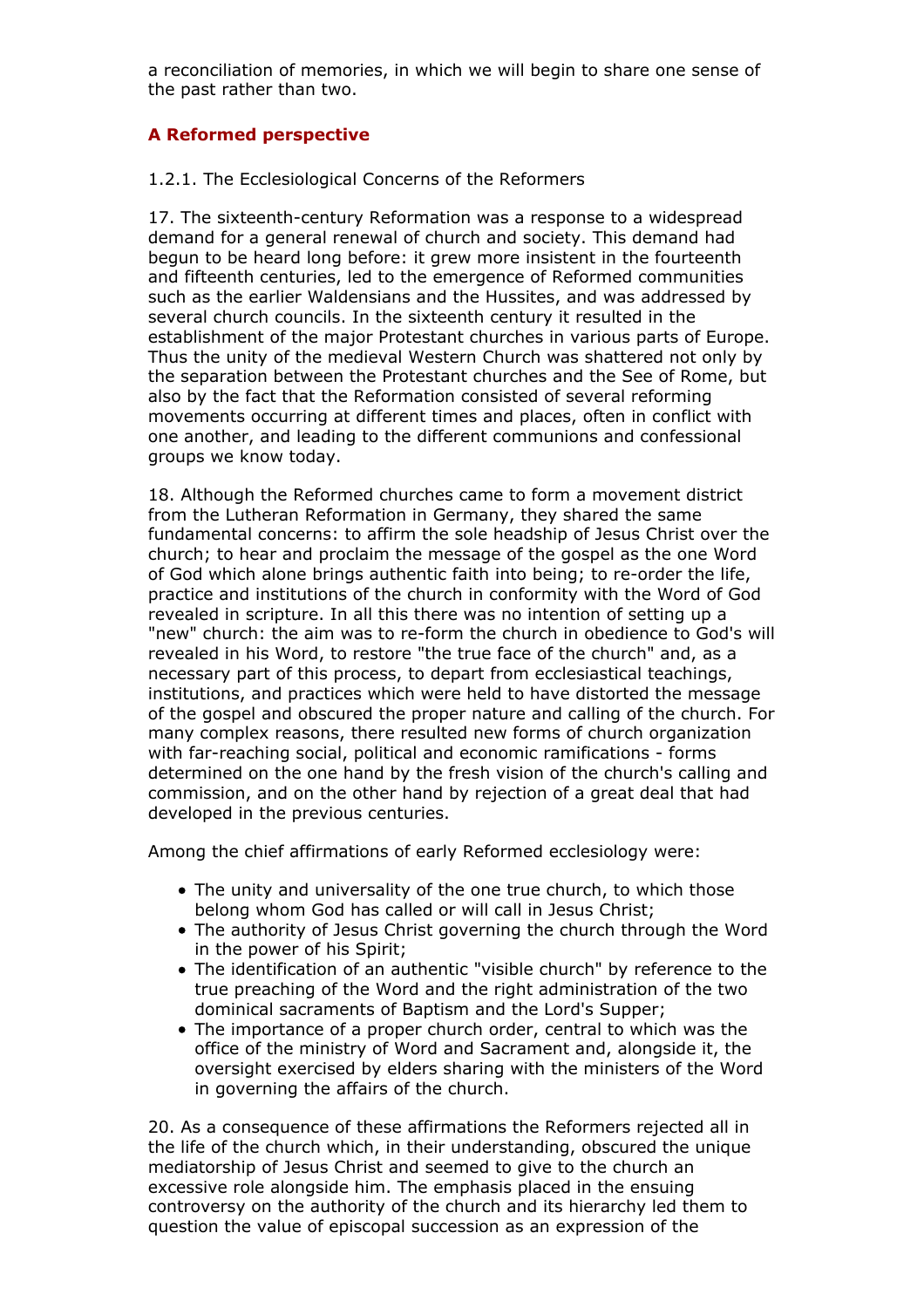continuity of the church in the apostolic truth through the centuries. In particular, they rejected teachings such as the following:

- The appeal to the church's tradition as an authority equal to scripture or belonging together with it;
- The universal authority of the Pope:
- The claim that church councils constitute an infallible teaching authority;
- The canonical distinction between the office of a bishop and that of any other minister of the Word and Sacraments.

## 1.2.2. The emergence and spread of the Reformed churches

21. It is conceivable that many if not all of the Reformers' goals might have been realized without dividing the Western Church into different confessional traditions. Their aims and insights could perhaps eventually have been accepted by the entire church and issued in a comprehensive, unified Reformation. In fact, this did not happen. The established leadership of the Western Church was not generally prepared to agree to the amendments of doctrine, church order and practice which the Reformers sought. The Reformers for their part were convinced that nothing less than obedience to God and the truth of the gospel was at stake, and interpreted resistance as unwillingness to undergo conversion and renewal. In addition, the process of reform proceeded at different paces and took different forms in different local and national settings. The result was division and much mutual exclusion even among the Reformation churches.

22. In this and in the subsequent development of the Reformed churches such factors as geography, politics, social and cultural development played a considerable part. The Reformation took place in a period of radical intellectual, cultural and political upheaval which irreversibly altered the face of Europe and paved the way for the emergence of the modern world. The nascent Reformed churches of the sixteenth century both contributed to and were moulded by these wider movements. The countries most profoundly influenced by Reformed theology were prominent among those in which, in the sixteenth and seventeenth centuries, for better or for worse, the new seeds of modern democracy were fostered, new forms of economic order developed, autonomous natural science came to its first great flowering and the demand for religious tolerance became increasingly insistent. Where it became influential, the Reformed ethos stimulated commerce, challenged despotisms, encouraged parliamentary government and enhanced national consciousness.

23. In these developments, however, the Reformed churches showed that they could, in their own ways, fall victim to many of the same faults they criticized in the Roman Catholic Church. They became legitimators of sometimes oppressive political establishments, fell into clericalism, and grew intolerant of minority viewpoints. They were occasionally guilty of condemnations, burnings and banishment, for example in regard to the Anabaptists in Switzerland, acts in many cases typical of their times, but not excused on that account. The Reformed also sometimes lent themselves to various forms of national chauvinism, colonialism and racism. At times their criticisms of opponents (and especially of the papacy) grew intemperate even by the standards of an age given to vituperate language.

24. It has been claimed that the heritage and influence of Reformed thought contributed significantly alongside that of Renaissance and later humanism to the shaping of modern Western culture. There is less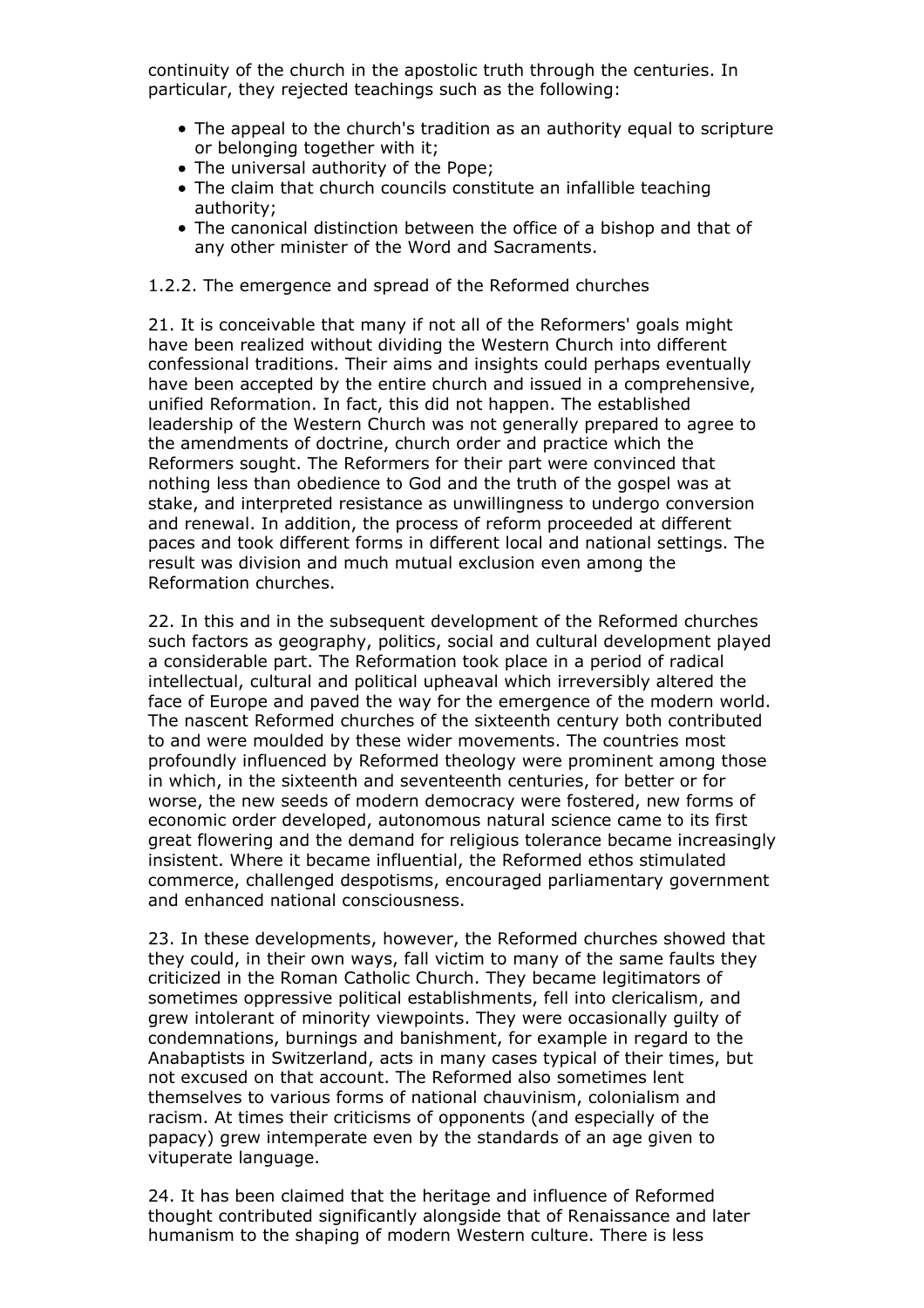agreement concerning the exact nature of this modernizing influence. It has been argued that in many respects the Reformation was more a medieval than a modern phenomenon, yet it set processes in motion that had far-reaching influence. Even the Enlightenment of the eighteenth century can properly be seen as owing much to these impulses, albeit in largely secularized form. So, too, can the rise of modern biblical criticism in the eighteenth century and its rapid development from the nineteenth onwards.

25. The Reformed churches themselves could not but be affected by all these direct and indirect outworkings of the Renaissance and the Reformation. It must be admitted that they have displayed - especially up to the middle of the nineteenth century, but on occasion also since then as well - a tendency to divide and sub-divide on matters of theological or ecclesiological principle. Rationalism, in the guise of a tendency to frame theology in tightly deductive systems, exacerbated this tendency. At times, rationalism gave rise in some Reformed churches to movements which even questioned such fundamental dogmatic convictions as the Trinity and the divinity of Jesus Christ. Another source of diversity lay in varying conceptions of proper church order, e.g., whether the government of the church should be synodal, congregational or episcopal.

26. The family of Reformed churches has continued to grow and spread up to the present. The expansion of the Reformed family is primarily due to the missionary movement of the last two centuries. In 1875, the Alliance of Reformed Churches was founded as a rallying point for the worldwide Reformed and Presbyterian family. In 1970, it was widened to include the Congregational churches as well. The World Alliance of Reformed Churches counts today about 170 member churches. The majority of the member churches of the Alliance are to be found in Asia, Africa, Latin America and the Pacific. Moreover, the last century has witnessed major efforts towards reunion within the Reformed family, and since 1918 various Reformed churches have entered transconfessional unions. Among the member churches of the Alliance there are today also some 16 united churches, from the Evangelical Church of the Czech Brethren (1918) to the United Reformed Church in the United Kingdom (1981). At the same time it has also become increasingly more aware of the challenge to search after a fuller ecumenical unity. It is mindful of the abiding heritage of the Reformation, but at the same time of the common calling of all Christians today to confess and hold aloft that to which all adhere and in which all believe, namely the Good News of Jesus Christ, "the one Word of God which we have to hear and obey in life and in death" (Theological Declaration of Barmen, 1934).

27. In pursuing its theological task the World Alliance of Reformed Churches draws on the resources supplied by the rich tradition of Reformed theology through the centuries from Zwingli and Calvin and their contemporary Reformers to such figures of the recent past as Karl Barth, Josef Hromádka and Reinhold Niebuhr. It also stands in the heritage of witness reflected in the confessions of the Reformed churches from the sixteenth century onwards and seeks to continue that witness faithfully today. It does not do so, however, in the spirit of a narrow traditionalist Reformed confessionalism. Rather, it is open ecumenically and concerned to face contemporary and future social, cultural and ethical challenges. The contribution of Reformed theology to today's churches does not consist merely in the maintenance of theological traditions or in the preservation of ecclesiastical institutions for their own sake, but in being what Karl Barth called "the modest, free, critical and happy science" (Evangelical Theology, ch. 1), which enquires into the reality of God in relation to us human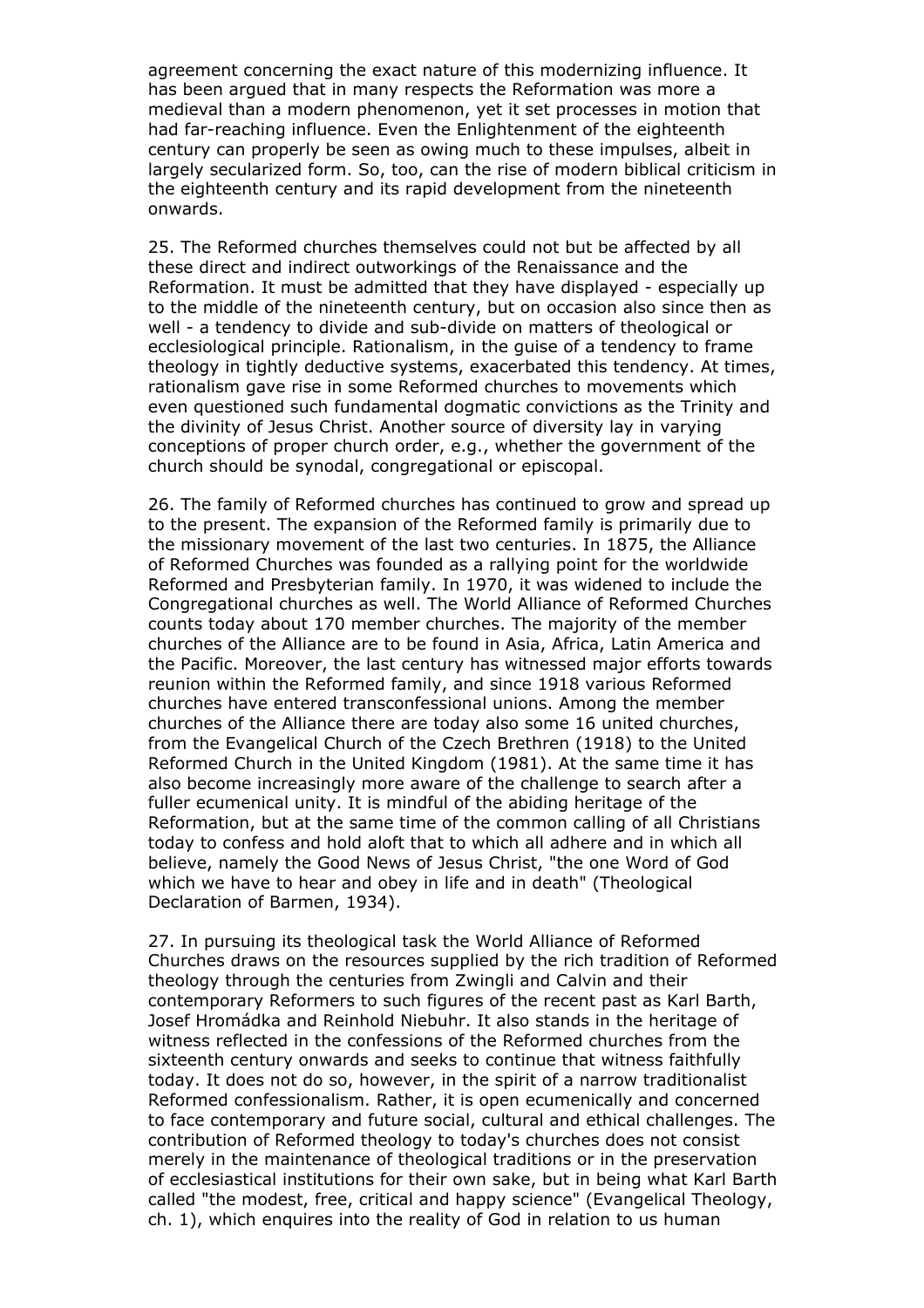beings individually and in community in the light of Jesus Christ, Emmanuel, "God with us."

1.2.3. Contemporary Reformed attitudes toward the Roman Catholic church

28. Before the Second Vatican Council, with notable exceptions, the general Reformed view was that the Roman Catholic Church had not faced the real challenge of the Reformation and remained essentially "unreformed." This conviction was reinforced in the modern era on the doctrinal level by the definitions of the dogmas of Papal infallibility (1870), the Immaculate Conception of the Virgin Mary (1854) and her Bodily Assumption (1950). In practical terms, the same conviction grew from the experience of Reformed minorities in countries dominated by Roman Catholicism. Up to this day the memory of the persecution of Reformed minorities plays a significant role. The development of the two traditions largely in isolation - even when alongside each other in the same country increased the inclination of Reformed Christians and churches to view the Roman Catholic Church in terms of its reaction against the Reformation, and reinforced negative attitudes toward Roman Catholic teaching, piety and practice.

29. Signs of a change in perspective began to appear in the nineteenth century, but remained sporadic. Contacts increased and the desire for a new mutual understanding became more apparent in the twentieth century, not least as an offshoot of the active role played by many Reformed churches from the beginnings of the ecumenical movement. But it is really only since the pontificate of John XXIII and the events surrounding the Second Vatican Council that a genuinely new atmosphere has developed between the Reformed and the Roman Catholic churches. The presence of Reformed observers at the Council and on other occasions since, the experience of ecumenical contact, shared activity, worship and dialogue at many different levels from the local congregation to international commissions, and increasing cooperation and collaboration between Reformed and Roman Catholic scholars in work of exegetical, historical, systematic and practical theology - all this has helped to break down misunderstandings and caricatures of the present-day reality of the Roman Catholic Church. In particular, these developments have helped the Reformed to appreciate the seriousness with which the Roman Catholic Church has placed the Word of God at the centre of its life, not least in modern liturgical reforms.

30. In general it can be said today that a process of reassessment and reevaluation of the Roman Catholic Church has been taking place among the Reformed churches in the last decades, though not proceeding at the same pace everywhere. There are within the Reformed family those whose attitude to the Roman Catholic remains essentially negative: some because they remain to be convinced that the modern development of the Roman Catholic Church has really addressed the issues of the Reformation, and others because they have been largely untouched by the ecumenical exchanges of recent times and have therefore not been challenged or encouraged to reconsider their traditional stance. But this is only one part of the picture. Others in the Reformed tradition have sought to engage in a fresh constructive and critical evaluation both of the contemporary teaching and practice of the Roman Catholic Church and of the classical controverted issues.

31. There is on the Reformed side an increasing sense that while the Reformation was at the time theologically and historically necessary, the division of the Western Church should not be accepted as the last word;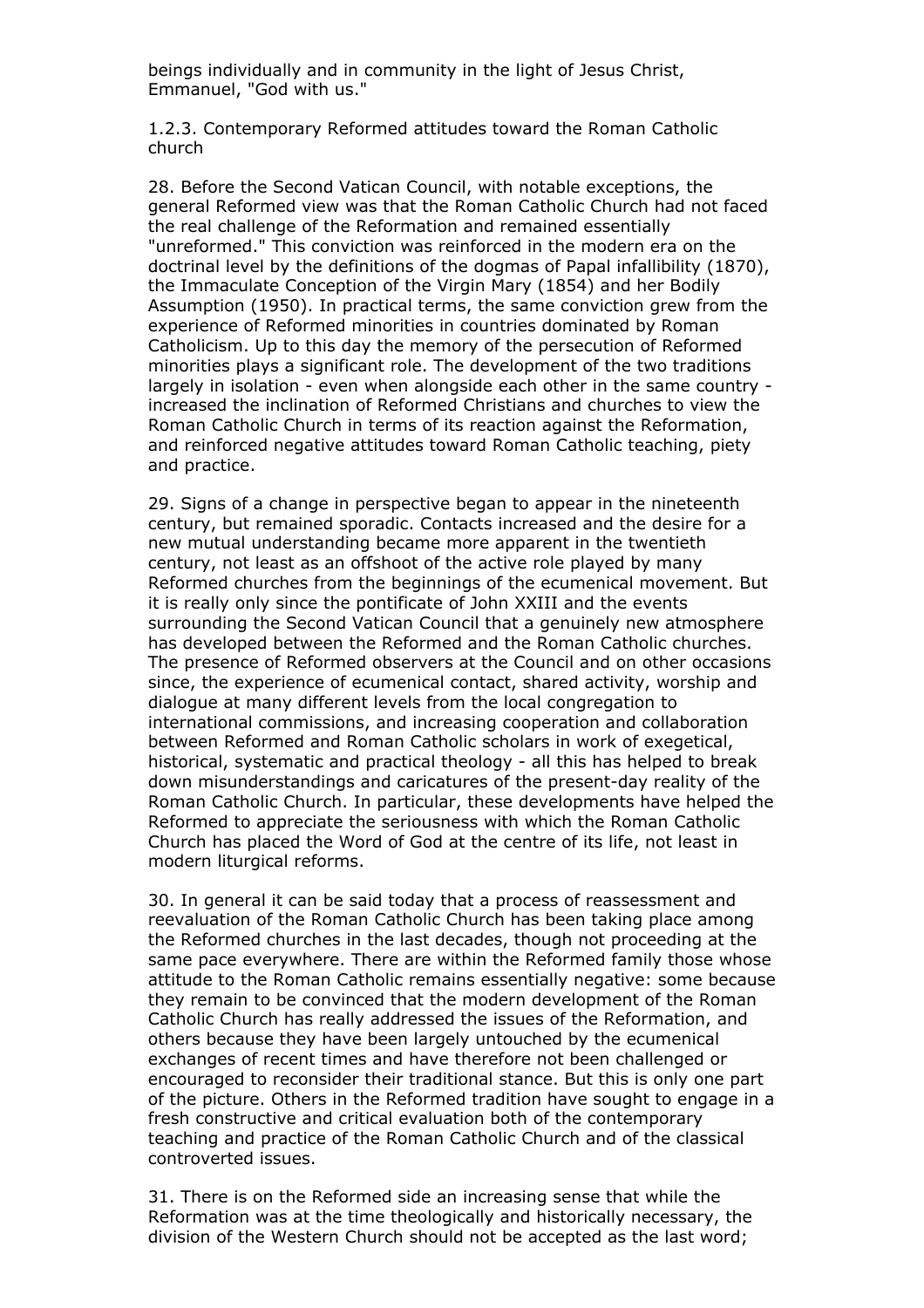that it is at best one-sided to read that history as if all the truth lay on the side of the Reformers and none at all on the side of their opponents and critics within the Roman Catholic camp; that there have been both in the more remote and more recent past many positive developments in the Roman Catholic Church itself; that the situation today presents new challenges for Christian witness and service which ought so far as possible to be answered together rather than in separation; and - perhaps most important of all - that Reformed Christians are called to search together with their Roman Catholic separated brothers and sisters for the unity which Christ wills for his church, both in terms of contemporary witness and in terms of reconsidering traditional disagreements. Theological dialogue, joint working groups on doctrinal and ethical issues and programmes of joint action undertaken by some Reformed churches together with the Roman Catholic Church in recent years - all these reflect this new climate, witness to a new and more positive evaluation of the Roman Catholic Church as an ecumenical partner, and hold out hope of further increase in mutual understanding in the future.

32. This is not to say that all problems between Reformed and Roman Catholic churches have already been resolved; it is to say that a search for solutions is under way and being undertaken together by both sides. One question requiring further consideration is whether our two traditions from their separation in the sixteenth century onwards need still to be seen as mutually exclusive. Or can they not rather be seen as reconcilable? Can we not look upon each other as partners in a search for full communion? In that search we may be led to discover complementary aspects in our two traditions, to combine appreciation for the questions and insights of the Reformers with recognition that the Reformed can also learn from the Roman Catholic Church, and to realize that Reformed and Roman Catholics need each other in their attempt to be more faithful to the gospel. Those who have begun to think in this way are attempting to reconcile their heritage as heirs of the Reformation with their experience of fellowship with and learning from their sisters and brothers in the Roman Catholic Church. They are asking: Can our common faith set the questions which have divided and in part still divide us in a wider horizon of reconciliation?

## **1.3. A Roman Catholic perspective**

1.3.1. Ecclesiological and Reforming Concerns of Roman Catholics at the time of the Reformation

33. What was the condition of the Western Church on the eve of the Reformation? Contemporaries found much to criticize. So have subsequent historians. Indeed, one of the most striking characteristics of the age was the vehemence of its rhetoric against certain abuses. Efforts were of course being made to change things for the better. Reform within the Catholic Church was undertaken in an urgent and more systematic way, however, only after the Council of Trent (1545-63) began to address it. But by that time the Protestant Reformation was already well established and underway.

34. Especially denounced at that time were the venality and political and military involvement of some of the popes and members of the Curia; the absence of bishops from their dioceses, their often ostentatious wealth and neglect of pastoral duties; the ignorance of many of the lower clergy; the often scandalous lives of clergy including bishops and certain popes; the disedifying rivalry among the religious orders; pastoral malpractice through misleading teaching about the efficacy of certain rites and rituals; the irrelevance and aridity of theological speculation in the universities and the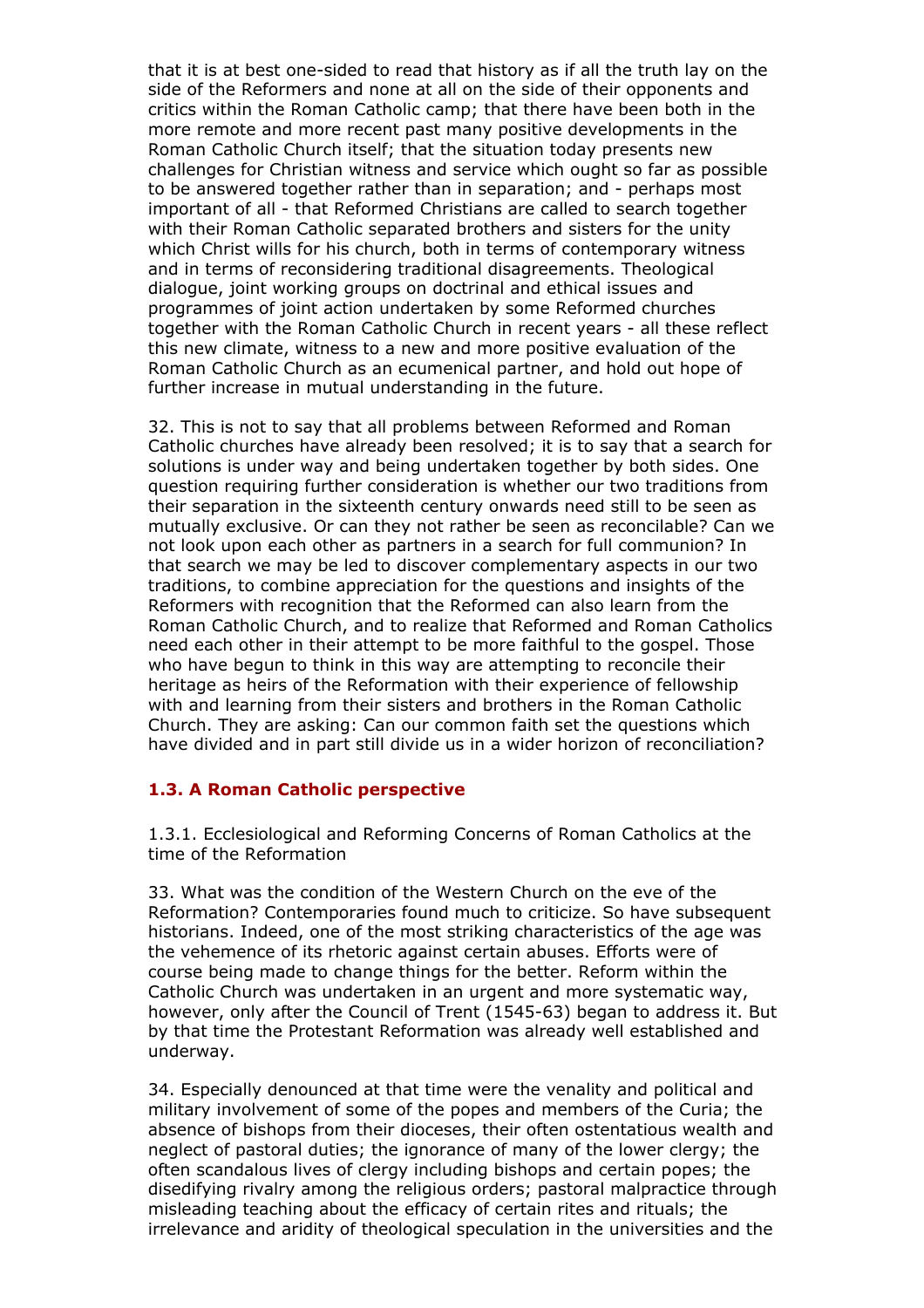presence of these same defects in the pulpit; the lack of any organized catechesis for the laity; a popular piety based to a large extent on superstitious practices. Judgement on the church just before the Reformation has, therefore, been severe - and justly so.

35. Efforts at reform remained sporadic, uncoordinated or confined to restricted segments of society. Among these efforts was the Observantist movement in the mendicant orders, which sought to restore the simplicity of their original inspiration. Furthermore a reform of the diocesan clergy in Spain was well under way by 1517. The Humanist movement encouraged a reform of theology and ministry that would depend more directly on biblical texts; it advocated a reform of education for both clergy and laity, and proposed an ideal of piety that insisted upon greater interiority and simplicity in religious practice. In the early stages of the Reformation the urgency of the situation was reflected also in the attempts of Pope Adrian VI (1522-23) to implement reform in the Curia and elsewhere. The very vehemence with which abuses were denounced in some sectors of church and society indicates, moreover, a deepened religious sensitivity. In such a perspective the great leaders of both the Reformation and the Catholic Reform must be seen as products of the concerns of the age into which they were born and, to that extent, in continuity with those concerns and, indeed, with each other.

36. How, then, can we explain the resistance met by the proposals of Reformers like Luther, Zwingli and Calvin? It is at this point that their discontinuity with previous efforts at reform emerges. While those earlier efforts concentrated on discipline, education, pastoral practice and similar matters, Luther addressed himself first and foremost to doctrine, as later did Zwingli and Calvin. Many people, and not only theologians, were taken by surprise and were unwilling to accept this sudden shift to reform of doctrine and especially Luther's emphasis on the doctrine of justification. They were shocked by the implication that the church had for centuries been in error about the true meaning of the gospel. Moreover, Luther's case was soon embroiled in a thicket of personal and theological rivalries and of imperial-papal politics, so that fair procedures and the serenity required for docility to the Spirit were tragically and almost irretrievably compromised at the opening moment. At practically that same moment a vituperative rhetoric from both sides began to dominate theological exchanges.

37. In such an atmosphere the demands and proposals of the Reformers were often also misunderstood by Catholics, and then just as often distorted into caricatures. Direct access to their writings was at best piecemeal, at worst thought unnecessary. This meant that almost without exception the centrality and dramatically evangelical nature of the issue of justification for the Reformers was not grasped. Very few Catholics really understood that for the Reformers what was at stake was not simply this or that doctrine, practice or institution, but the very gospel itself. Thus, for Catholics "reform" continued to be conceived in pre-Reformation terms as addressing disciplinary and pastoral issues in their established form. They understood their engagement with the Reformation as refuting its "doctrinal errors."

38. In Catholic circles attention turned more or less immediately to ecclesiological issues. Up to the time of the Reformation, reflection on the church had fallen into two main categories. The first consisted of polemical and apologetical works dealing with church order that arose out of conflicts between popes and either bishops or secular leaders. The argumentation was juridical and political. These works which provided a ready-made, though theologically and biblically inadequate, defence of certain church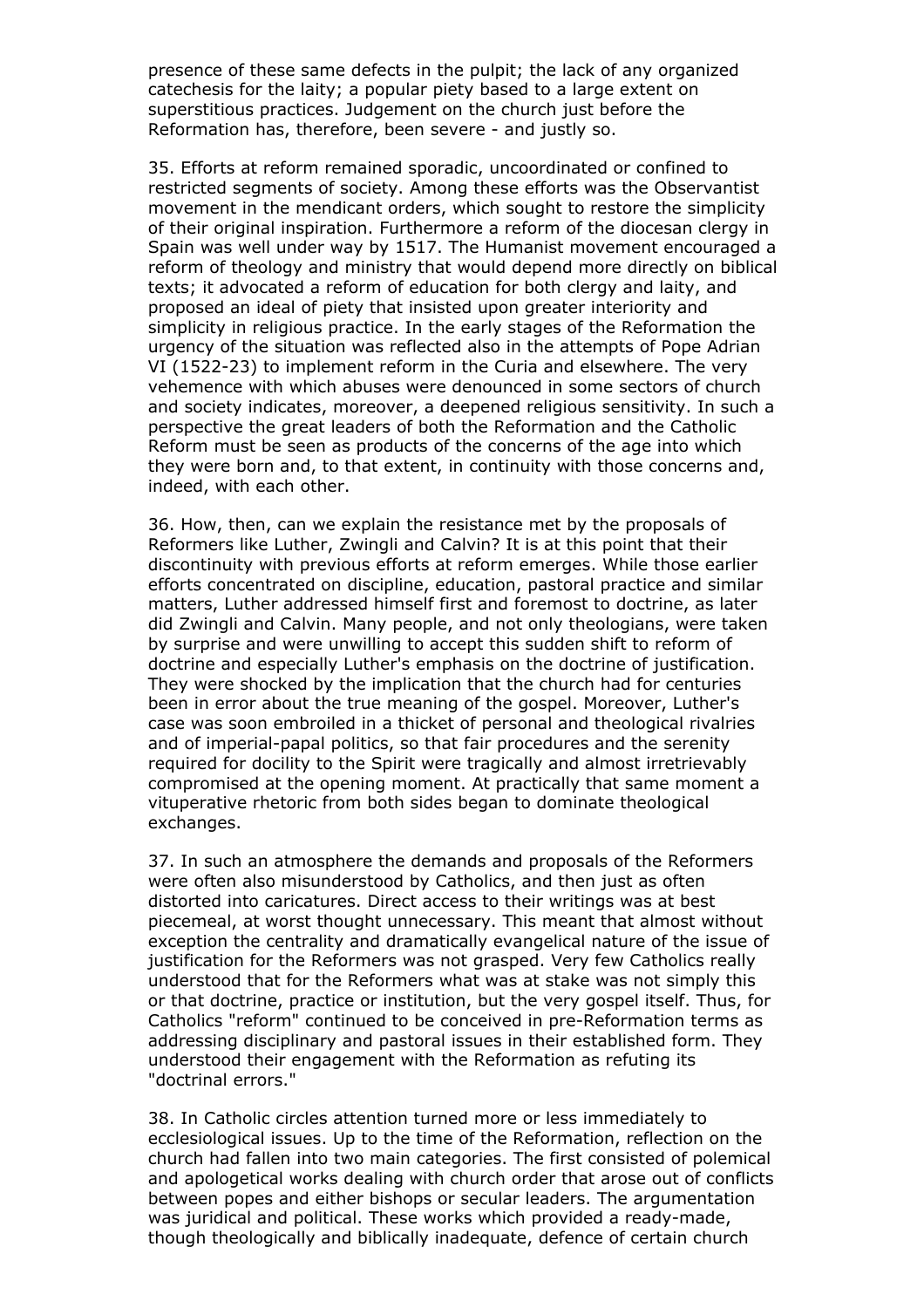institutions, were then utilized against the Reformers.

39. The second consisted of assumptions that were more properly theological in nature, but that had become embedded in writings and practice in a much less systematic way. These assumptions were, however, broadly operative in the minds of many persons and they must be taken into account if we are to understand Catholic resistance to the Reformation. Some of these assumptions and the conclusions drawn from them were as follows

- Christ promised unity for the church. Consensus in doctrine, extending through the ages, was a hallmark of the Spirit's work and a sign of Christ's unfailing presence in the church.

Therefore the turmoil accompanying the Reformation and the conflict among some of the Reformers themselves were taken as proof positive that the Spirit of God was not at work among them.

- Although the church lived under scripture, the church was chronologically prior to the writings of the New Testament and had recognized since earliest times that it itself as a community, especially when assembled in Council, was the authoritative interpreter of the divine Word.

In contrast, the Reformers seemed to arrogate to themselves the right to interpret scripture in a way at variance with the continuing tradition of the community, and they did not seem to provide any warrant for their interpretation that was necessarily grounded in the community.

- Bishops held primary responsibility for church polity.

In contrast, Luther, Zwingli and the English Reformers appeared to deliver the church into the hands of secular princes and magistrates, thus threatening to reduce the church to a mere instrument of secular politics.

1.3.2 The Council of Trent and the Roman Catholic Reform

40. Within only a few years after the beginning of the Reformation, the seriousness of the crisis had become apparent to many. Less apparent were the means to address it effectively. Particularly from Germany, however, there soon came the cry for a council. Pope Paul III convoked the Council of Trent in December 1545. By that time - a full generation after Luther's 95 Theses - positions had become so hardened and embittered that reconciliation was, humanly speaking, impossible. Responsibility for the long delay in convocation must be ascribed in part to the complex political situation and to the ambivalent or obstructionist attitudes of some Protestant leaders, but lies principally with the fearful, vacillating and self-serving policies of Pope Clement VII (1523-34). By the time Trent began its work Zwingli had died (1531), Luther had less than a year to live and other Reformers (such as Calvin) were already utterly convinced that Rome was unwilling to undertake the profound reform they wanted.

41. The Council of Trent was destined to last, with long periods of interruption, over eighteen years, finally concluding in December 1563. Attempts to have Protestants participate failed for a number of reasons, with the result that membership in the Council was restricted to Catholics. This fact indicated that the religious divisions were already deep and widespread. In a situation like this, the course of the Council almost perforce helped confirm and sharpen the divisions, just as the various Protestant Confessions of Faith had done and would continue to do.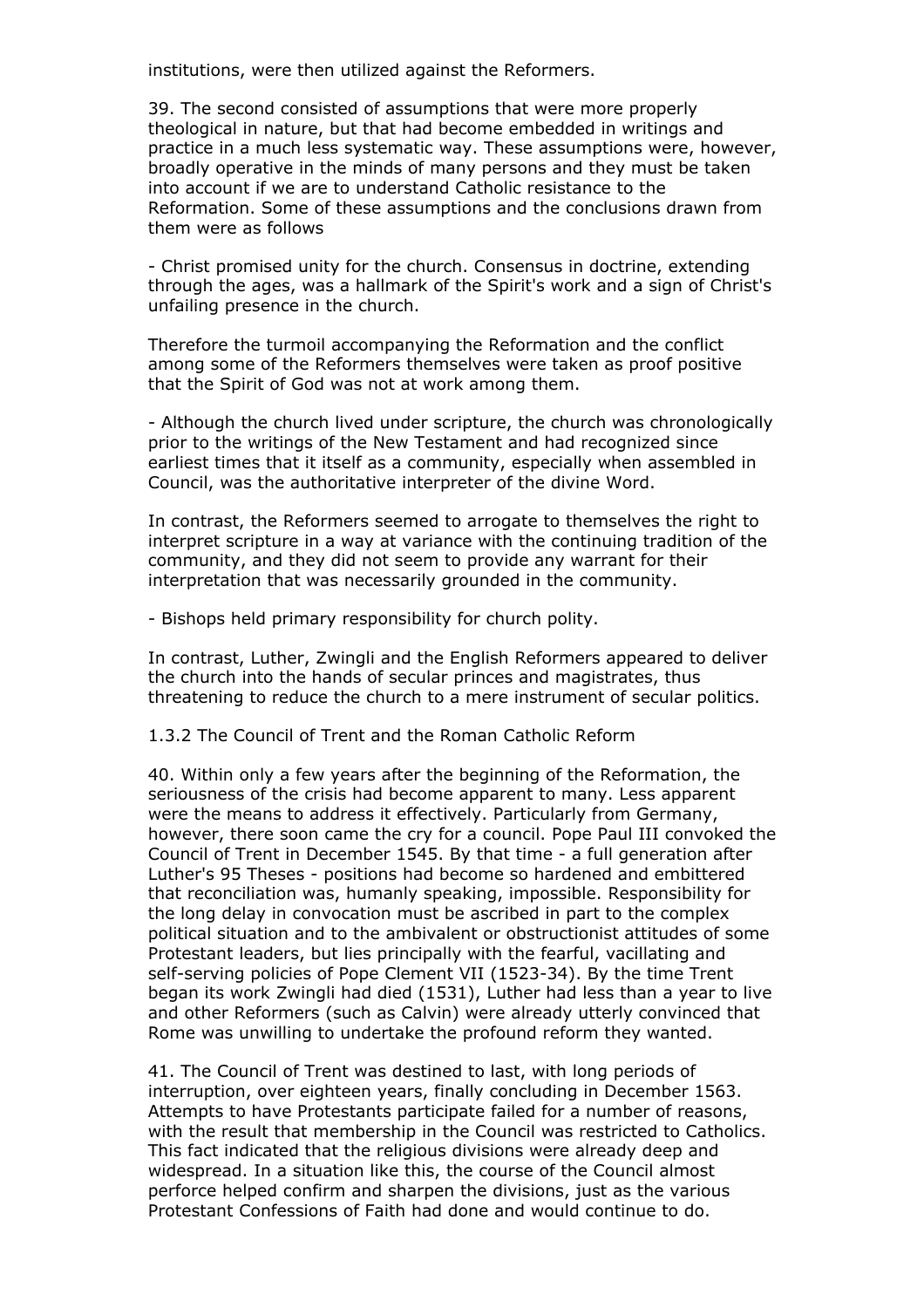42. Trent addressed both doctrinal and disciplinary issues. Among its doctrinal decrees, the most fully discussed and the most earnestly researched was the Decree of Justification, approved in 1547. The complaint of Luther and others that the church in its actual practice taught a Pelagian doctrine of justification was taken by the principal authors of the Decree with utmost seriousness. Every effort was made to avoid formulations that would fall into that heresy, yet considerable care was also exercised to insist on some measure of human responsibility, under grace, in the process of salvation. In its other doctrinal decrees, Trent gave an extraordinary amount of attention to the sacraments because they were perceived as falling under special attack.

43. The Council of Trent was animated by the conviction that it had the special guidance of the Spirit, and it considered itself to be the special vehicle of the continuing action of Christ in the church. Trent's explicit emphasis on the continuity of the church in practice, doctrine and structure with the Apostolic Age was more pronounced than in any previous council. This emphasis prevented serious consideration of most of the changes the Reformers found to be required by their reading of the New Testament. At the Council a certain reciprocity of Word and Church was taken for granted as given and witnessed in both the early and contemporary church. The Council, unlike the Reformers, ascribed apostolic authority to certain "traditions", although it refrained from providing a list of them.

44. Trent was notably concerned not to condemn any doctrinal position held by "Catholic theologians", and, although it never mentioned a single Reformer by name, it condemned what it thought were Protestant errors. Its decrees must, therefore, be interpreted with great caution. For several reasons, including the wide range of opinions in the Council, Trent made practically no direct and explicit pronouncements about the ecclesiological disputes then raging. However, the very fact that the Council took place was itself an expression of the self-understanding of the church.

45. In its decrees "concerning reform", Trent articulated its presumptions in generally juridical terms. It meant these decrees, however, to serve better ministerial practice and more effective care of souls. In reaffirming traditional structures, Trent at the same time understood a certain redefinition of some of them. Perhaps the most sweeping, though implicit, ecclessiological redefinition in the Council and during that era was that the church was primarily a pastoral institution. Trent sought especially to direct bishops to a properly pastoral appreciation of their office. It assigned to them the preaching of the Word as their principal task, an assignment taken with the utmost seriousness by many Post-Tridentine bishops, following the example set by Charles Borromeo and others.

46. Although Trent had given the greatest importance to the responsibility of bishops to proclaim the Word of God (cf. Sessio XXIV, 11 Nov. 1563 can IV de Reformatione; COD (1973) p.763), the doctrine of the sacrament of Order, promulgated a few months sooner in the same year, did not provide any place for the ministry of the Word, so much was the Council worried about defending the doctrine of sacraments (Sessio XXIII, 15 July 1563, De Ordine, COD (1973), pp. 742ss.). This fact masks what was actually happening in Catholicism at the time and for several centuries thereafter. In fact, the ministry of the Word was vigorously pursued, not so much because of the criticism of the Reformers as because in this regard the same reforming ideals impelled both Protestants and Catholics, even though much Catholic preaching may not have been biblical in a sense that the Reform could recognize.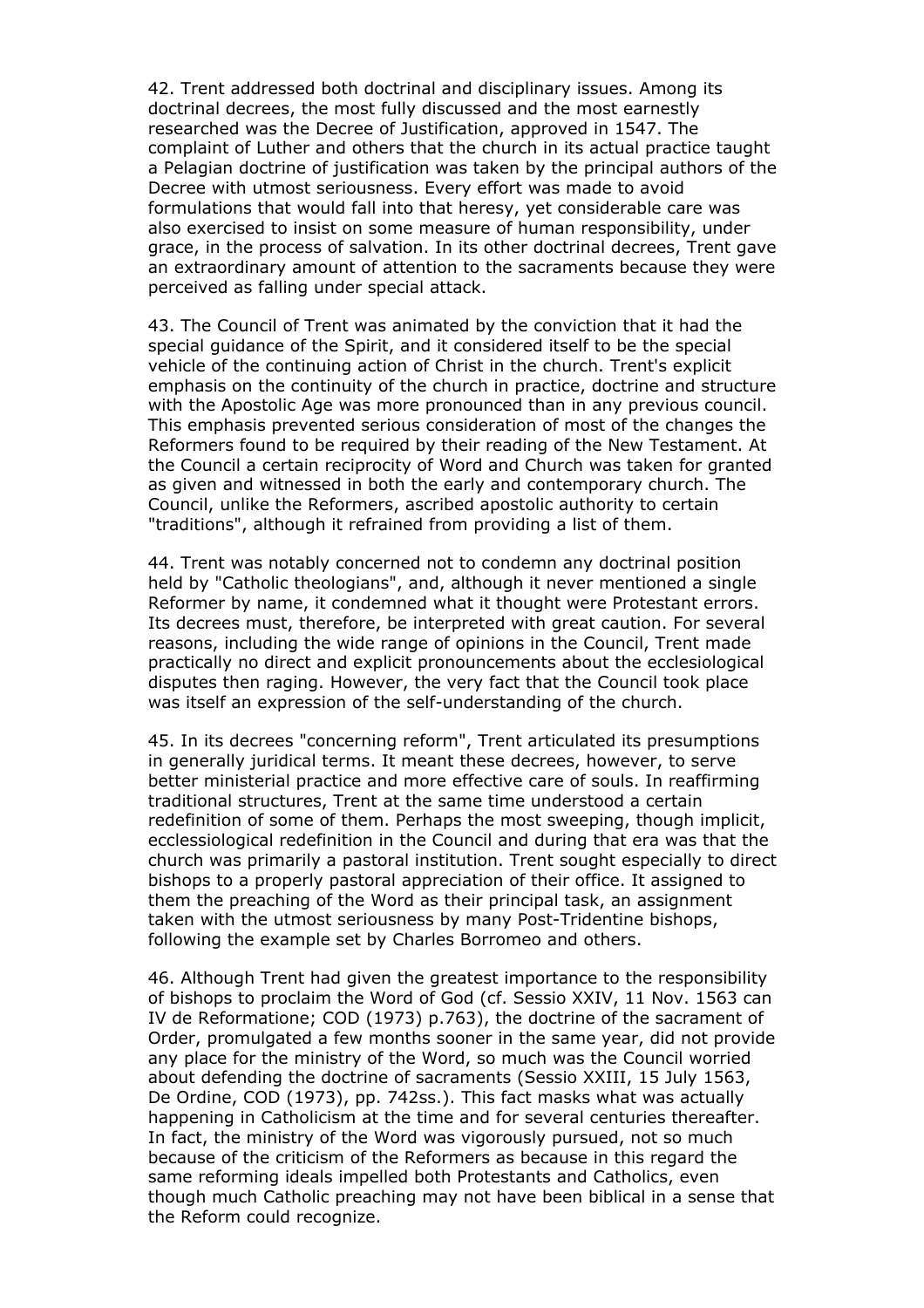47. This development in the ministry of the Word illustrates the fact that Catholic Reform in the sixteenth and seventeenth centuries was much broader than the Council of Trent and cannot be simply equated with it. That Reform promoted, among many other things, a great flowering of spiritualities and cultivation of religious experience, a vast programme of catechesis, extensive systems of schools for laity and clergy, as well as other new forms of ministry and evangelization. Impressive though the Reform was in so many ways, however, it was not without its failures and false steps. For instance: many earlier abuses like the nepotistic practices of the papal court and the seignorial style of the episcopacy seemed little affected for the better; the various inquisitions had terribly deleterious effects resulting from repressive measures that included confiscation of goods, banishment and executions. The reading of the Bible in the vernacular, although not always forbidden to laity (contrary to that which is often asserted), was subject nevertheless to some extremely strict conditions which in practice discouraged the laity. Those who were educated were able to read in Latin, as did the clergy, but those who would read it in the vernacular were often considered suspect. Moreover, the doctrinal and disciplinary decrees of Trent itself often came to be interpreted with a rigor and a partisanship the Council did not intend.

#### 1.3.3. From Trent to the present

48. Post-Tridentine partisanship was manifested in various ways, not the least of which was the manner of stressing divergent understandings of the church. For example, when Roman Catholic apologists focused on the notes of the church - one, holy, catholic and apostolic - Catholic positions were presented in ways intended to refute the ecclesiological claims of their Protestant contemporaries as well as to convey what Roman Catholics believed about the church. Thus, in contrast to the diversity of Protestant movements, Roman Catholics were united in one, visible church under the pope; where the Reformers championed justification by faith alone, Roman Catholics maintained also the role of good works in sanctification (in being made holy) and insisted on the grace conveyed by a worthy reception of the sacraments; where the newly formed Protestant churches had broken with the apostolic succession of the universal church, the Roman Catholic Church had retained the threefold apostolic ministry of episcopate, presbyterate and diaconate; where the Reformers relied on their individual interpretation of scripture, Roman Catholics claimed to preserve the entirety of Catholic doctrine transmitted from Christ through the ages.

49. Such one-sided argumentation (which has generally been abandoned by Roman Catholic theologians since Vatican II) was apologetically successful - if not in convincing Protestants - at least in assuring Roman Catholics that theirs was the one and only true Church of Jesus Christ. Morever, post-Tridentine apologetics capitalized on the divisiveness within Protestantism in contrast to the organic unity of Roman Catholicism. At the same time, post-Tridentine Catholicism became ever more juridical in its approach to a wide range of issues and ecclesiology increasingly institution oriented and papally centred.

50. This "pyramidal" ecclesiology, which emerged in the context of rising nationalism, received considerable reinforcement in the nineteenth century when both the spiritual prerogatives and the political power of papacy were subject to repeated attacks. Many ecclesiologists hastened to defend both the spiritual independence and the doctrinal authority of the popes. Simultaneously, on the popular level, the pope was considered the symbol of Roman Catholic unity, his slightest command a matter of unquestioning obedience. In the eyes of many, both within and outside the Roman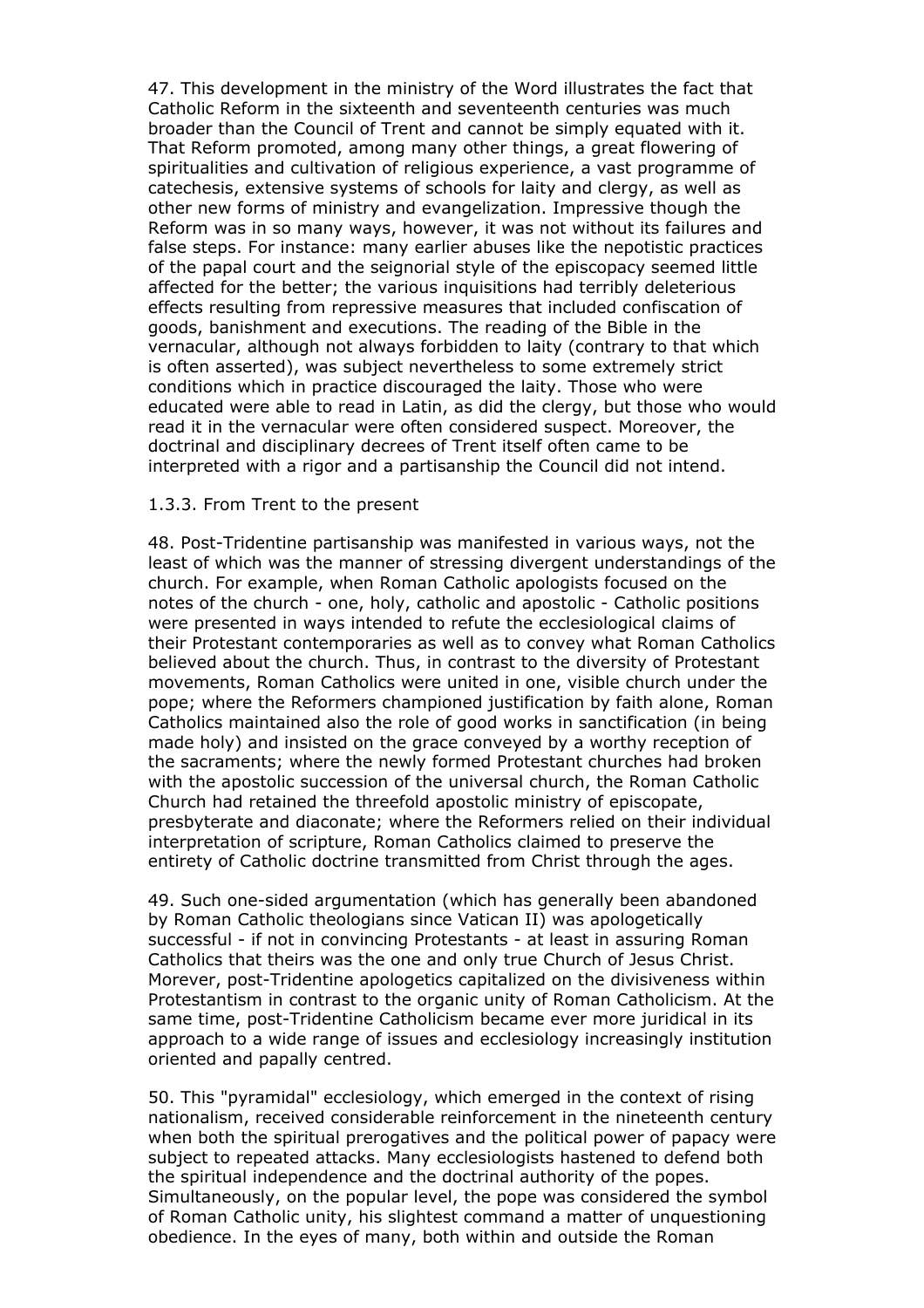Catholic Church, papal centrism appeared to have been absolutized by the First Vatican Council's teaching on the "Primacy and Infallible Teaching Authority of the Roman Pontiff." Due to the adjournment of the Council shortly after this definition, Vatican I did not have sufficient opportunity to take up the broader ecclesiological issues in the schema De Ecclesia that was proposed for consideration, but never adopted.

51. In fact, the teaching of the First Vatican Council in this regard is much more nuanced than either its ultramontane proponents or its anti-papal opponents seem to have realized. For example, Vatican I did not teach that "the pope is infallible" - as is popularly imagined. Rather it taught that the pope can, under carefully specified and limited circumstances, officially exercise the infallibility divinely given to the church as a whole, in order to decide questions of faith and morals for the universal church.

52. Forces already then at work have had profound effects on the Catholic Church in the twentieth century, influencing ecclesiology as well. Renewal movements relating to biblical studies, liturgy, theology, pastoral concerns, ecumenism, and other factors, paved the way for the Second Vatican Council (1962-1965). Influenced also by the ecumenical movement, this Council's rich presentation of the church in Lumen Gentium differed significantly from apologetical approaches to the past. Concentrating not just on institutional aspects, but on basic biblical and patristic insights on the church, Lumen Gentium reemphasized, among other themes, the notion of the church as the People of God and as a communion. All members of the People of God, it said, participate, even if in different ways, in the life of Christ and in his role as prophet, priest and king (LG 9-13). The Council described the dimensions of collegiality in which the bishops of the whole world live in communion with one another and with the pope, the head of the episcopal college. While reiterating again the primacy of the Bishop of Rome, the Council made clear that the bishops also "exercise their own proper authority for the good of their faithful, indeed even for the good of the whole Church" (LG 22). In focusing on an ecclesiology of communion, the Council was also able to give fresh insights on relations already existing, despite separations, with Christians of other churches and ecclesial communities - a real, though imperfect communion that exists because of baptism (Unitatis Redintegratio, 22).

53. As already seen, Catholics agree that there was need for reform in the church in the sixteenth century, and acknowledge the fact that church authorities did not undertake the reform which might have prevented the tragic divisions that took place. At the same time the Roman Catholic Church has never agreed with some of the steps taken by the Reformers relating to their separation from the Roman Catholic communion, nor with certain theological positions that developed in Reformed communities, and seeks dialogue with the Reformed on those issues. The various ways in which reform and renewal have taken place within the Catholic Church since the sixteenth century illustrate resources that existed for bringing renewal from within. Thus, while the Council of Trent came too late to avoid divisions, it clarified Catholic doctrine and introduced reforms which have had lasting effects in the church. The birth of new religious orders from the sixteenth century to the twentieth, and the renewal of older religious orders, gave fresh impulses to missionary activity. From the sixteenth century, evangelization has increased. Catholic missionaries, sometimes at the cost of their lives, brought the gospel to lands where it had never been heard before. In traditionally Christian countries, other groups emphasized apostolates of service to the poor and of education of the young, or the renewal of contemplative life. Movements of lay spirituality and Catholic action have flourished, especially in the twentieth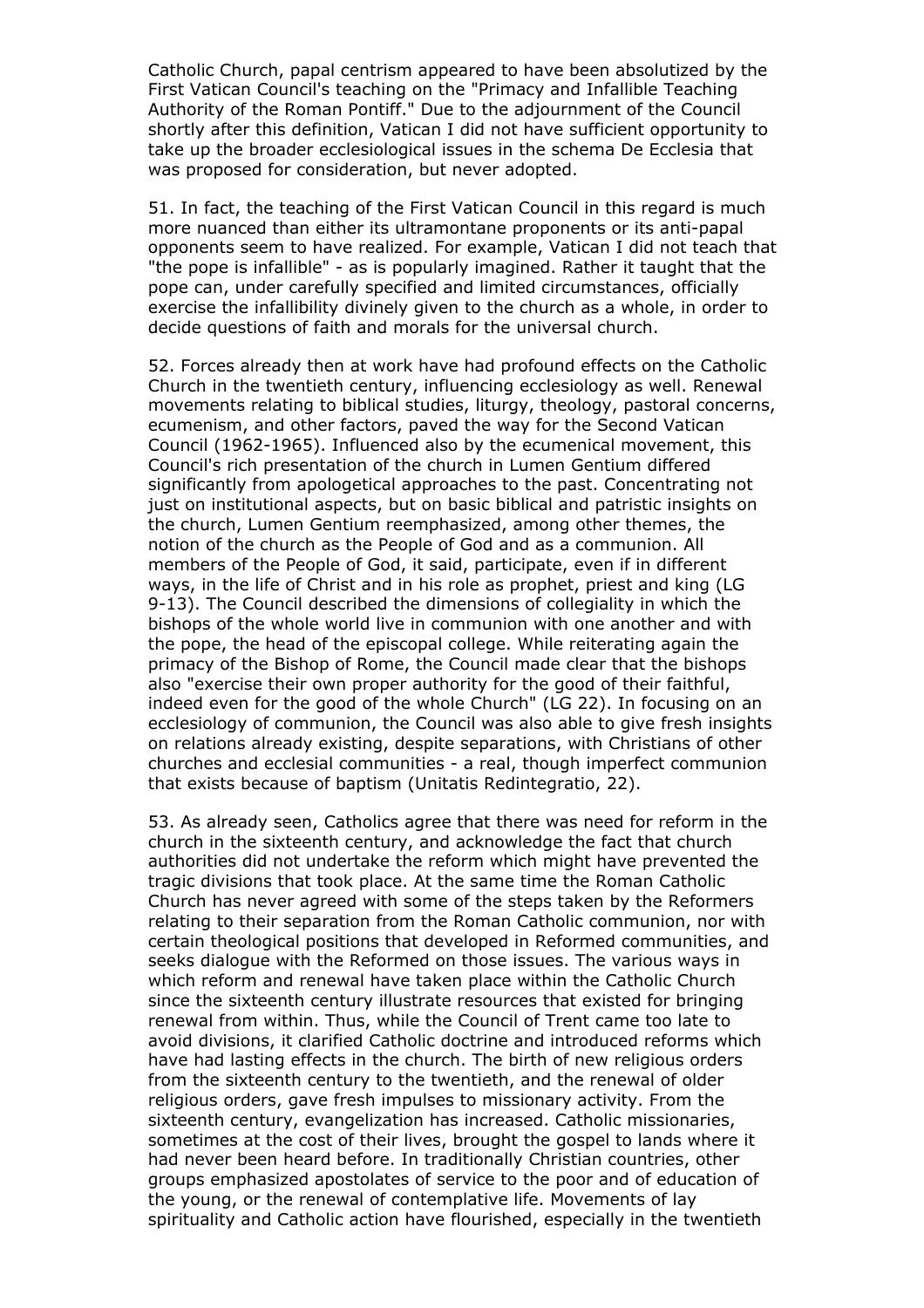century, along with movements for liturgical, biblical and pastoral renewal. Such developments and many others paved the way for the significant reform and renewal brought about in the Catholic Church through the Second Vatican Council which continues to be implemented in the church today.

1.3.4. Contemporary Roman Catholic attitudes toward the Reformed Churches

54. The ecumenical experience of Roman Catholics also gradually increased, sometimes intentionally through such efforts as the Week of Prayer for Christian Unity, and sometimes circumstantially as in the experiences of World War II, when Christians from different churches suffered and died together as prisoners and refugees. While such shared experiences helped to develop the ecumenical climate in which Vatican II met, even the most prophetic could not have predicted that the Council would provide what turned out to be a pervasive reorientation in Roman Catholic liturgy and life, theology and thought.

55. Prior to Vatican II, the attitude of most Roman Catholics towards Protestants in general, and members of Reformed churches in particular, was negative, though the degree of negativity ranged from overt hostility in some places to guarded acceptance in others. Friendship between members of the two traditions tended to be based on family, business, and social relationships, in which religious differences were frequently left undiscussed. Genuine theological dialogue, though not unknown, was comparatively rare; more common were polemical exchanges in which Roman Catholics criticized and sometimes caricatured the history, doctrine and worship of their Protestant "adversaries."

56. Roman Catholic negativity towards the Reformed churches had a number of intertwined bases. On the ecclesiastical level, the most obvious focus of contention was the Reformed rejection of the episcopacy and the papacy that was also sometimes expressed in terms that Roman Catholics found extremely offensive. Another cause of opposition was the fact that the Reformed principle of sola scriptura resulted in a repudiation of many Roman Catholic teachings and practices, such as the sacrifice of the Mass, Marian devotions, and the earning of indulgences.

57. These religious differences were further intensified by social, economic, and political disparities. In areas where Roman Catholics were a minority, they frequently felt themselves oppressed by members of the "Protestant Establishment". The separate and frequently antagonistic development of the Reformed and Roman Catholic communities tended to perpetuate stereotypes and, in some cases, still continues to impede dialogue even today.

58. Although there were some instances of ecumenical dialogue between Reformed and Roman Catholic theologians prior to the Second Vatican Council, it was the Council that provided the significant breakthrough for overcoming the long-standing antagonism in Reformed-Roman Catholic relationships. While the Council primarily aimed at achieving an aggiornamento within the Roman Catholic Church, the presence of observers from other Christian communions, including Reformed churches, was a constant reminder that ecclesial reform and renewal are not only internal concerns, but have ecumenical implications as well.

59. In particular, Unitatis Redintegratio noted that the churches and communities coming from the Reformation "are bound to the Catholic Church by an especially close relationship as a result of the long span of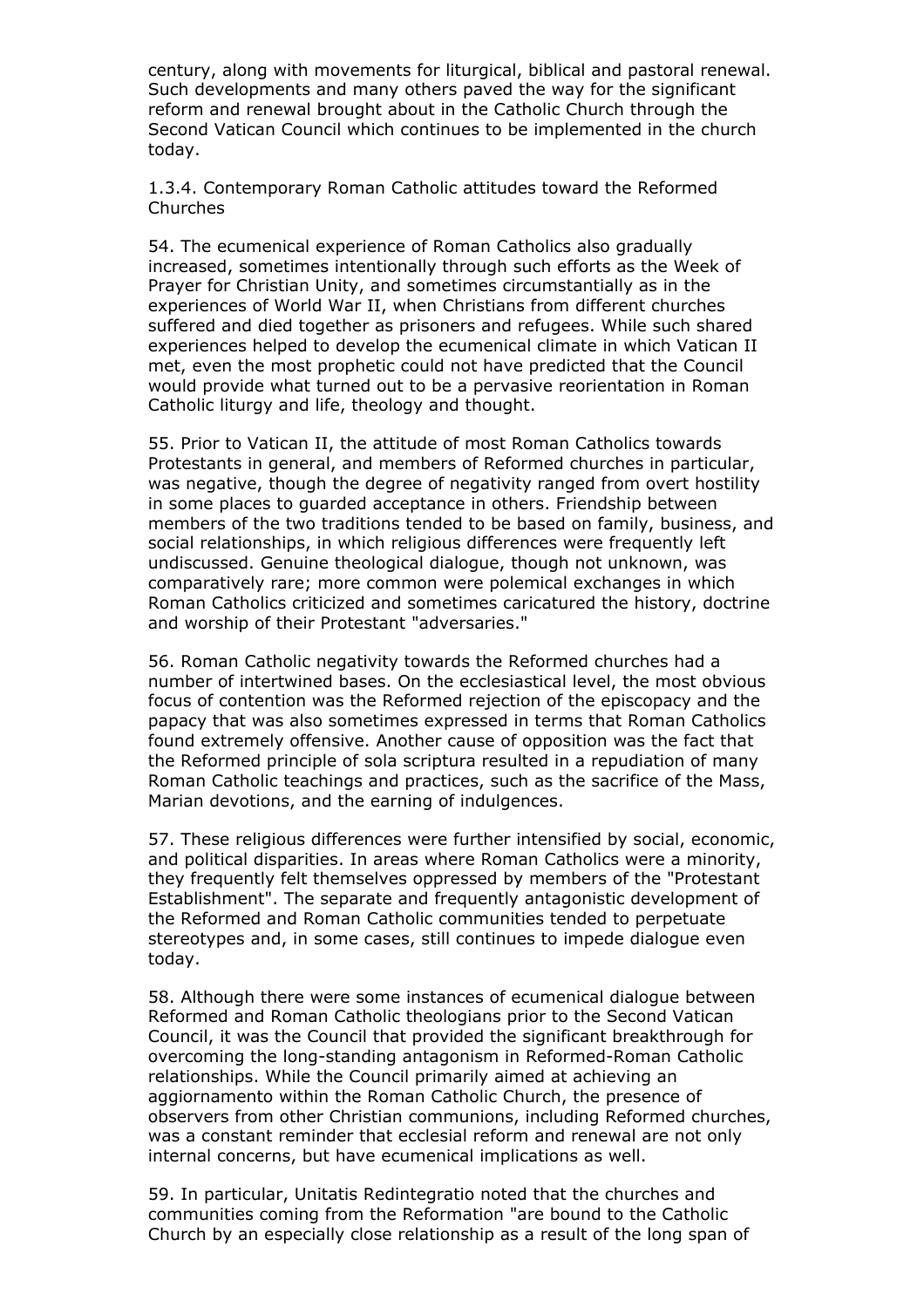earlier centuries when Christian people lived together in ecclesiastical communion" (19). It recognized that the Spirit of Christ has not refrained from using them as a means of salvation (3). The Council encouraged Catholics to work for the reunion of all Christians through ecumenical dialogue, a disavowal of prejudices, and cooperation on projects of mutual concern. Instead of repeating the polemical accusations that charged Protestant Christians with the sin of separation, the Council acknowledged them as "separated brethren" (fratres seiuncti), justified by their faith through baptism, who reverence the written Word of God, share in the life of grace, receive the gifts of the Holy Spirit, celebrate Christ's death and resurrection when they gather for the Lord's Supper, and witness to Christ through the moral uprightness of their lives, through their works of charity, and their efforts for justice and peace in the world.

60. During the years since Vatican II, this process of reconciliation has been carried on in different ways and at various levels - local, national, regional, international. For example, Reformed and Roman Catholics have prayed together, have been involved in theological dialogue at various levels; they have joined in producing Bible translations; they have collaborated on a variety of projects of social concern, economic justice and political witness. At the international level, the efforts of the dialogue co-sponsored by the Vatican Secretariat for Promoting Christian Unity and the World Alliance of Reformed Churches were recognized by Pope John Paul II in a letter to Dr James McCord, President of the World Alliance of Reformed Churches, on the occasion of its General Council in Ottawa, in July, 1982:

"The way upon which we have embarked together is without return, we can only move forward, that is why we strive to manifest unity more perfectly and more visibly, just as God wants it for all those who believe in him" (Secretariat for Promoting Christian Unity, Information Service, 51 [1983] p.30).

61. In the scholarly world, these efforts at reconciliation have been accompanied by new interpretations of Reformation history and theology. For example, Roman Catholic theologians today generally acknowledge that many of the issues raised by the Reformers urgently needed to be faced and resolved. Similarly, Roman Catholic historians, while not agreeing with all aspects of their thought, have become more sympathetic to Zwingli and to Calvin, no longer seeing them chiefly as rebels against ecclesial authority, but as Reformers who felt obliged by their understanding of the gospel to continue their efforts to reform the church at all costs. The "zeal that animated these two outstanding religious personalities of Swiss history" was favourably noted by Pope John Paul II on the occasion of his pastoral visit to the Catholic Church of Switzerland in 1984:

"The legacy of the thought and ethical convictions particular to each of these two men continues to be forcefully and dynamically present in various parts of Christianity. On the one hand, we cannot forget that the work of their reform remains a permanent challenge among us and makes our ecclesiastical division always present; but on the other hand, no one can deny that elements of the theology and spirituality of each of them maintain deep ties between us" (Secretariat for Promoting Christian Unity, Information Service 55 [1984] p.47).

# **4. Conclusion**

62. As mentioned at the beginning of this chapter, these reviews of our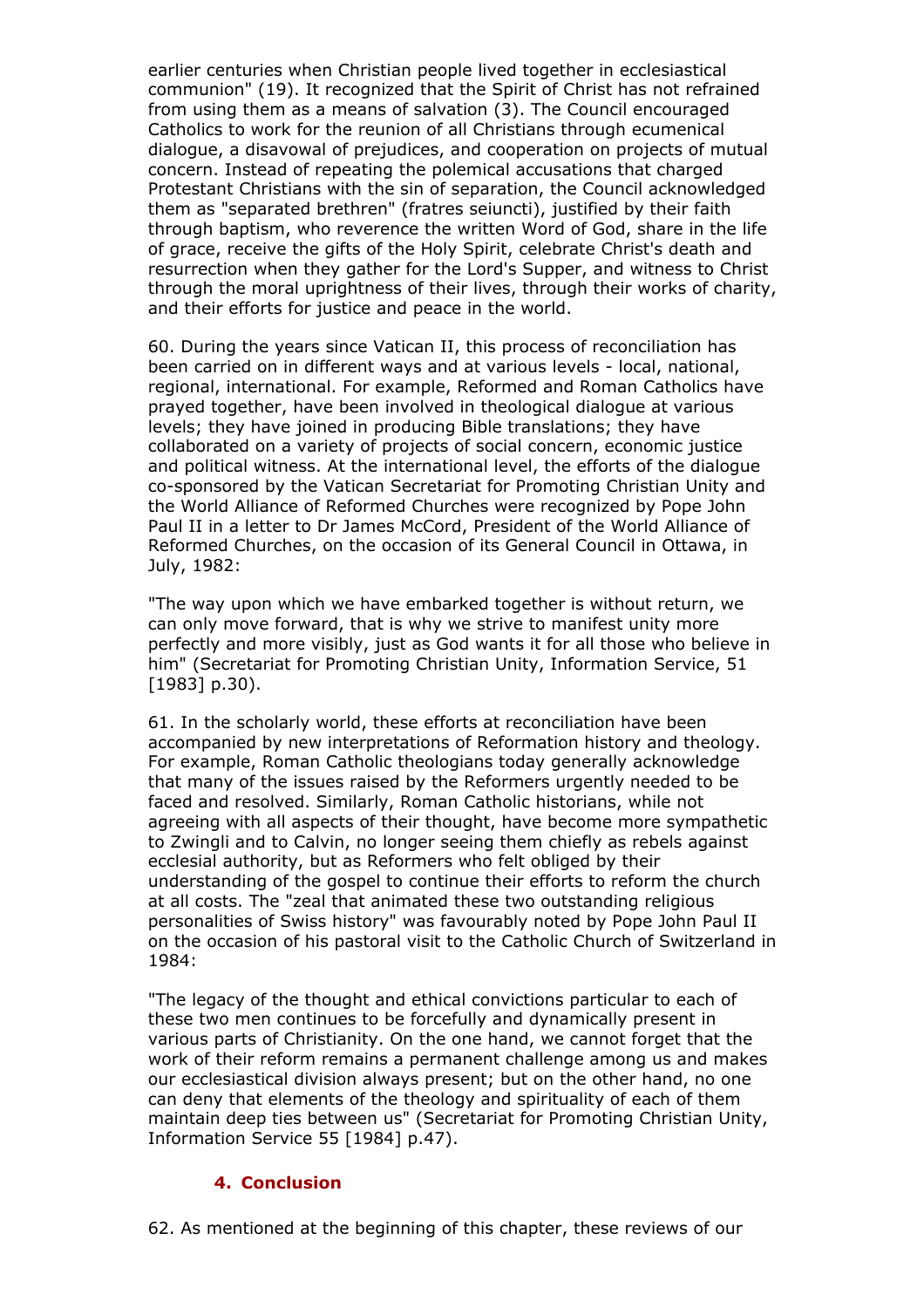respective histories, even when sketched so briefly, have shown us "whence we have come", so that we can better understand what yet needs to be done in reassessing our past. We see more clearly how our respective self-understandings have been so largely formed by confessional historiographies of the sixteenth and seventeenth centuries. These differing self-interpretations have, in turn, fostered the establishment of whole sets of different values, symbols, assumptions and institutions - in a word, different religious and ecclesial cultures. The result is that today, as in the past, the same words, even the same biblical expressions, are sometimes received and understood by us in quite different ways.

63. The very recognition that this is the case marks important progress in our attempt to rid our memories of significant resentments and misconceptions. We need to set ourselves more diligently, however, to the task of reconciling these memories, by writing together the story of what happened in the sixteenth century, with attention not only to the clash of convictions over doctrine and church order, but with attention also as to how in the aftermath our two churches articulated their respective understandings into institutions, culture and the daily lives of believers. But, above all, for the way in which our divisions have caused a scandal, and been an obstacle to the preaching of the gospel, we need to ask forgiveness of Christ and of each other.

# **Chapter 2**

#### **Our common confession of faith**

#### 2.1. **Our Lord Jesus Christ: the only mediator between God and humankind**

64. Before moving on to matters which are still points of disagreement and divergence between our churches, we as a Dialogue Commission propose to confess together our faith in Christ. We give this affirmation of faith the title "confession" even though it is neither a confession in the ecclesial sense nor a complete statement of faith. We do so because we are convinced that the importance of what we are able to say together merits such a title.

65. We make this confession of faith, wishing to manifest publicly our desire to reexamine the reasons which brought about our separation in the past and to assess whether or not they are still of such a nature as to justify our division. Jesus Christ, in whose name our forebears separated themselves from one another, is also the one who unites us in a community of forgiveness and of kinship. We wish to voice our conviction that what unites us as Christians is more important, more essential, than that which separates us as Roman Catholics and Reformed. Even if full communion is not yet granted us, we cannot define our relations to each other simply in terms of separation and division.

66. We make this confession, moreover, mindful of this world of ours, so as to give common witness before it. With respect for all who seek God, however God is named for them, or even if for them God cannot as yet be named, we wish to speak the Good News of salvation brought in Jesus Christ by God seeking out humankind. In that Good News we Christians already find our reconciliation and the strength to work for the fuller reconciliation of all with God and with each other.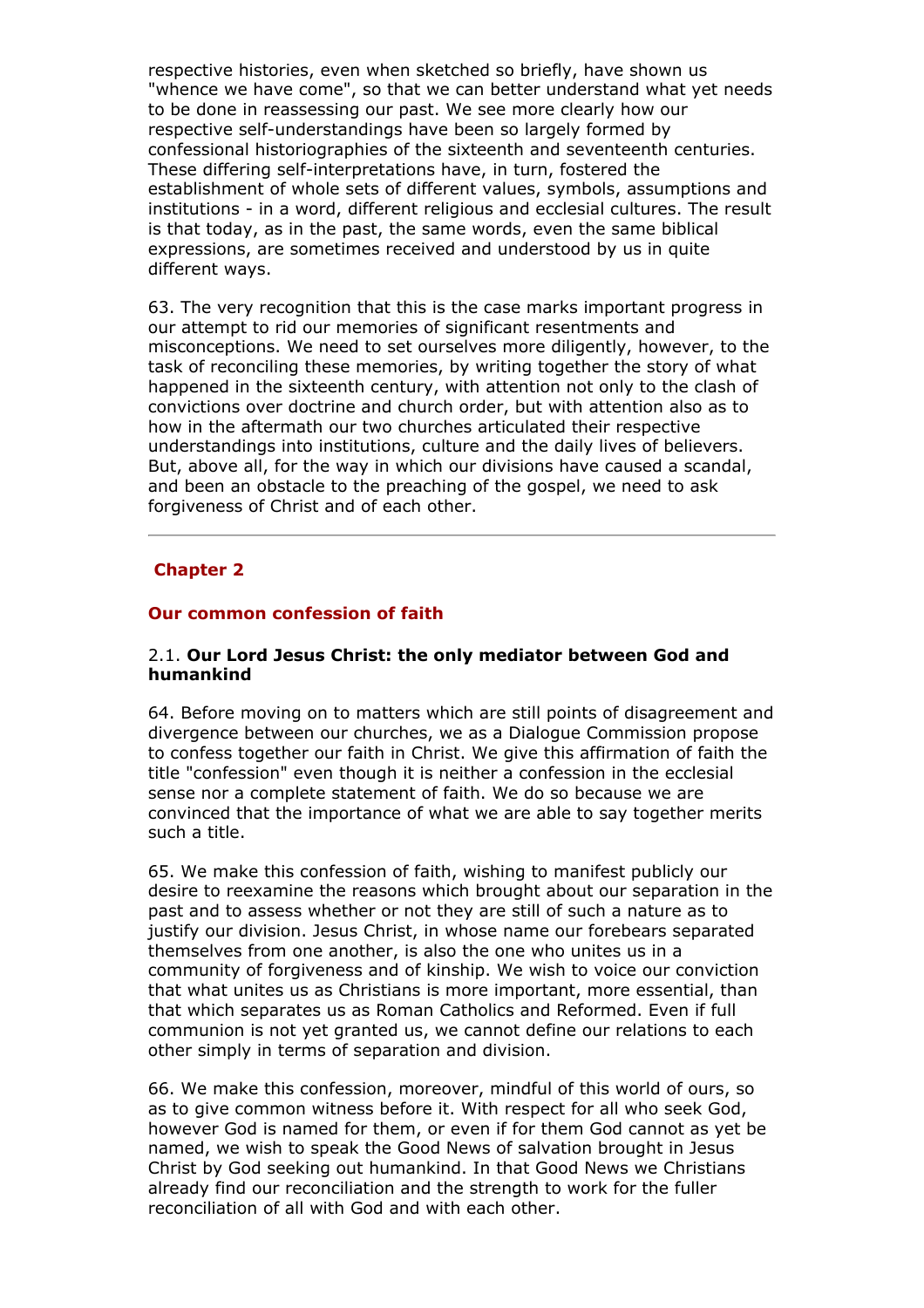67. This confession involves on our part the recognition of the authority of the scriptures, as these have been identified by the early church, to whose teaching we desire to remain obedient. We recall what was said on this subject in the report of the first phase of our dialogue (The Presence of Christ in Church and World, 25-33). In the same way we recognize together in the reaching of the ancient church, the force of a norma normata, i.e., an authority which is subject to the authority of the scripture, and we desire to maintain that teaching in its purity. The teaching of the church ought to be an authentic explanation of the Trinitarian and Christological affirmations of the early confessions of faith and the early councils (cf. on this subject, PCCW, 34-38).

#### 2.1.1 Christ, mediator and reconciler

68. Before all humankind, our sisters and brothers, we announce the death of the Lord (cf. 1 Cor 11.26) and proclaim his resurrection from the dead (cf. Rom 10.9; Acts 2.32; 3.25). In that mystery of death and resurrection we confess the event which saves humanity, that is, liberates it from the distress in which it is imprisoned by sin and establishes it in communion of life with God. That event reveals who God is, who we are and who Christ is as mediator between God and humankind.

69. a) God is the One who "chose us (in Christ) before the foundation of the world... He destined us in love to be his sons through Jesus Christ" (Eph 1.4-5) $\frac{2}{5}$ , a God of tenderness and mercy, who wills not the death of the sinner, but rather that the sinner should be converted and live. God is the One who has loved us unto death: indeed, in the person of Jesus Christ, God himself died on the Cross for, "in Christ, God was reconciling the world to himself" (2 Cor 5.19). But this was not the "death of God" proclaimed in recent times: it was the death of the Just One fallen into the hands of evil persons, and faithful to his mission to the end. Jesus died a death which is a victory over the death which touches all. God's omnipotence is revealed in the deepest weakness of human nature, assumed in solidarity with us. If the death of Jesus is the work of sinners, God from all eternity has made it one with the design of salvation, accomplishing that life-giving work by raising Jesus from the dead. Placed at the heart of human violence, Jesus by his love has transformed the work of death into the work of life.

b) The death and resurrection of Jesus also reveal to us who we are: not merely creatures who are the object of God's benevolence, but also human beings capable of sin, historically imprisoned in the bonds of a sin which is our curse. From the beginning we hid ourselves from God, and this is why God is hidden from us. It is not that God is distant and inaccessible, but that we reject the God who is too near and too explicit. This awareness of alienation and exile in the midst of faith we call sin. We recognize that there is a betrayal of God's trust in us and that God's heart is saddened by our separation. From this condition we cannot free ourselves by our own strength. This is why the need and expectation of a mediator are central to the Old Covenant, where the law, sacrifices, prophecies and wisdom are ways of mediating between a living God and a humanity subject to sin and death. But none of these paths fully reach the goal. Because of sin, the law intended for life judges, condemns and leads to death. Substitute sacrifices are endlessly repeated. Prophecies lag, bide their time, fall silent. Wisdom remains an ideal. In Jesus, the unique mediator, in his death and resurrection, we are radically freed from this situation: the way of true life is opened to us anew.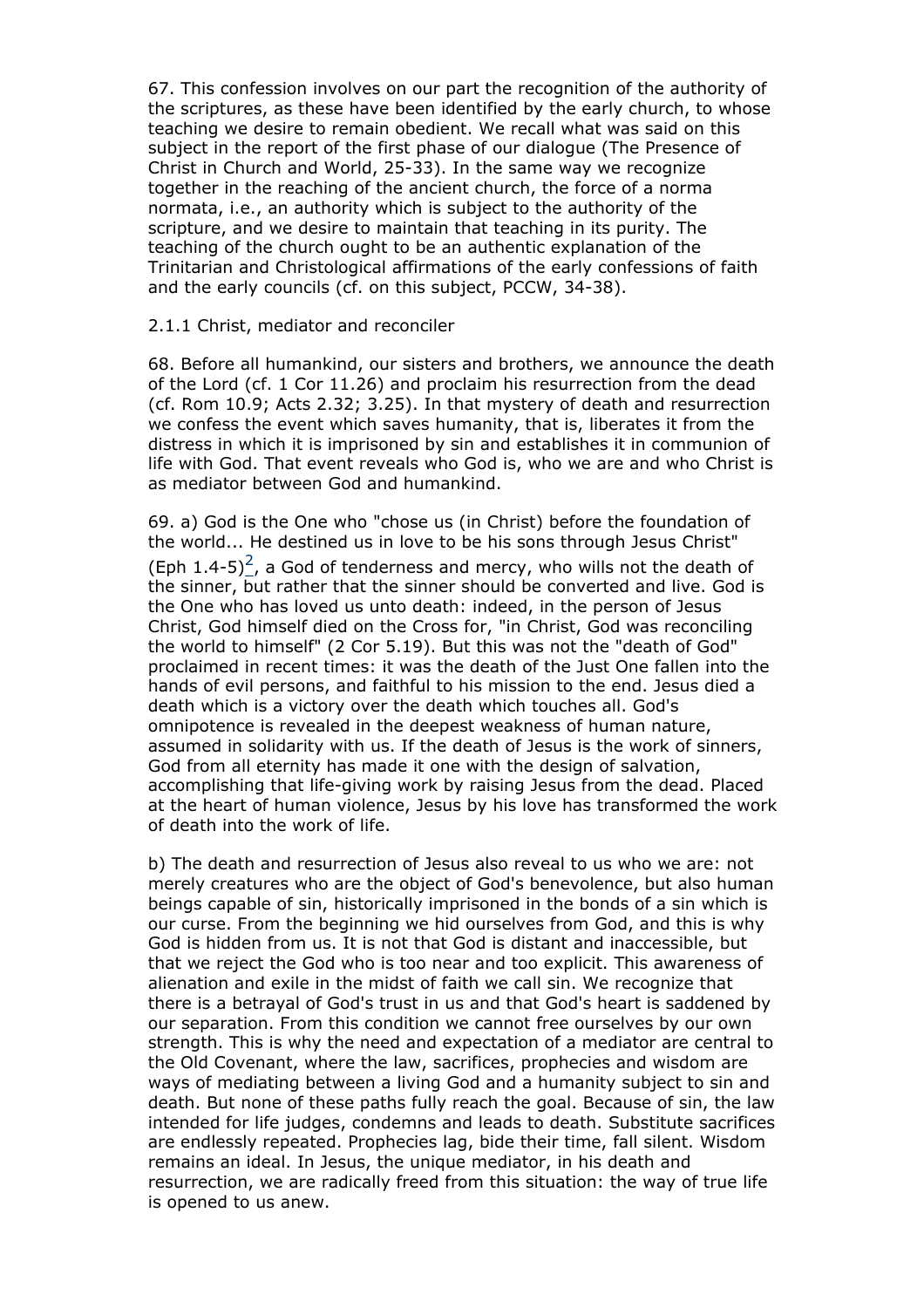c) The death and resurrection of Jesus finally reveal who Jesus himself is, the one mediator between God and humanity, that is the One who comes to reconcile us with God. This is why we accept together the confession of faith of the New Testament. "For there is one God, and there is one Mediator between God and men, the man Christ Jesus, who gave himself as a ransom for all" (1 Tim 2.5-6). We confess that "there is no other name under heaven given among men by which we must be saved" (Acts 4.12).

70. Mediation and reconciliation have been embodied and located, named and personified in Jesus of Nazareth - whence it was thought at that time nothing good could come, condemned and executed at Jerusalem - which God has since David's time identified as the place of God's peace, resurrected by the power of God and placed at God's right hand. This is the news, still surprising and overwhelming, which constitutes the gospel; of this the church is the beneficiary and the herald.

71. We therefore confess together that Christ, established as mediator, achieves our reconciliation in all its dimensions: God reconciling humanity, human beings reconciled with each other; and humanity reconciled with God.

- On the one hand, indeed, in and through Jesus Christ we have reconciliation with God. For "every good endowment and every perfect gift is from above, coming down from the Father of lights" (Jas 1.17). For "all this is from God, who through Christ reconciled us to himself..." (2 Cor 5.18); "In him we have redemption through his blood, the forgiveness of our trespasses" (Eph 1.7).

- On the other hand, in and through Jesus Christ, we have reconciliation among ourselves, "For he is our peace, who has made us both one." In his flesh he "has broken down the dividing wall of hostility... that he might create in himself one new man in place of the two, so making peace, and might reconcile us both to God in one body through the cross, thereby bringing the hostility to an end. And he came and preached peace to you who were far off and peace to those who were near " (Eph 2.14-17). The vertical and horizontal dimensions of reconciliation are interdependent: just as hostility is the consequence and sign of separation from God, so reconciliation in peace among human beings is the fruit and sign of reconciliation with God. From Christ we receive the gift of reconciliation which aims to extend to all. To this we witness together in faith.

- Finally, thanks to Jesus Christ, Jews and Gentiles "both have access in one Spirit to the Father" (Eph 2.18). In and through Christ we can offer ourselves "as a living sacrifice, holy and acceptable to God, which is ... spiritual worship" (Rom 12.1). For he "gave himself up for us, a fragrant offering and sacrifice to God" (Eph 5.2). Jesus, the Christ, marks the end of condemnation by the law, because he is "...our righteousness and sanctification and redemption" (1 Cor 1.30); he marks the end of the sacrifices of the law because "he entered once and for into the holy place, taking... his own blood, thus securing an eternal redemption" (Heb 9.12); Christ marks the end of waiting on prophecies because he fulfils all that was written of him "...in the Law of Moses, and the prophets and the psalms" (cf. Lk 24.44); Christ marks the end of the anonymity of wisdom, for he himself is the "wisdom of God" (1 Cor 1.24).

72. We confess together that just as God is unique, the Mediator and Reconciler between God and humankind is unique and that the fullness of reconciliation is entire and perfect in him. Nothing and nobody could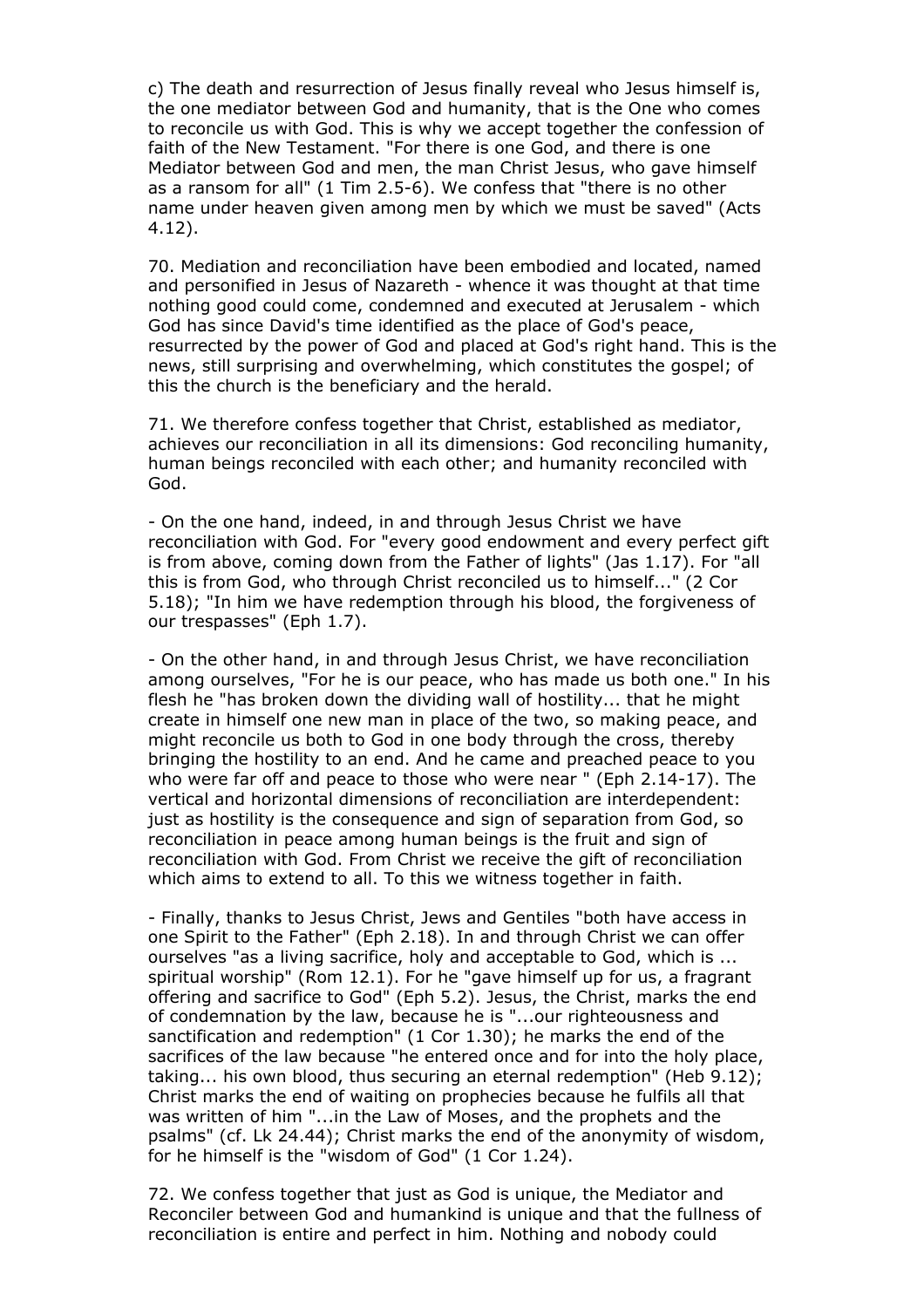replace or duplicate, complete or in any way add to the unique mediation accomplished "once for all" (Heb 9.12) by Christ, "mediator of a new covenant" (Heb 9.15; cf. 8.6 and 12.24). This mediation is still present and active in the person of the risen Christ who "is able for all time to save those who draw near to God through him, since he always lives to make intercession for them" (Heb 7.25).

## 2.1.2. Te work of Christ reveals that he is the Son within the Trinity

73. In his life and in his death Jesus is revealed as the Son par excellence of God, the One who alone knows the Father and whom the Father alone knows (cf. Mt 11.27), who can address himself to God saying "Abba, Father" (Mk 14.36). Thus in the light of Jesus' resurrection and exaltation Christians have confessed that he has been made Christ and Lord (cf. Acts 2.36) and that he is the one to whom are applied the words of the Psalm: "Thou art my Son, today I have begotten thee" (Acts 13.33; cf. Heb 1.5). He is, then, this One whom God has sent us (cf. Gal 4.4); he who "though he was in the form of God, did not count equality with God a thing to be grasped, but emptied himself, taking the form of a servant, being born in the likeness of men. And being found in human form he humbled himself and became obedient unto death, even death on a cross" (Phil 2.6-8). This is why with the church of every age, we confess Jesus Christ as at once true God and true human being, at once one with God and joined in solidarity with humankind, not an intermediary between God and humanity but a genuine Mediator, able to bring together God and humanity in immediate communion. His reconciling mediation opens up for us a vision of his mediation in creation: he is "the first-born of all creation; for in him all things were created, in heaven and on earth... all things were created through him and for him" (Col 1.15-16). He is the Word and "all things were made through him" Jn 1.3). The mediation of Christ has thus a cosmic universality: it is directed towards the transformation of our world in God.

74. Finally, the work of Jesus, the Son reveals to us the role of the Spirit of God who is common to him and to the Father: it reveals to us that God is Triune.

75. The Holy Spirit is present and active throughout the history of salvation. In the life of Jesus the Spirit intervenes at all the decisive moments: Jesus was conceived by the Holy Spirit (cf. Lk 1.35; Mt 1.20); the Spirit descended on him at his baptism (Lk 4.1); he accomplished his ministry with the power of the Spirit (Lk 4.14). He proclaimed that the prophecy of the book of Isaiah: "The Spirit of the Lord is upon me, because the Lord has anointed me" (61.1) was fulfilled in him (Lk 4. 17-21). He rejoiced in the Holy Spirit (Lk 10.21). No one has ever possessed the Spirit as he did, "not by measure" (Jn 3.34). Still more, it is he who promises to send the Spirit (Jn 14.26; 16.7) and invokes the Spirit on his own disciples after the resurrection (Jn 20.22), because his death had been an act of "giving up" the Spirit to God and at the same time an act of "transmission of the Spirit" (Jn 19.30). In turn God raises him up and gives him the Spirit, so that he might spread the Spirit among us (cf. Acts 2.32-33). By the life, death and resurrection of Jesus, the Holy Spirit becomes the common gift of the Father and the Son to humanity.

76. Just as the Spirit came upon Jesus at the moment of his baptism, so the Spirit descends upon the disciples gathered in the upper room (Acts 2.1-12) and on the Gentiles who listen to the word (Acts 10.44-48). These three closely-linked "Pentecosts" belong to the foundation of the church and make it the "Temple of the Spirit." Thus the design pursued from the beginning by God the Creator and Saviour - to bring into being a people -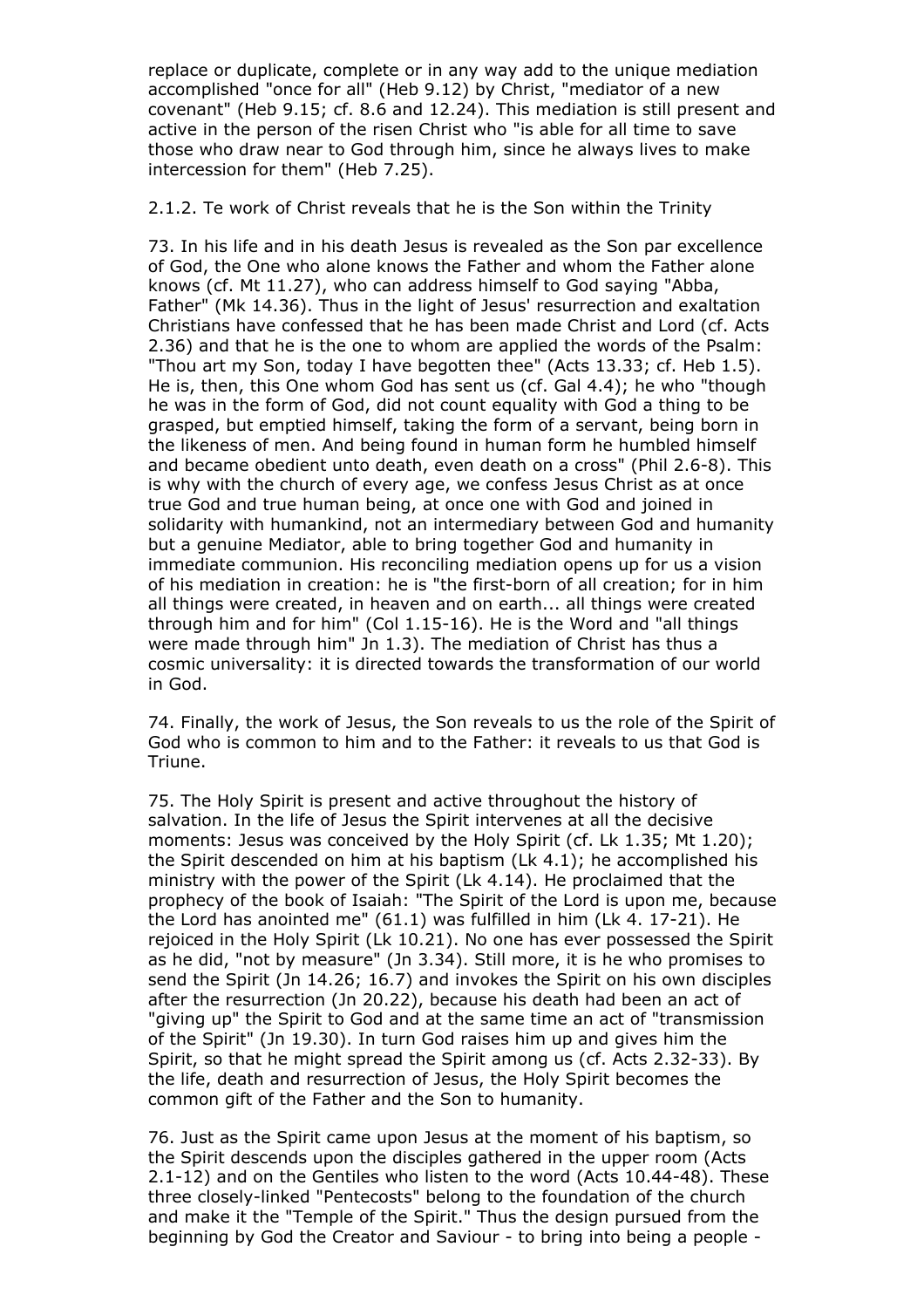is accomplished.

# 2.2. **Justification by grace, through Faith**

77. Because we believe in Christ, the one Mediator between God and humankind, we believe that we are justified by the grace which comes from him, by means of faith which is a living and life-giving faith. We recognize that our justification is a totally gratuitous work accomplished by God in Christ. We confess that the acceptance in faith of justification is itself a gift of grace. By the grace of faith we recognize in Jesus of Nazareth, established Christ and Lord by his resurrection, the one who saves us and brings us into communion of life with God. To rely for salvation on anything other than faith, would be to diminish the fullness accomplished and offered in Jesus Christ. Rather than completing the gospel, it would weaken it.

78. To speak in this way of our justification and reconciliation with God is to say that faith is above all a reception (Rom 5.1-2): it is received and in turn it gives thanks for grace. The raising to life, by God alone, of Jesus Christ, put to death by all, is the eschatological event which defines faith as reception of a gift of God, not as any human work (Eph 2.8-10). We receive from Christ our justification, that is our pardon, our liberation, our life with God. By faith, we are liberated from our presumption that we can somehow save ourselves; by faith, we are comforted in spite of our terror of losing ourselves. We are set at liberty to open ourselves to the sanctification which God wills for us.

79. The person justified by the free gift of faith, i.e. by a faith embraced with a freedom restored to its fullness, can henceforth live according to righteousness. The person who has received grace is called to bear fruits worthy of that grace. Justification makes him or her an "heir of God, co-heir with Christ" (Rom 8.17). The one who has freely received is committed to gratitude and service. This is not a new form of bondage but a new way forward. And so, justification by faith brings with it the gift of sanctification, which can grow continuously as it creates life, justice and liberty. Jesus Christ, the one mediator between God and humankind, is also the unique way which leads toward pleasing God. Faith receives freely and bears testimony actively, as it works itself out through love (Gal 5.6).

## 2.3. **The calling of the Church; its role in justification by Grace, through Faith**

80. Together we confess the church, for there is no justification in isolation. All justification takes place in the community of believers, or is ordered toward the gathering of such a community. Fundamental for us all is the presence of Christ in the church, considered simultaneously as both a reality of grace and a concrete community in time and space. Christ himself acts in the church in the proclamation of the Word, in the celebration of the sacraments, in prayer and in intercession for the world. This presence and this action are enabled and empowered by the Spirit, by whom Christ calls to unite human beings to himself, to express his reality through them, to associate them in the mystery of his self-offering for them.

81. The church's calling is set within the triune God's eternal plan of salvation for humankind. In this sense, the church is already present at creation (Col 1.15-18). It is present in the history of humankind: "the Church from Abel", as it was called in the ancient church. It is also present at the Covenant declared to Abraham, from which the chosen people would come. Even more, the church is present at the establishment of the People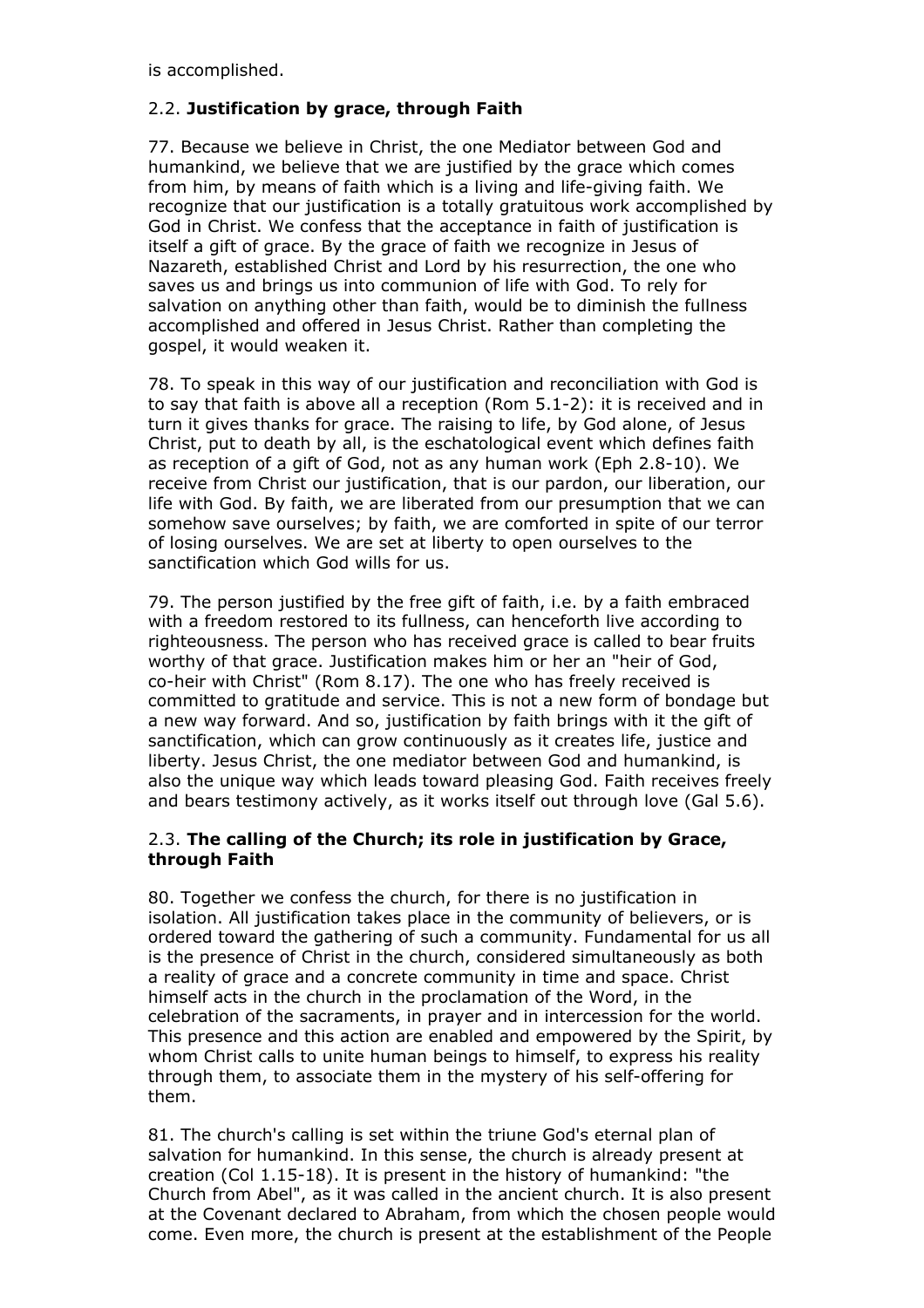of the Covenant. Through the law and the prophets, God calls this people and prepares them for a communion which will be accomplished at the sending of Emmanuel, "God with us" (cf. Mt 1.23). The novelty introduced by the incarnation of the Word does not call into question the continuity of the history of salvation. Nor does it call into question the significance of the interventions of that same Word and Spirit in the course of the Old Testament revelation. For God has not rejected this people (Rom 11.1). The continued existence of the chosen people is an integral part of the history of salvation.

82. Nevertheless we believe that the coming of Christ, the Word incarnate, brings with it a radical change in the situation of the world in the sight of God. Henceforth the divine gift which God has made in Jesus Christ is irreversible and definitive. On God's side, salvation is accomplished and is offered to all. The presence of God has become inward among believers (Jer 31.33: Ezek 36.26) in a new fashion, by the Holy Spirit which conforms them to the image of Jesus Christ. At the same time, God's presence becomes universal; it is not limited to one people but is offered to all humanity called to be gathered together by Christ in the Spirit.

83. This is why we believe that the people of God gathered together by the death and resurrection of Christ does not live solely by the promise. Henceforth it lives also by the gift already received through the mystery of the event of Jesus, Christ and Lord, who has sent his Spirit. We therefore confess Jesus Christ as the foundation of the church (1 Cor 3.11).

84. The inauguration of the church takes place in time and in stages related to the unfolding of the Christ-event. These stages, closely related as they are, are three in number:

a) There is, first, the missionary activity of Jesus "in the days of his flesh" (Heb 5.7): his preaching of the Kingdom, which presupposes the promises of the Old Testament, and his mighty works; the invitation to believe in him and the call to conversion addressed to all; the gathering of the disciples, men and women (Lk 8.1-3) and the appointment of the group of twelve (Mk 3.13-19); the change of Simon's name to Peter (Mt 16.18) and the role which is assigned to him in the circle of the disciples (Lk 22.31-32).

b) The second stage is Jesus' celebration of the Last Supper with these same disciples as a memorial (Lk 22.14-20) of the giving of his life for all; his death on the cross, by which he accomplished the salvation of all (Jn 12.32); the resurrection of Jesus, which gathers the scattered community of the disciples. The risen Christ for forty days leads his followers into a more profound faith (Acts 1.2-3); in leaving them he gives them the command to baptize (Mt 28-18), to preach repentance and forgiveness, and to bear witness to him (Lk 24.47-48).

c) The third stage is the sending of the Spirit upon the community of one hundred and twenty gathered on the day of Pentecost (Acts 2.2-4). The disciples are sent out to Israelites and to Gentiles, as is shown by the gift of the Spirit to the Gentiles (Acts 10.44) which may be called a "new Pentecost." Thus the church is founded once for all, fully constituted and equipped for its universal vocation in the world and for its eschatological destiny. The Spirit's work of renewal and gathering will be fully achieved and manifested only when Christ returns in glory.

85. The church is called into being as a community of men and women to share in the salvific activity of Christ Jesus. He has reconciled them to God, freed them from sin and redeemed them from evil. "They are justified by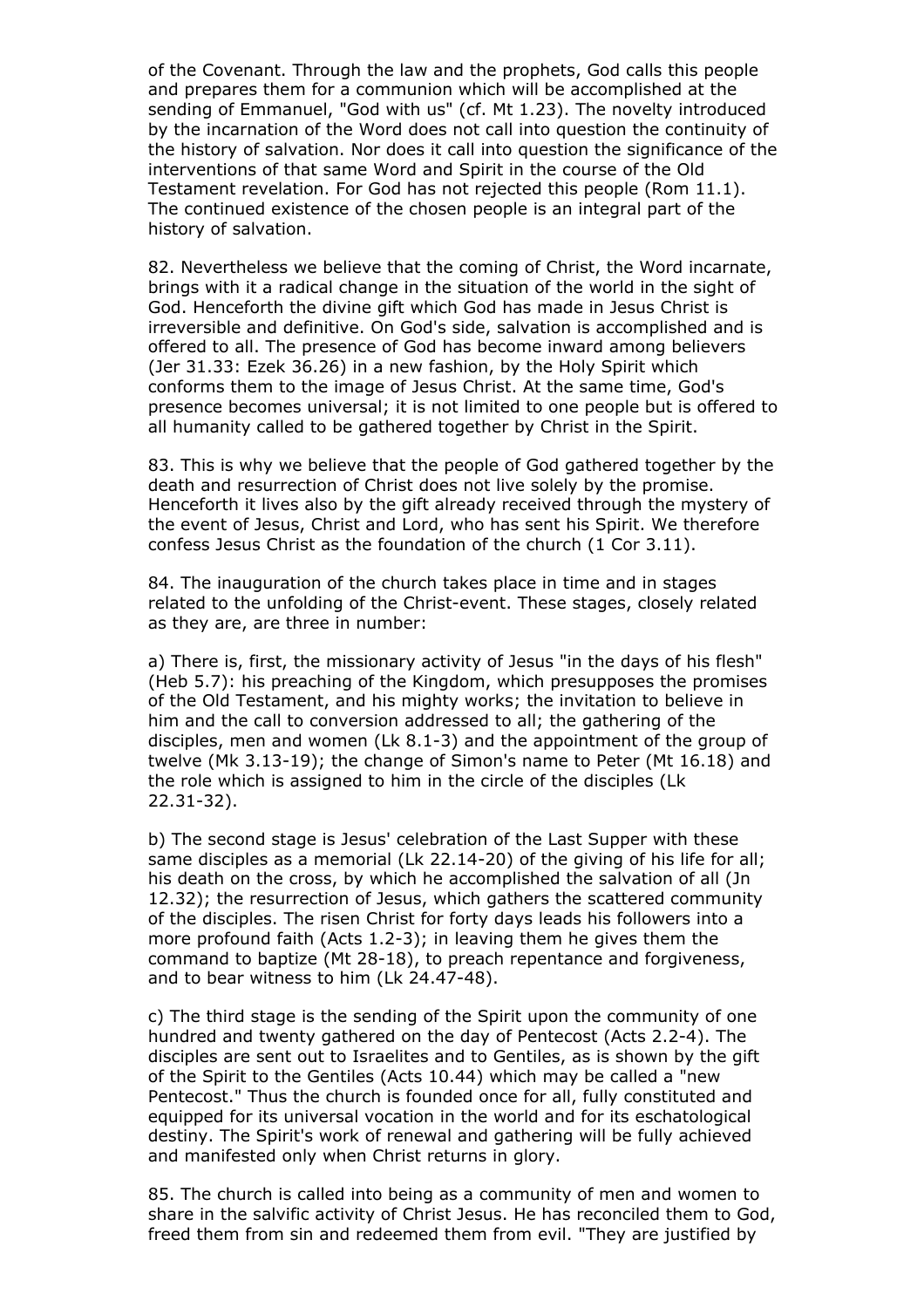his grace as a gift, through the redemption which is in Christ Jesus" (Rom 3.24).

86. The justification of Jesus' disciples, sinful individuals freely justified by grace without any merit on their part, has been one of the constitutive experiences of the Christian faith since the foundation of the church. Justification by grace through faith is given us in the church. This is not to say that the church exercises a mediation complementary to that of Christ, or that it is clothed with a power independent of the gift of grace. The church is at once the place, the instrument, and the minister chosen by God to make heard Christ's word and to celebrate the sacraments in God's name throughout the centuries. When the church faithfully preaches the word of salvation and celebrates the sacraments, obeying the command of the Lord and invoking the power of the Spirit, it is sure of being heard, for it carries out in its ministry the action of Christ himself.

87. The ministerial and instrumental role of the church in the proclamation of the gospel and in the celebration of the sacraments in no way infringes the sovereign liberty God. If God chooses to act through the church for the salvation of believers, this does not restrict saving grace to these means. The sovereign freedom of God can always call anyone to salvation independently of such actions. But it is true to say that God's call is always related to the church, in that God's call always has as its purpose the building up of the church which is the Body of Christ (1 Cor 12.27-28; Eph 1.22-23) (cf. N. 101).

88. This common confession of the church, of its vocation and of its role in justification by grace through faith, provides a positive context for a study of some of the questions which still divide us in our respective understandings of the relationship between Christ's gospel and the church as a community existing in the world.

2. Biblical quotations are taken from the Common Bible: the Holy Bible, Revised Standard Version, containing the Old and New Testaments with the Apocrypha/Deuterocanonical Books: An Ecumenical Edition, New York, Glasgow, London, Toronto, Sydney, Auckland: Collins: 1973.

## **Chapter 3**

## **The church we confess and our divisions in history**

#### 3.1. **Introduction**

89. The difficulties which still separate our communions arise largely from our different understandings of the relationship between that which we confess, on the one hand, concerning the origin and the vocation of the one, holy, catholic and apostolic church in God's plan of salvation and, on the other hand, the forms of its historical existence. Our two communions regard themselves as belonging to the Una Sancta, but differ in their understanding of that belonging.

90. In addressing this subject, we must move beyond comparative ecclesiology. Our method requires us both to say what we can together and to recognize without ambiguity that which cannot yet be the object of consensus.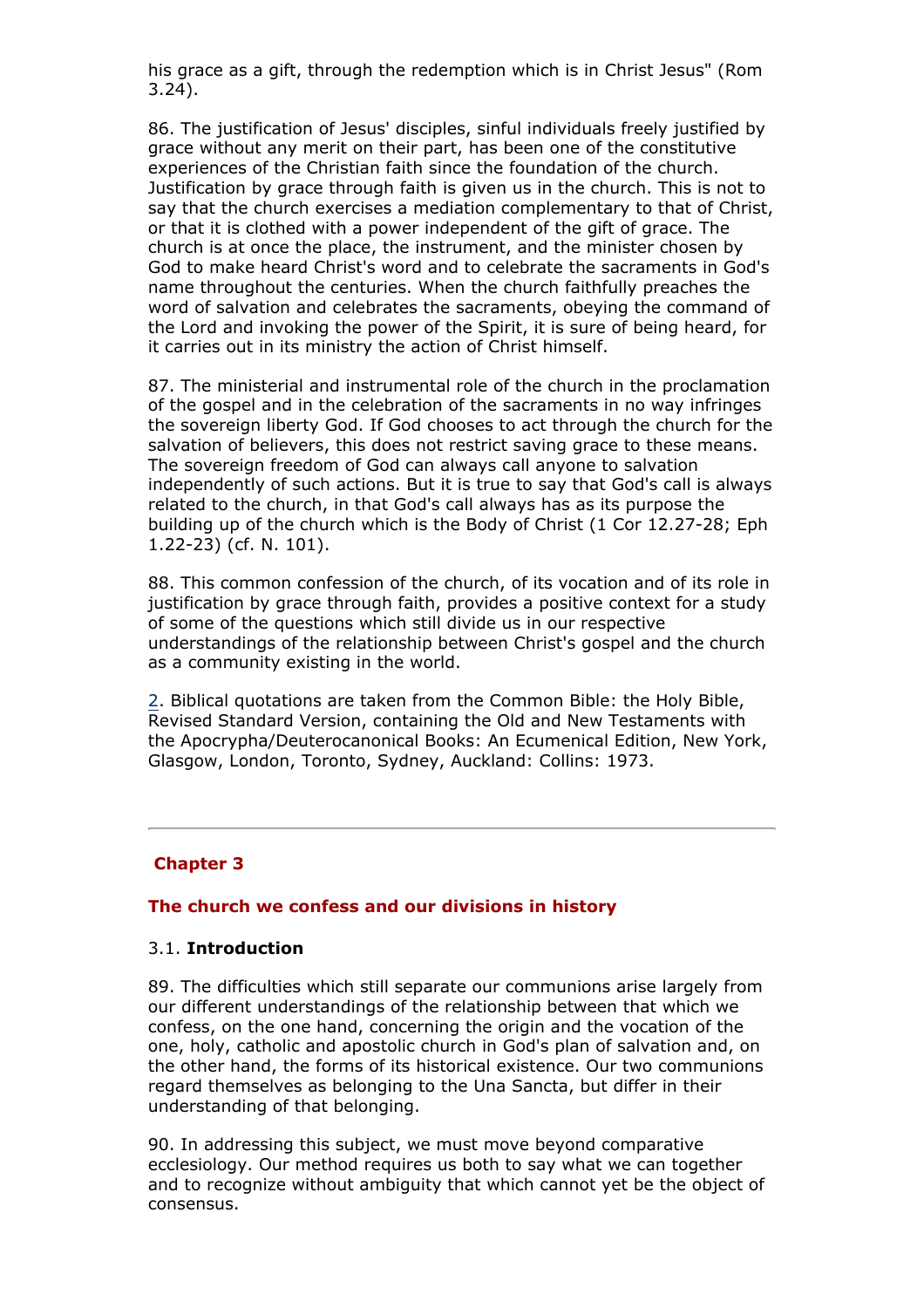91. This implies a double challenge. There are, first, differences of perspective such that we find in the position of the partner a complementary point of view or a different accent on a single commonly held truth. In opening ourselves to the partner's critique we can learn to express our own views in a more balanced way and perhaps find a common frame of reference for understanding each other.

92. Secondly, however, some of our positions seem simply to diverge. They appear mutually incompatible or incommensurable. That leaves us, for the present at least, with no choice but to agree to disagree, while seeking clarity about the nature of our disagreements. We find, among other things, that we disagree about what issues are serious enough to be church-dividing. Questions which, from the Roman Catholic side, are obstacles to full communion are not necessarily so from the perspective of the Reformed, and vice-versa. This does not dispense us from the responsibility of searching for reconciliation across even the most apparently insurmountable barriers. In the meantime we respect each other, and we are grateful for the measure of community that is possible between us.

93. In this Report we do not treat the whole range of ecclesiological issues. We prefer to highlight three particular arenas of discussion because of what is at stake in them and because of the light they can cast on the way to a fuller consensus. We shall deal, first, with two conceptions of the church which, though different, we consider potentially complementary. We then deal with two areas of apparent divergence or incompatibility: our views of continuity and discontinuity in church history, and of the church's visibility and ministerial order.

# 3.2. **Two conceptions of the Church**

94. We have already affirmed the ministerial and instrumental role of the church in the proclamation of the gospel and the celebration of the sacraments (NN. 85-86). Word and sacrament alike are of the very nature of the church. They also provide us with two different conceptions for understanding the church and the way in which it fulfils its ministerial and instrumental role, the first, more "Reformed", the second, more "Roman Catholic."

## 3.2.1. The Church as "Creatura Verbi"

95. The church existing as a community in history has been understood and described in the Reformed tradition as creatura verbi, as "the creation of the Word." God is eternally Word as well as Spirit; by God's Word and Spirit all things were created; reconciliation and renewal are the work of the same God, by the same Word and Spirit.

96. God's Word in history has taken a threefold form. Primarily it is the Word made flesh: Jesus Christ, incarnate, crucified and risen. Then it is the Word as spoken in God's history with God's people and recorded in the scriptures of the Old and New Testaments as testimony to Jesus Christ. Third, it is the Word as heard and proclaimed in the preaching, witness and action of the church. The third form depends upon and is bound to the second, through it which has access to the first, the Word incarnate in Jesus Christ. This is why the Reformed tradition has insisted so emphatically that the preaching, teaching, and witness of the church through the centuries - the church's dogma and tradition - are always to be subordinated to the testimony of the Bible, that scripture rather than tradition is "the word of God written" and "the only infallible rule of faith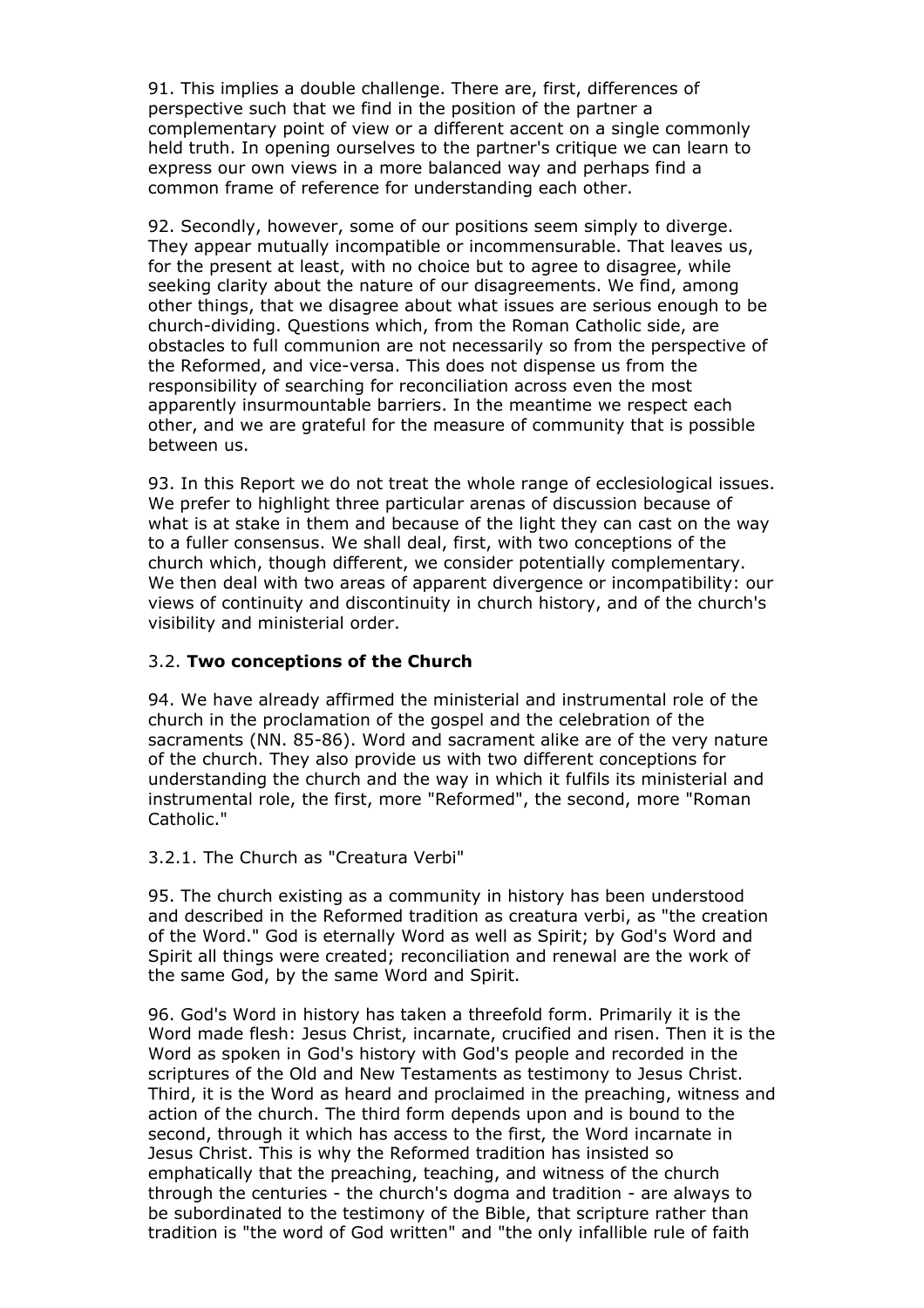and practice." Scripture is the control by which the church's proclamation must be governed if that proclamation is to witness authentically to God's Word in Jesus Christ and to be "the Word proclaimed." For the Word of God is one consistent word: The Word of judgement and mercy, the gospel of reconciliation, the announcing of the Reign of God. It is a Word calling to be heard, answered and re-echoed; it is a Word claiming response, obedience and commitment as the Word of grace which evokes and empowers authentic faith.

97. The church depends upon this word - the Word incarnate, the Word written, the Word preached - in at least three ways.

- the church is founded upon the Word of God

- the church is kept in being as the church by the Word of God

- the church continually depends upon the Word of God for its inspiration, strength and renewal.

98. In each of these aspects, the Word and Spirit of God work together, for it is the power of the Spirit that enables the hearing of the Word and the response of faith. The Word and Spirit of God together establish, preserve and guide the community of the church in and through human history. The church, like faith itself, is brought into being by the hearing of God's Word in the power of God's Sprit; it lives ex auditu, by hearing.

99. This emphasis upon hearing the Word of God has been of central importance in Reformed theology since the sixteenth century. This is why the Reformed have stressed "the true preaching of the Word" together with "the right dispensing of the sacraments according to the institution of Jesus Christ" as a decisive "mark of the true Church." Behind this emphasis lies a keen awareness of the way in which the Old Testament proclaimed "the Word of the Lord", of the New Testament recognition of Jesus Christ as "the Word who was in the beginning with God" - and of the new sense in the sixteenth century that the Bible is a living, contemporary Word with which the church's teaching and order, as these had come to develop, were by no means always in harmony. Against the appeal to continuity, custom and institution, the Reformed appealed to the living voice of the living God as the essential and decisive factor by which the church must live, if it will live at all: the church, as creatura verbi.

100. Thus far, our exposition has been relatively traditional and familiar. But despite the intended organic relationship between Word and Church, the Reformed tradition has not always held it steadily in view. It has sometimes inclined to verbalism, to the reduction of the gospel to doctrine, of the divine Word incarnate in Jesus Christ to theological theory. Proclamation of the Word has been seen simply as an external mark of the church rather than intrinsic to it; the church itself regarded more as the place where scripture is interpreted than as a community living from the Word. Such understandings fall short of the full meaning of creatura verbi as describing the nature and calling of the church.

101. The church is the creation of the Word because the Word itself is God's creative word of grace by which we are justified and renewed. The church is the human community shaped and ruled by that grace; it is the community of grace, called to let "this mind be among yourselves, which is yours in Christ Jesus..." (Phil 2.5). The community of faith is thus not merely the community in which the gospel is preached; by its hearing and responding to the word of grace, the community itself becomes a medium of confession, its faith a "sign" or "token" to the world; it is itself a part of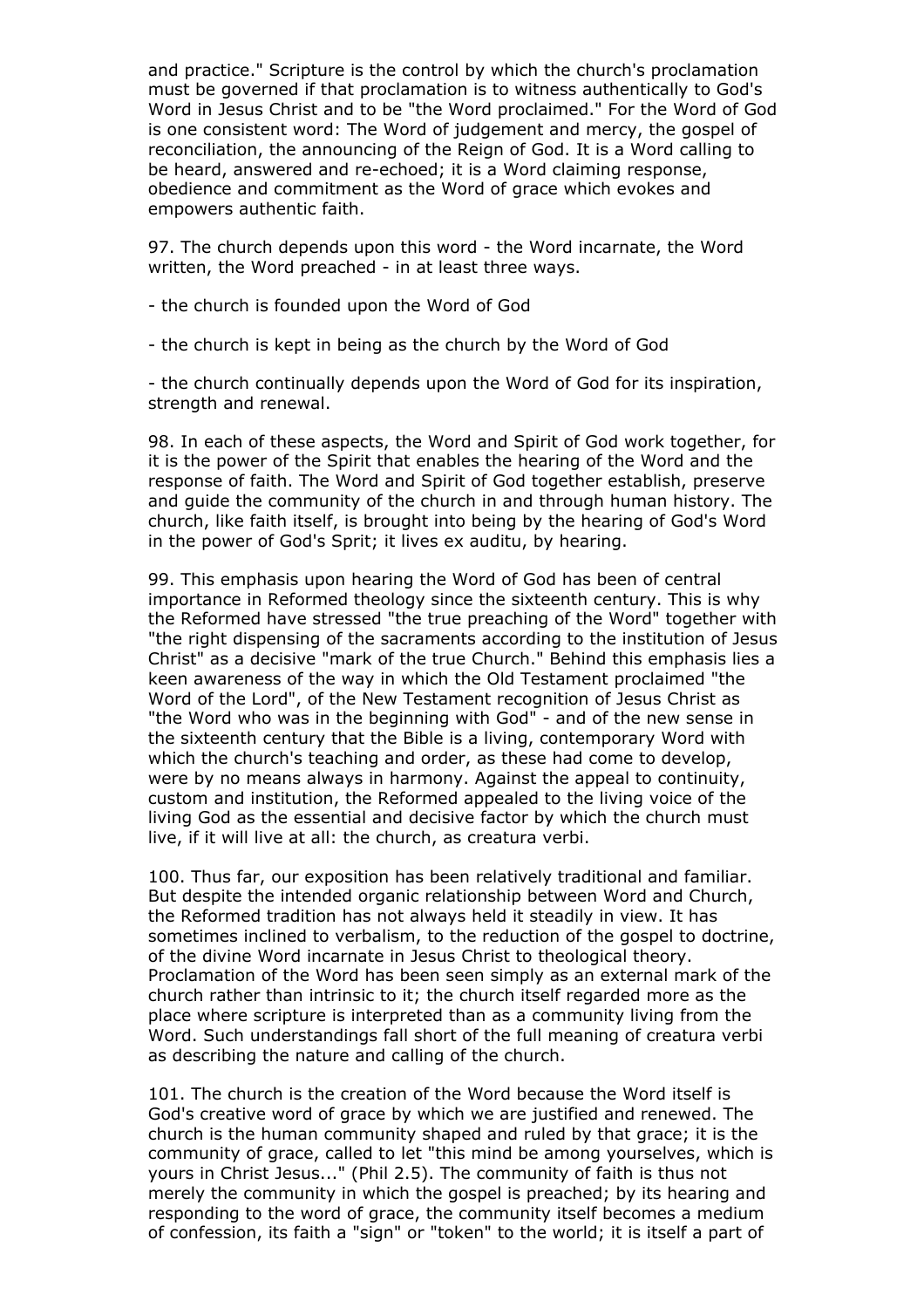the world transformed by being addressed and renewed by the Word of God.

3.2.2. The church as "sacrament of grace"

102. Even before Vatican II, many Roman Catholic theologians described the church as a "sacrament", because this term is associated with the biblical term "mystery." Such a sacramental description highlights the comparison between what the church is and what is enacted in the celebration of the sacraments. The adoption of this term by the Second Vatican Council (Lumen Gentium I, 1) for speaking of the church has made this usage almost a commonplace in Roman Catholic thought.

103. The Second Vatican Council described the church, because of its relationship with Christ, as "a kind of sacrament, or sign of intimate union with God, and of the unity of all humankind" (Lumen Gentium 1). The church is described as the "universal sacrament of salvation" (Lumen Gentium 48; Gaudium et Spes 45; Ad Gentes 1), the "visible sacrament of this saving unity" (Lumen Gentium 9), the "wondrous sacrament" (Sacrosanctum Concilium 5). In some cases the conciliar text indicates the deep roots of this conception of the church in patristic thinking, by referring to some expressions of Cyprian who speaks of ecclesial unity as a sacrament (LG 9 and SC 26). It then directly applies these fomulas to the church in extending the dynamic of their meaning. At the same time, it refers to a prayer in the Roman Missal before the restoration of Holy Week, which affirms that "from the side of Christ on the cross there came forth the wondrous sacrament which is the whole church" (SC 5).

104. The application of the category "sacrament" to the church is doubly analogical. On the one hand, it is analogical with regard to its application to Christ. Christ, indeed, is the primordial sacrament of God in that the Logos became flesh, assuming our humanity. Jesus is the full revelation of grace (cf. Jn 1.14) and "the image of the invisible God" (Col 1.15), the one who has become "the source of eternal salvation to all who obey him" (Heb 5.9). That is why Paul proclaims "the mystery of Christ" (Col 4.3). Later on, Augustine, for whom the terms "mystery" and "sacrament" are practically equivalent, writes: "There is no other mystery of God than Christ" (P.L. 33, 845). For Saint Thomas the original sacraments of our salvation are the "mysteries of the flesh of Christ", in particular, the passion and the resurrection of Christ are sacraments by reason of their double character of being exemplary sign as well as instrumental and effective cause (cf. Comp. Theol. 239; S. Theol. IIIa, Q. 62, art. 5 and primum). Luther made his own this traditional interpretation of Christ: "The Holy Scriptures know only one sacrament, which is Christ the Lord himself" (Disputatio de fide infusa et acquisita de 1520, 18; Weimar edition, 6, p. 86). All language concerning the sacramentality of the church, then, must respect the absolute Lordship of Christ over the church and the sacraments. Christ is the unique foundational sacrament, that is to say, the active and original power of the whole economy of salvation visibly manifested in our world. The church is a sacrament by the gift of Christ, because it is given to it to be the sign and instrument of Christ.

105. In the New Testament the term "mystery" is not directly applied to the church, although Ephesians 5.32 applies this term to Genesis 2.24 and related that verse to the relationship between Christ and the church (and the Latin Vulgate translated "mysterium" as "sacramentum"). The church then is only a sacrament founded by Christ and entirely dependent on him. Its being and its sacramental acts are the fruit of a free gift received from Christ, a gift in relation to which he remains radically transcendent, but which, however, he commits to the salvation of humankind. That is why,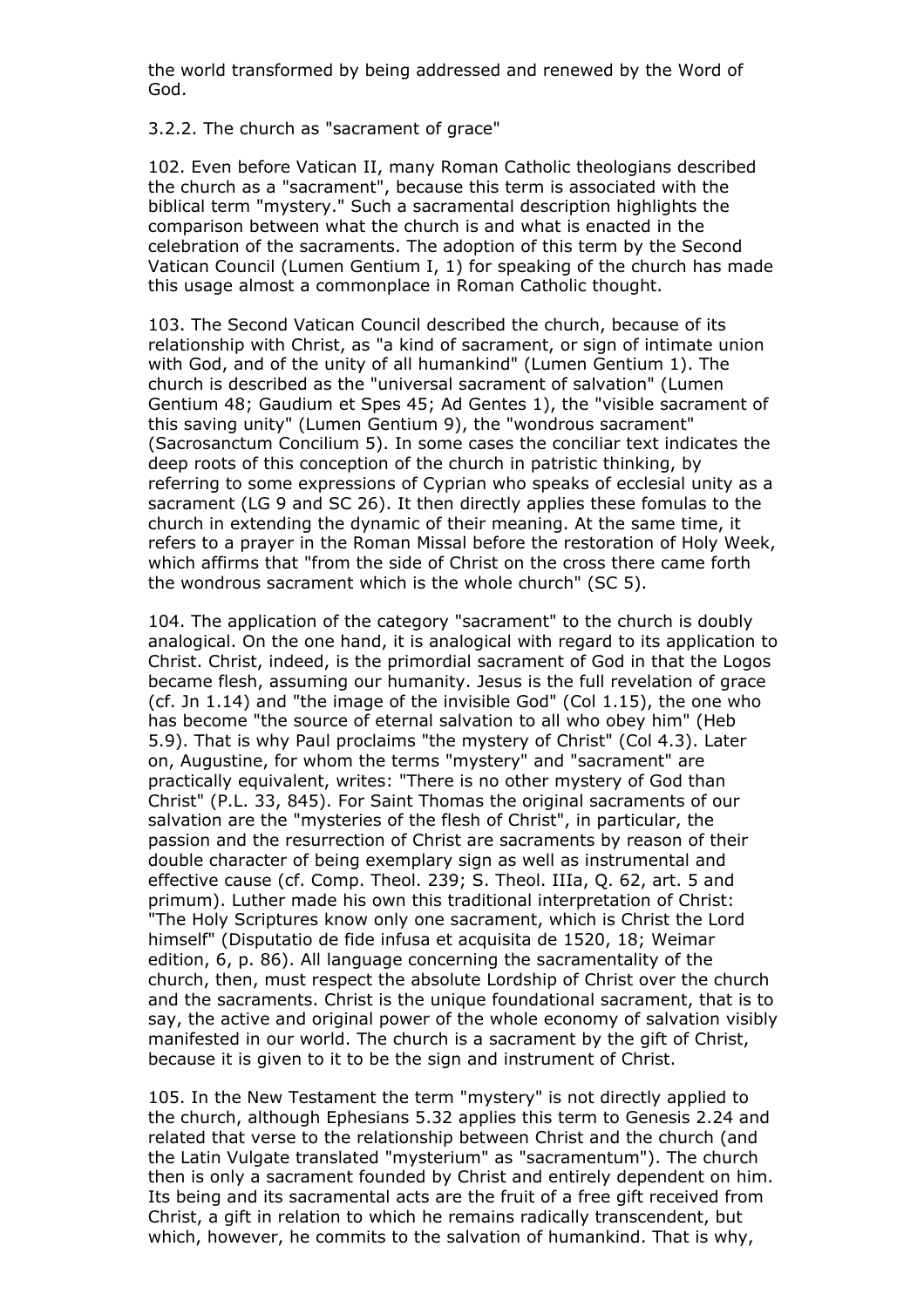according to the Second Vatican Council, "It is not a vain analogy to compare the church with the mystery of the Word Incarnate", for its one complex reality is "constituted from both a human aspect and a divine aspect" (LG 8). This analogy should not make us forget the radical difference which remains between Christ and the church. In particular, the church is only the spouse and the body of Christ through the gift of the Spirit.

106. On the other hand, the church is called a sacrament by analogy to the liturgies of Baptism and the Eucharist, which the Greek fathers called "the mysteries", in a sense already analogous to the Pauline mysterion. The sacraments are the gestures and the words which Christ has confided to his church and to which he has linked the promise of grace by the gift of his Spirit.

107. In the church as "sacrament", "a bridge is built between the visible face of creation and the design of God realized in the Covenant" (cf. Groupe des Dombes, L'Esprit Saint, l'Eglise et les , 23). Or, in a slightly different register, one can also call the church a "living sign." The terms "sacrament" and "sign" imply coherence and continuity between diverse moments of the economy of salvation; they designate the church at once as the place of presence and the place of distance; and they depict the church as instrument and minister of the unique mediation of Christ. Of this unique mediation the church is the servant, but never either its source or its mistress.

108. As Christ's mediation was carried out visibly in the mystery of his incarnation, life, death and resurrection, so the church has also been established as visible sign and instrument of this unique mediation across time and space. The church is an instrument in Christ's hands because it carries out, through the preaching of the Word, the administration of the sacraments and the oversight of communities, a ministry entirely dependent on the Lord, just like a tool in the hand of a worker. So the New Testament describes the ministry of the church as serving the ministry of Christ. Ministers are "God's fellow workers" (1 Cor 3.9), "servants of Christ and stewards of the mysteries of God" (1 Cor 4.1), "ministers of reconciliation" accomplished by Christ (cf. 2 Cor 5.18) and, more generally "envoys" or "ambassadors for Christ" (2 Cor 5.20).

109. The instrumental ministry of the church is confided to sinful human beings. It can therefore be disfigured or atrophied, mishandled and exaggerated. But the reality of God's gift always transfigures human failure, and God's fidelity to the church continually maintains it, according to the promise (Mt 28.20) which sustains it in its mission of salvation across the ages.

110. The church is thus constituted as a sacrament, an instrument of the unique mediation of Christ, a sign of the efficacious presence of that mediation. The church is such in that it lives out of the Word, which has engendered it and which it proclaims, and to the extent that it is open and docile to the Spirit that dwells within it. The Paraclete maintains and continually renews the memory of Christ in the church (Jn 14.26; 16.15) until the Saviour comes again. This Paraclete accomplishes in the church the ministry of liberty (2 Cor 3.17), of truth (Jn 16.13), of sanctification (Rom 8.12-13) and of transformation (2 Cor 3.18). In this way, the church is the bearer of the tradition of the Word, that is, the sacrament of the Word of God; and bearer of transmission of salvation, that is, the sacrament of Christ and of the Spirit.

& 111. If the church is seen in relation to its source, it may be described as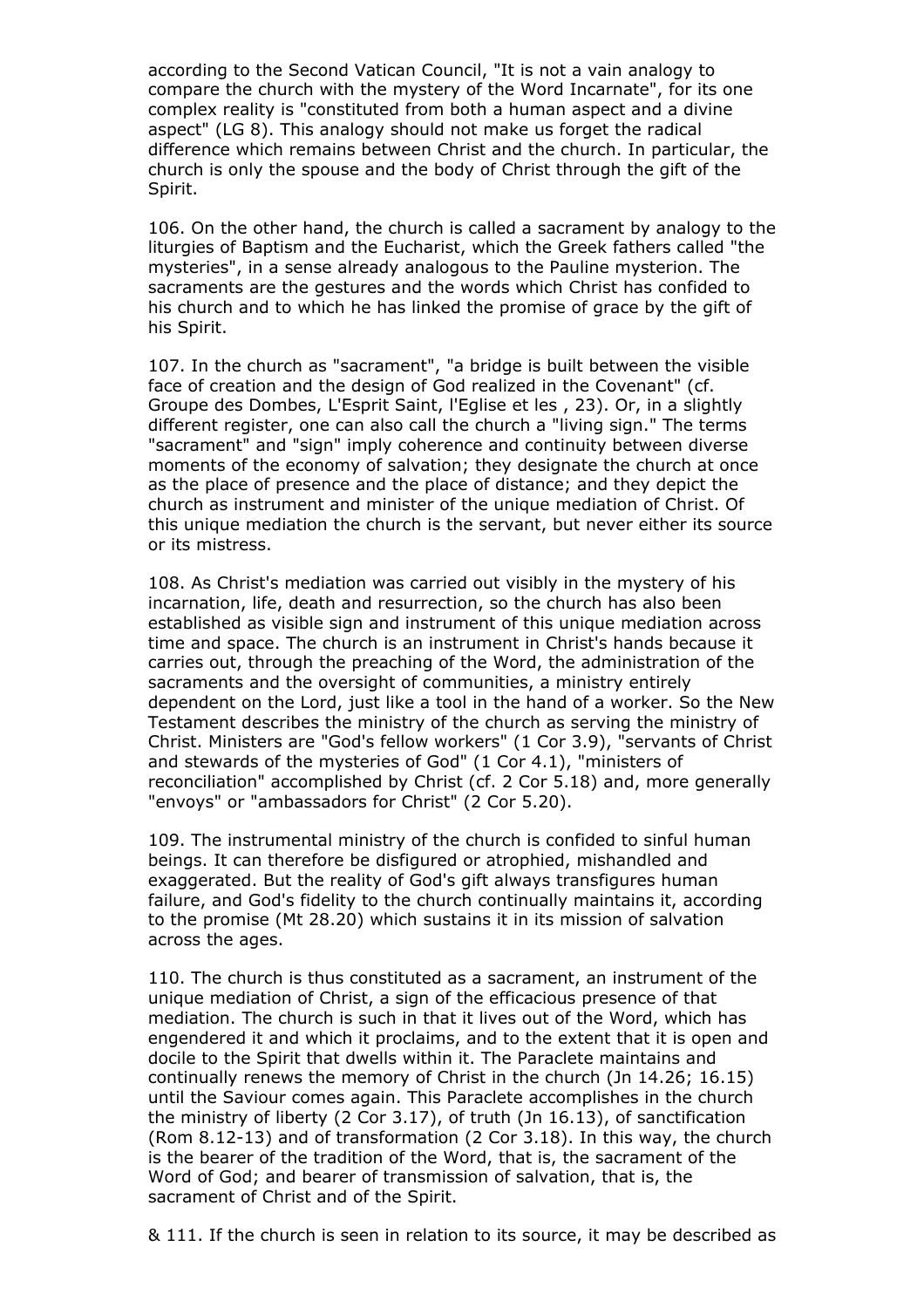the sacrament of God, of Christ, and of the Spirit as a sacrament of grace. If it is seen in relation to its mission and calling, it may be called the sacrament of the kingdom, or the sacrament of salvation (Lumen Gentium 48): "like a sacrament, that is a sign and instrument of intimate union with God and of the unity of the entire human species" (ibid. 1).

# 3.2.3 Questions and reflections

& 112. We are agreed in recognizing the radical dependence of the church in receiving the transcendent gift which God makes to it and we recognize that gift as the basis of its activity of service for the salvation of humanity. But we do not yet understand the nature of this salutary activity in the same way. The Reformed commonly allege that Catholics appropriate to the church the role proper to Christ. Roman Catholics, for their part, commonly accuse the Reformed of holding the church apart form the work of salvation and of giving up the assurance that Christ is truly present and acting in his church. Both these views are caricatures, but they can help to focus attention on genuine underlying differences of perspective of which the themes of creatura verbi and sacramentum gratiae serve as symbols.

113. The two conceptions, "the creation of the Word" and "sacrament of grace", can in fact be seen as expressing the same instrumental reality under different aspects, as complementary to each other or as two sides of the same coin. They can also become the poles of a creative tension between our churches. A particular point at which this tension becomes apparent is reached when it is asked how the questions of the continuity and order of the church through the ages appear in the light of these two concepts.

# **3.3 The continuity of the church throughout the ages**

114. In what sense can it be said that the church has remained one from generation to generation? This question is of immediate relevance for relations between the Reformed and Roman Catholic churches because the events leading to the Reformation and resulting in division seem to imply a discontinuity in the life of the one church.

# 3.3.1 God's fidelity and our sinfulness

115. Together we believe that God remains faithful to God's promise and never abandons the people he has called into being. "God is faithful, by whom you were called into the fellowship of his Son, Jesus Christ our Lord" (1 Cor 1.9). Such is the ground of our conviction that the church continues through the ages to carry out the mission it has received until the end of time, because "the powers of death shall not prevail against it" (Mt 16.18). Through the church, Christ who is present with us all days until the end of time (cf. Mt 28.20), leads us indefectibly to salvation.

116. The continuity of the church has an origin: it is the sending of the apostles on a mission by Christ, a sending which makes them "apostles"; it has a purpose - the mission, "apostolé", to make disciples of all the nations (cf. Mt 28.19). This is why the church is of its essence apostolic and its ministry is within an apostolic succession. As was said in our preceding document, this succession "requires at once a historical continuity with the original apostles and a contemporary and graciously renewed action of the Holy Spirit" (PCCW, 101). Apostolicity is then a living reality which simultaneously keeps the church in communion with its living source and allows it to renew its youth continually so as to reach the Kingdom.

117. God's fidelity is given to men and women who are part of a long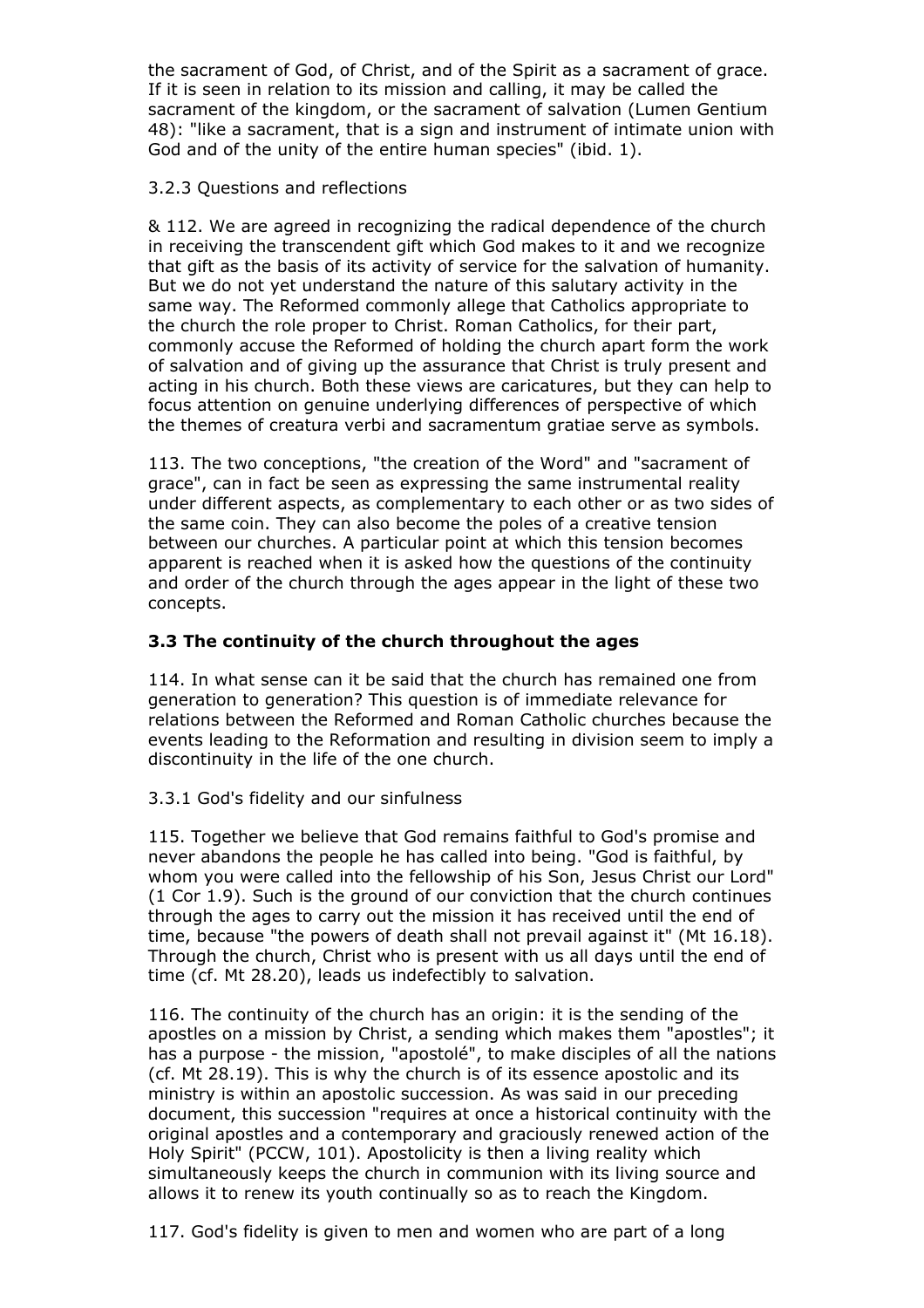history and who, moreover, are sinners. The church's response to God's fidelity must be renewed to meet the challenges of various times and cultures. The church is not worthy of its name if it is not a living and resourceful witness, concretely addressing people's needs. This is also why the church's continuity demands that it recognizes itself as semper reformanda. The sinfulness of humanity, which affects not only members of the church but also its institutions, is opposed to fidelity to God. If human sinfulness does not put the church in check, it can nevertheless do grave harm to the church's mission and witness. The constant need for reform in the church is recognized. "Christ summons the church, as it goes on its pilgrim way, to that continual reformation of which it always has need, insofar as it is an institution of human beings here on earth" (Unitatis Redintegratio, 6). The church must then live within a constant dynamic of conversion.

## 3.3.2 The need for reform and renewal

118. We acknowledge that at the time of the Reformation the church was in urgent need of reform. We recognize that the various strivings for reform were in their profoundest inspiration signs of the work of the Holy Spirit. In the event of the Reformation, the Word of God played a role, that Word which is "living and active, sharper than any two-edged sword, piercing to the division of soul and spirit" (Heb 4.12). Not everything that happened can be attributed to the Word because in the division of the Western Church human sinfulness also played its part. Our common awareness of this summons us to "discern the spirits", i.e., to distinguish in this process the work of human sinfulness from the work of the Spirit. As Roman Catholics and Reformed, we should not seek to justify ourselves here. We must each assume responsibility for our own past and for that part of the sin which was our own.

119. But that is not all. If it is true that "in everything (even sin, one could say) God works for good with those who love him, who are called according to his purpose" (Rom 8.28), we must then recognize the mysterious design of God which moves toward its accomplishment in spite of our division. Our continual conversion to Christ should make us discover and understand the positive meaning of this event in the life of Christ's church. It reminds us of the church's dependence on Christ and the Spirit, who act in it and for it with sovereign liberty. It invites us to recognize new fruits of holiness. It involves us in a Christian striving that impels us to reconcile in our lives complementary aspects of the one gospel. Reflection on the positive meaning of the Reformation, despite the division, concerns us all, because it is a major event in the history of the church.

#### 3.3.3 Questions and reflections

120. Nonetheless, as things are at present, divergences persist between us in our understanding of the continuity of the church and its visibility. The Reformed churches give first consideration to continuity in the confession of faith and in the teaching of gospel doctrine. It is in this sense that the church remains apostolic and the ministers raised up in it by the Spirit form part of the apostolic succession. The Catholic Church, for its part, considers that this apostolicity of faith and preaching as well as that of the administration of the sacraments are linked to a certain number of visible signs through which the Spirit works, in particular to the apostolic succession of the bishops.

121. We both acknowledge the reality of tradition, but we do not give it the same weight. The Reformed see in Holy Scripture the sufficient witness of the gospel message, a message that "constantly creates the understanding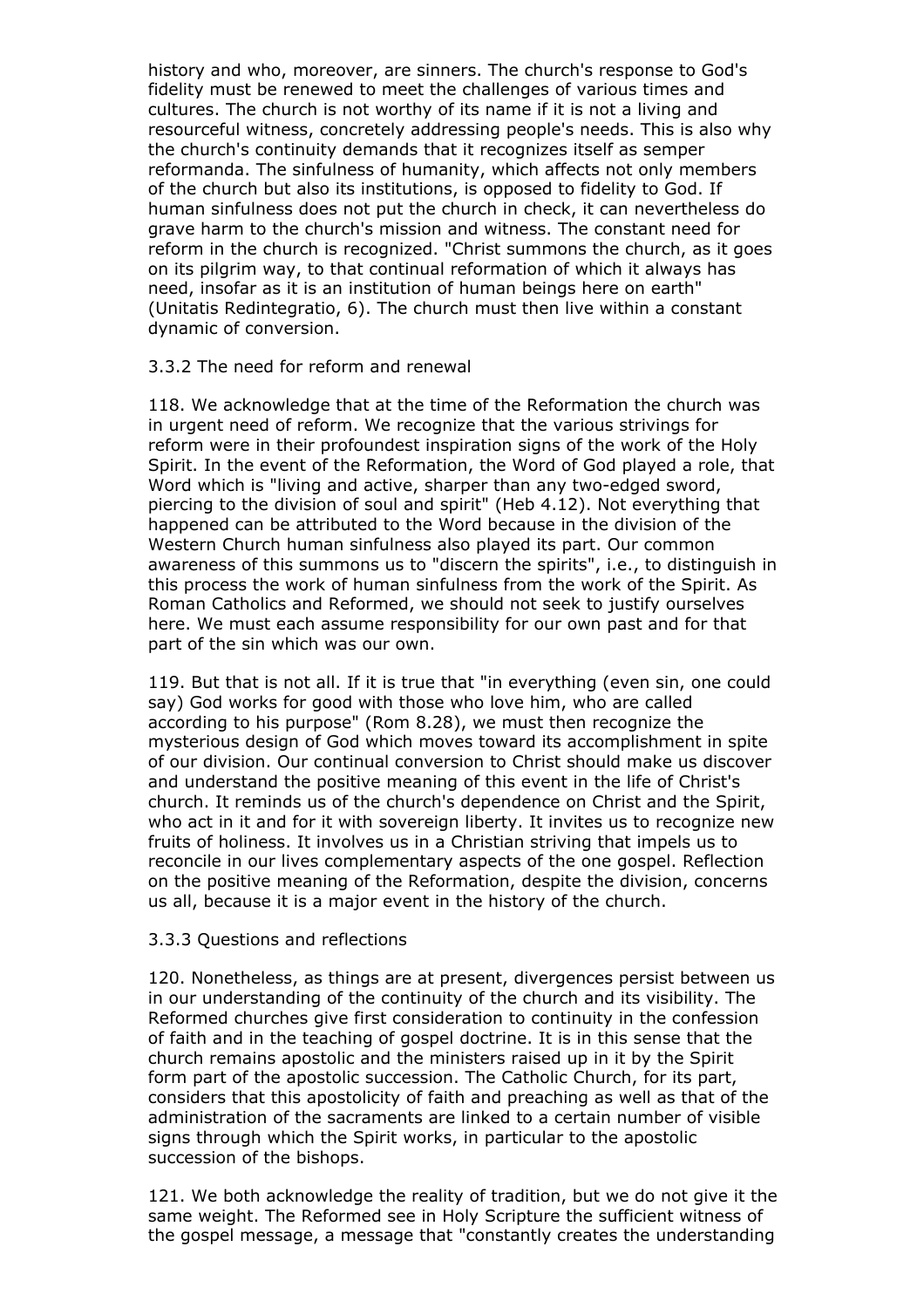of itself afresh" (PCCW, 29) and is the locus of the immediate communication of the truth. This does not imply disregard for tradition as an expression of faithful communion throughout the centuries. Catholics for their part regard scripture as the norma normans of all doctrine of the faith, but they think that scripture, the work of the living tradition of the apostolic generation, is in its turn read and interpreted in a living way in an act of uninterrupted transmission which constitutes the tradition of the church throughout its history. The authority of this living tradition and of the magisterial decisions which mark it from time to time is founded on submission to the message of scripture. In order to help the people of God be obedient to this message, the church is led to make interpretative decisions about the meaning of the gospel (cf. PCCW, 30, 32).

122. Further, we differ in our understanding of the nature of sin in the church. Undoubtedly we both recognize that, whatever the effect of sin on persons and institutions, the holiness of the preaching of the Word and of the administration of the sacraments endures, because the gift of God to the church is irrevocable. In this sense the church is holy, for it is the instrument of that gift of holiness which comes from God. But the Reformed think that God's fidelity is stronger than our infidelity, than the repeated "errors and resistances to the Word on the part of the Church" (PCCW, 42). Hence the church can experience moments when despite the exemplary witness of individuals its true identity is obscured by sin beyond recognition. This does not mean that God abandons the church, which, for the Reformed, continues in being always and until the end of time. On the Catholic side, it is thought that human sin, even if it goes so far as to mar greatly the signs and institutions of the church, never nullifies its mission of grace and salvation and never falsifies essentially the proclamation of the truth, because God unfailingly guards the church "which he has obtained with the blood of his own Son" (Acts 20.28). The times of the worst abuses were frequently times in which great sanctity flourished. In other words, we do not think in the same way about the relation of the church to the Kingdom of God. The Reformed insist more on the promise of a "not-yet"; Catholics underline more the reality of a gift "already-there".

123. Accordingly, our respective interpretations of the division in the sixteenth century are not the same. The Reformed consider that the Reformation was a rupture with the Catholic "establishment" of the period. This establishment had become greatly corrupted and incapable of responding to an appeal for reform in the sense of a return to the purity of the gospel and the holiness of the early church. Nevertheless, this does not mean that the resulting division was a substantial rupture in the continuity of the church. For Catholics, however, this break struck at the continuity of the tradition derived from the apostles and lived through many centuries. Insofar as the Reformed had broken with the ministerial structure handed down by tradition, they had deeply wounded the apostolicity of their churches. The severity of this judgment is moderated today because ecumenical contacts have made Catholics more aware of the features of authentic Christian identity preserved in those churches.

124. In the future, our dialogue will need to address such still often divisive questions as the following:

1. Considering the interpretation of our positions given above, what can Reformed and Roman Catholics now say together about the reform movements of the sixteenth century - the reasons behind them, the course they took, and the results that came about?

2. Recognizing (because of baptism and other ecclesial factors) that despite continuing divisions a real though imperfect communion already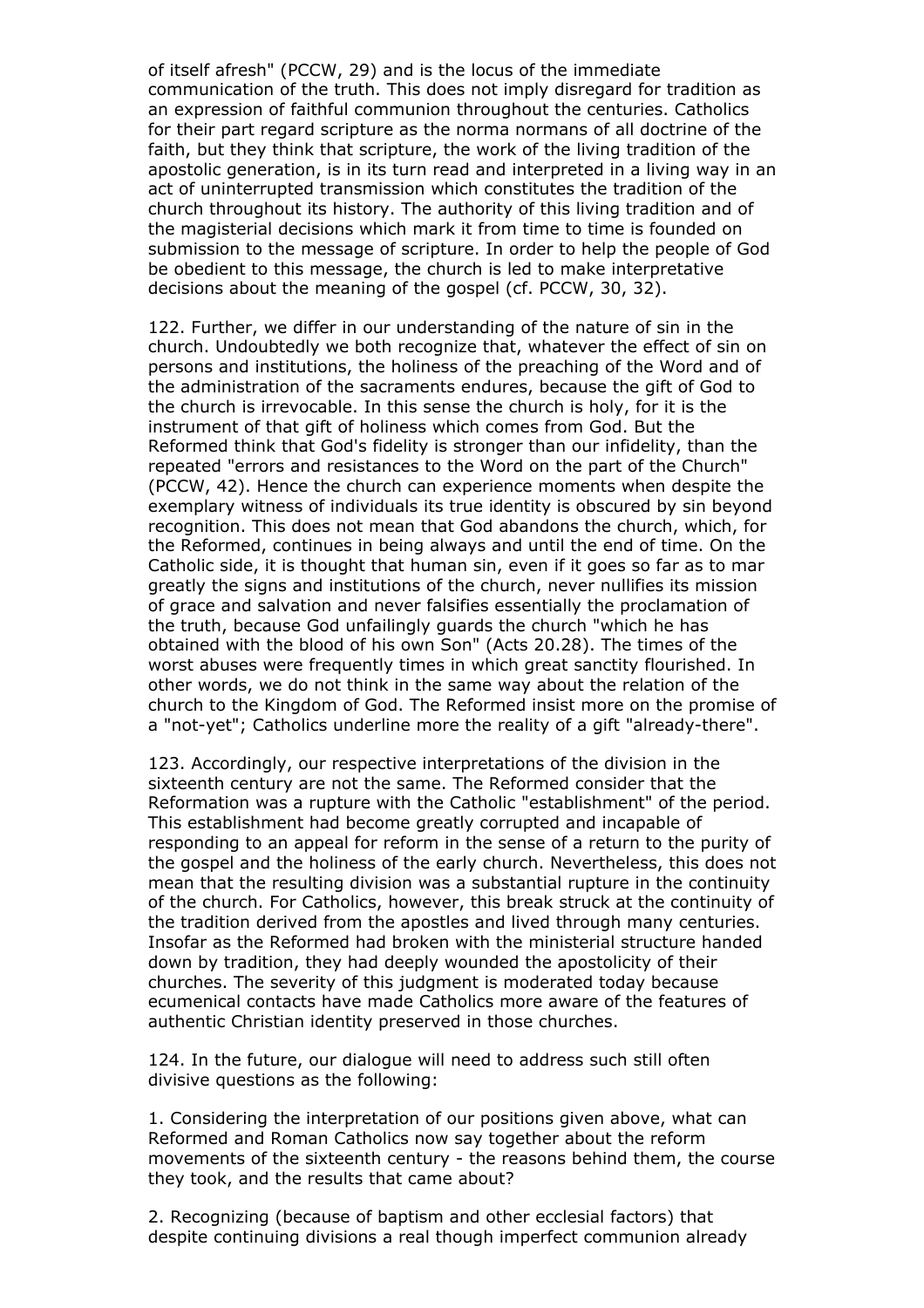exists between Reformed and Roman Catholic Christians, what implications does this communion have for our understanding of the continuity of the church?

3. To what extent can we together proclaim the gospel in an idiom intelligible to our contemporaries, even if we differ in some ways in our understanding of the Apostolic faith?

4. How can we reconcile the freedom of the individual Christian in appropriating the Christian message with the responsibility of the church for authoritatively teaching that message?

In the past, we have usually answered such questions from our separate ecclesiological perspectives; in the future, we will need to work out a joint response in dialogue.

## **3.4 The visibility and the ministerial order of the church**

125. The Reformed and Roman Catholic communions differ in a third way with respect to their understanding of the relation between gospel and church. Our divergence here has to do with the role of visible structure, particularly in relation to mission and ministry. We will look first at visibility and invisibility in the church as such, and then at mission and ministerial order.

## 3.4.1 The Church: visible and invisible

126. In the past, Reformed churches have sometimes displayed a tendency not only to distinguish, but also to separate the invisible church, known to God alone, and the visible church, manifest in the world as a community gathered by the Word and Sacrament. In fact, such a distinction is not part of genuine Reformed teaching. We can affirm together the indissoluble link between the invisible and the visible. There exists but one church of God. It is called into being by the risen Christ, forms "one body", is summoned to "one hope", and acknowledges "One Lord, one faith, one baptism, one God and Father of us all..." (Eph 4.4-6). Christ, through his Spirit, has empowered this church for a mission and a ministry in the world, and equipped it to call others to the same unity, hope and faith. From its earliest time, it has been provided through God's grace with ministerial means necessary and sufficient for the fulfilment of its mission.

127. The invisible church is the hidden side of the visible, earthly church. The church is manifest to the world where it is called to share in the Kingdom of God as God's chosen people. This visible/invisible church is real as event and institution, wherever and whenever God calls men and women to service.

& 128. This visible/invisible church lives in the world as a structured community. Gathered around Word and Sacraments, it is enabled to proclaim God's gospel of salvation to the world. Its visible structure is intended to enable the community to serve as an instrument of Christ for the salvation of the world. It thus bears witness to all human beings of the saving activity of God in Jesus Christ. This testimony of the visible/invisible church often calls it to a confrontation with the world. In such testimony the church sees itself summoned to praise and glorify God. In all its visible activity its goal is Soli Deo gloria, ad maiorem Dei gloriam.

129. We diverge, however, on the matter of the closer identification of the church with its visible aspects and structure. Roman Catholics maintain that the church of Christ "subsists" in the Roman Catholic Church (Lumen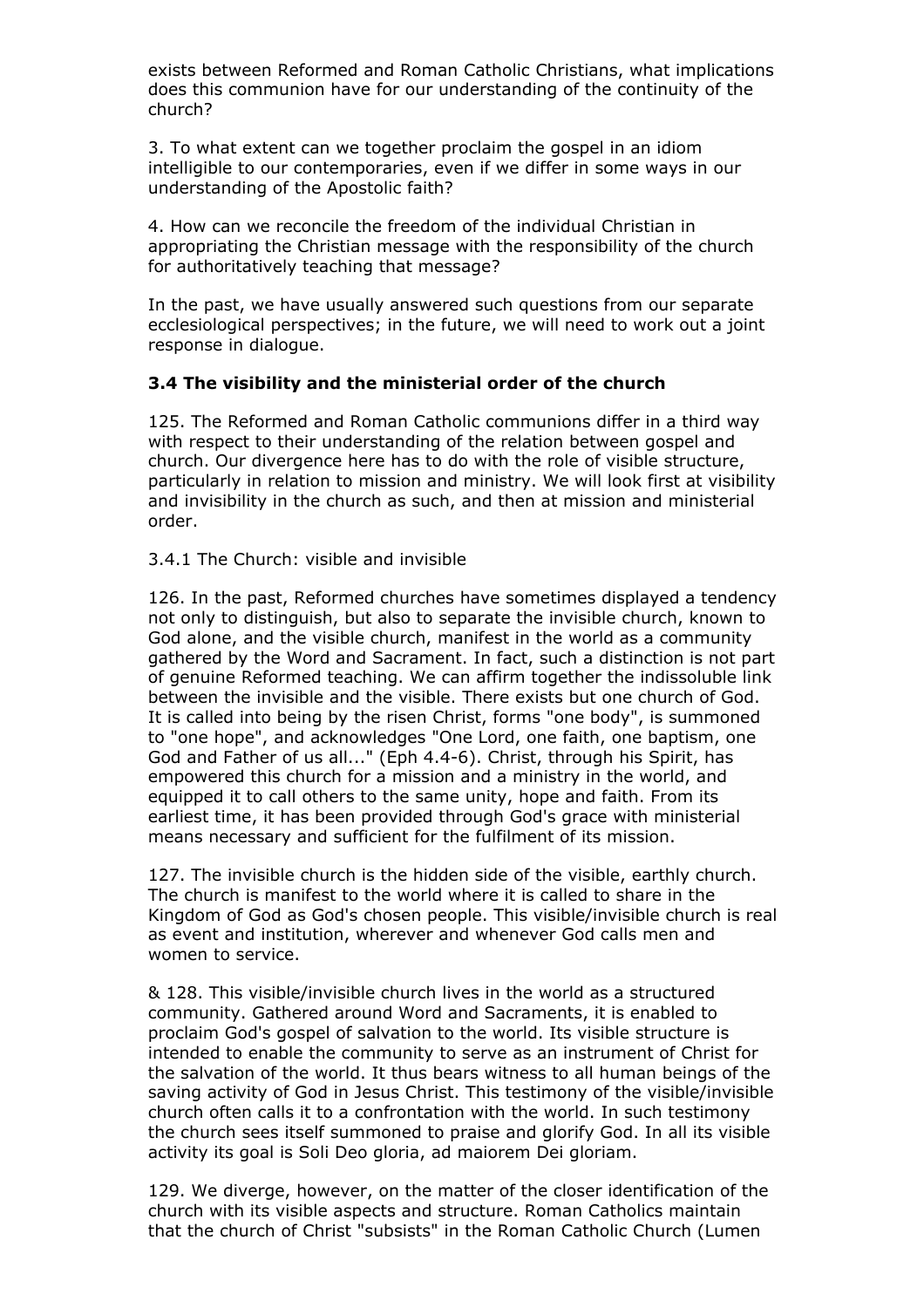Gentium 8), a formulation adopted at the Second Vatican Council to avoid the exclusive identification of Christ's church with it. They admit likewise that many "elements" or "attributes" of great value by which the church is constituted, are present in the "separated churches and communities" and that these last are "in no way devoid of significance and value in the mystery of salvation" (Unitatis Redintegratio 3). The question is, therefore, to what degree they can recognize that the church of Christ also exists in the Reformed churches. The Reformed for their part do not understand the church as reducible to this or that community, hierarchy or institution. They claim to belong to the church and recognize that others also do. Their chief difficulty is not in extending this recognition to the Roman Catholic Church, but the view that the Roman Catholic Church has of its special relation to the church of Jesus Christ.

3.4.2 Mission and ministerial order

130. Catholics and Reformed agree that the order of the church originates in the gospel which the risen Christ charged his disciples to proclaim. In this perspective, it is given first in Word and Sacrament: "Go, therefore and make disciples of all nations, baptizing them in the name of the Father and of the Son and of the Holy Spirit, teaching them to observe all that I have commanded you; and lo, I am with you always, to the close of the age" (Mt 28.19-20; cf. Lk 24.47-48; Jn 20.21b).

131. For those who follow Christ, the Word of God contained in scripture and proclaimed, lived and interpreted in the church, is the fundamental and inalienable point of reference for the church's order. Scripture bears the Word of salvation by which faith is born. Faith leads to baptism and it is nourished by the celebration of the Lord's Supper, the Eucharist.

132. This mission which the risen Christ committed to the "eleven" (Mt 28.16) and from which the church arose, implies that one should distinguish between those who announce the gospel ("you") and those to whom it is proclaimed ("make disciples"). It entails, moreover, a ministry of Word, Sacrament and oversight given by Christ to the church to be carried out by some of its members for the good of all. This triple function of the ministry equips the church for its mission in the world.

133. This ministerial order manifests itself above all in the ministry of the Word, i.e. in the preaching of the gospel, "the word of God which you heard from us" (1 Thess 2.13; cf. 2 Cor 11.7), the announcing of repentance and forgiveness of sins in the name of Jesus (Lk 24.47-48), and the proclaiming of him as the one anointed with the Spirit "to preach good news to the poor... to set at liberty those who are oppressed" (Lk 4.18). He who was the preacher of God's Word par excellence has thus become the Preached One in the Word carried to the "ends of the earth" (Acts 1.8) by his chosen witnesses (Acts 10.41-42).

134. The ministerial order also finds expression in the ecclesial rites, traditionally called sacraments. We believe that in them Christ himself acts through the Spirit among his people. The church is ordered through baptism, in which all who believe in Christ are not only washed and signed by the Triune God, but are "built into a spiritual house, to be a holy priesthood" (1 Pet 2.5). Similarly, in the Lord's Supper, or the Eucharist, the community of faith, hope and love finds its rallying point: "Because there is one bread, we who are many are one body, for we all partake of the one bread" (1 Cor 10.17). Such rites along with the Word of God are fruitful means of grace for those who believe, and by them the whole people of God is built up and nurtured.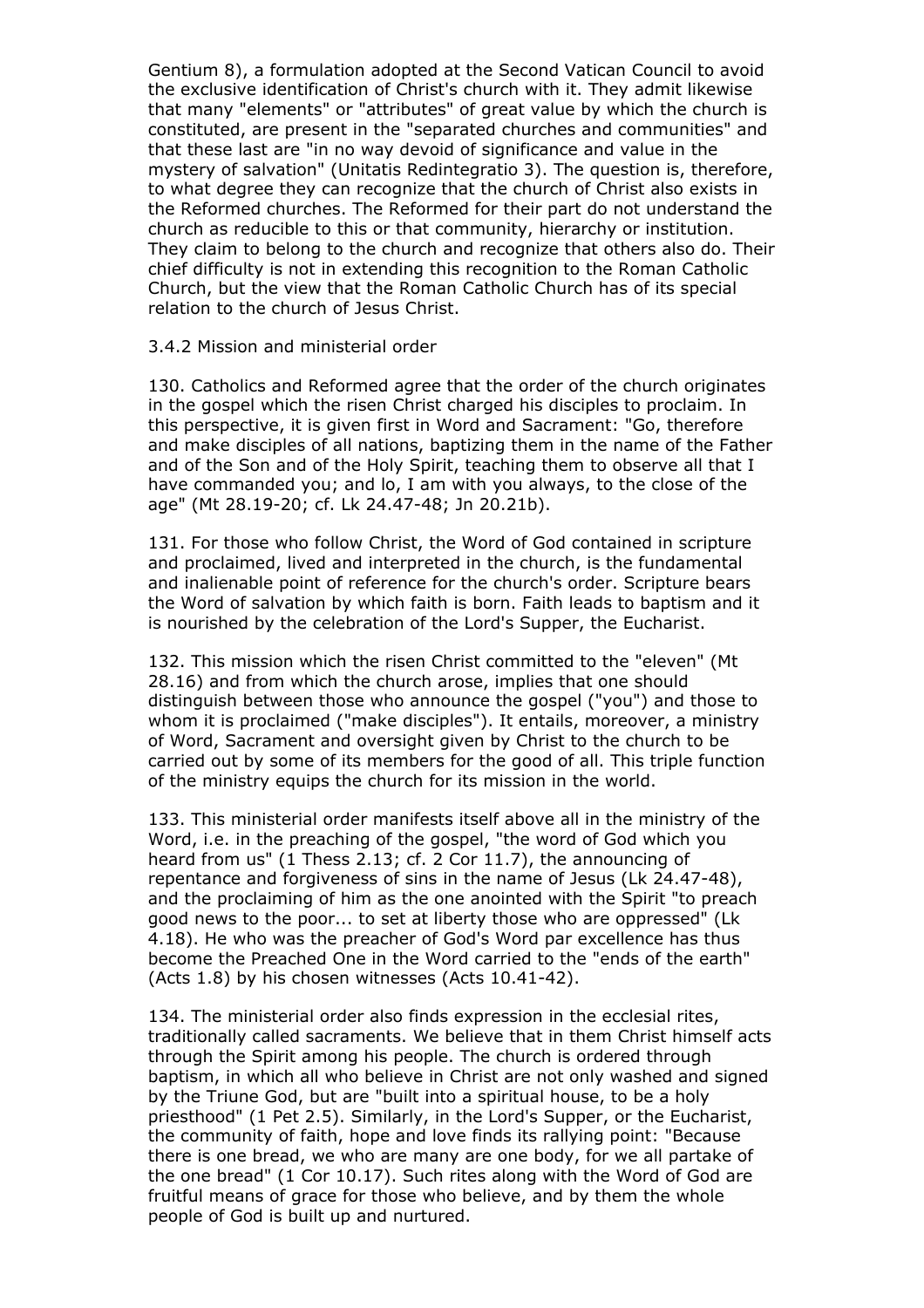135. This order is further manifest in the ministry of oversight (episkopé), exercised by church members for the fidelity, unity, harmony, growth and discipline of the wayfaring people of God under Christ, who is "the Shepherd and Guardian (episkopos)" of all souls (1 Pet 2.25). Various "gifts", "services", and "activities", are inspired by God's Spirit in the church (1 Cor 12.4-6), but all members are called upon to be concerned for that same unity, harmony, and upbuilding of the church.

136. Leadership in the New Testament took different forms at various times and places under diverse names (see e.g., Acts 1.20-25; 20.17; 28; 1 Cor 12.28; Eph 4.11-13; Phil 1.1; 1 Tim 3.1-13; 4.14; 5.3-22; Tit 1.5-9). Paul often refers to himself as the servant/slave of Jesus Christ" (Rom 1.1; Gal 1.10; Phil 1.1) and as such writes to churches that he has founded as one exercising authority in virtue of the gospel that he preaches (1 Thess 2.9, 13; cf. 1 Cor 15.11: "Whether it was I or they, so we preach and so you believed"). Though we have no direct indication that the communities founded by Paul were presbyterally organized, but only the affirmation of Acts 14.23, where Paul, according to Luke, appoints presbyters "in every church", Paul was at least aware of a structure of leadership in some communities to which he wrote: 1 Thess 5.12: "respect those who labour among you and are over you in the Lord and admonish you"; Phil 1.1, greetings are sent to "all the saints in...Philippi, with the overseers and deacons" (syn episkopois kai diakonois). From the various forms of leadership mentioned in the Pastorals there emerged a pattern of episcopoi, presbyters and deacons, which became established by the end of the second century.

137.& This pattern of leadership developed from some New Testament forms, while other (even earlier) New Testament forms did not develop. The spread and theological interpretation of ecclesial leadership in the immediate post New Testament period must be seen against the background of the wider development of the early church and its articulation of the faith (see 1 Clem 40-44, especially 42, 1-2, 4; 44, 1-2; Ignatius of Antioch, Eph 2.1-5; Magn 2; Hippolytus, Apost. Trad.). In the course of history some of the functions of such leaders underwent change; even so the ministry of bishops, presbyters and deacons became in the ancient church the universal pattern of church leadership.

## **3.5 The mutual challenge**

138. We have now explored and reflected upon three dimensions of the relation between gospel and church. Despite our agreements, there remain divergences between us which deserve further exploration and offer us new challenges.

139. First, on the question of doctrinal authority in the church, the previous report, The Presence of Christ in Church and World (24-42), described our agreement concerning the view that we in large measure share regarding scripture and its canon. In this area, formerly contested matters have been substantially clarified. This document likewise has identified the core of what still separates us in the interpretation of scripture, the authority of confessions of faith and of conciliar decisions, and the question of the infallibility of the church. These divergences still remain to this day. Among the remaining divergences, the following are particularly important:

- Both sides emphasize the indefectible character of Spirit-guided preaching and teaching that mirrors the gospel and Holy Scripture. Roman Catholics relate that preaching and teaching to a God-given authority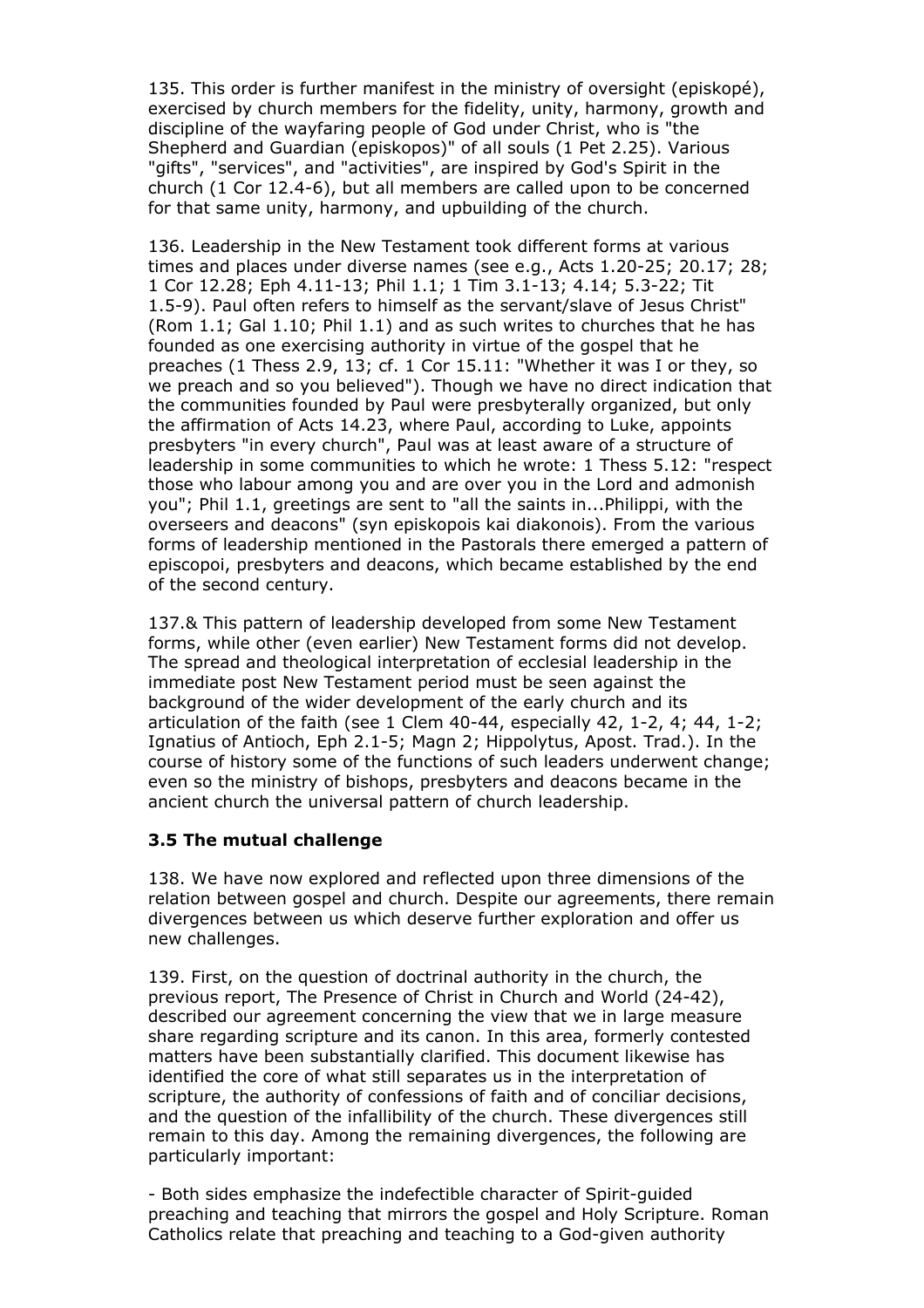vested in the church, which, in service to the Word of God in scripture and Tradition, has been entrusted with authentically interpreting it, and which in distinct cases is assisted by the Holy Spirit to pronounce infallibly on matters of faith and morals. Reformed Christians refer such preaching and teaching ultimately to the supreme authority of the Word of God in scripture as illuminated by the Holy Spirit.

140. Second, on the question of the sacraments, in spite of growing convergence, there still exists between us not only a disagreement concerning their number, but also a divergence in our understanding of "sacrament" and of the competence of the one who ministers. Roman Catholics recognize seven sacraments, according to the Council of Trent (DS 1601), though they give a major importance to baptism and Eucharist and recognize in the Eucharist the centre of the sacramental life of the church. The Reformed churches recognize aptism and the Lord's Supper as sacraments in the ordinary sense, though also recognizing in the laying on of hands "an efficacious sign which initiates and confirms the believer in the ministry conferred" (PCCW, 98). Calvin himself did not object to calling ordination a sacrament, but he did not count it on a level with baptism and Eucharist because it was not intended for all Christians (Institutes IV: 19,28).

141. Third, the earlier document (PCCW, 98) provides a common description of ordination, putting in relief its double reference to the "historical and present action" of Jesus Christ and to "the continual operation of the Holy Spirit". Nevertheless, the nature of ordination still causes difficulty between us. Is the laying-on of hands a sending on a mission, a passing on of a power, or an incorporation into an order? (cf. Ibid., 108). On the other hand, can a defect in form put in question or invalidate the ministry as such - or can such a defect be remedied "by reference to the faith of the church?" (Ibid.).

- One further difference concerning the ordained ministry cannot be ignored, especially today. In the Reformed churches as in many other Protestant communions it has become increasingly common in recent decades to ordain women without restriction to the ministry of Word and Sacrament.

142. Fourth, on the question of how the authority of Christ must be exercised in the church, we are in accord that the structure of the ministry is essentially collegial (compare: PCCW, 102). We agree on the need for episkopé in the church, on the local level (for pastoral care in each congregation), on the regional level (for the link of congregations among themselves), and on the universal level (for the guidance of the supranational communion of churches). There is disagreement between us about who is regarded as episkopos at these different levels and what is the function or role of the episkopos.

a)& Catholics insist that the ordained ministry is a gift of God given to persons "set apart" (cf. Rom 1.1) in the community. By the sacrament of ordination the minister is united with Christ, the sole High Priest, in a new way which qualifies him to represent Christ in and for the community. The one ordained can act there "in persona Christi"; his ministry is an embassy in the name of Christ in the service of the Word of God (cf. 2 Cor 3.5). Ordination to the priesthood qualifies one to represent the church before God, in its offering to the Father through Christ in the Spirit. All of these aspects of this ministry are especially realized in the eucharistic celebration. The ordained ministry thus places the church in total and current dependence on its unique Lord.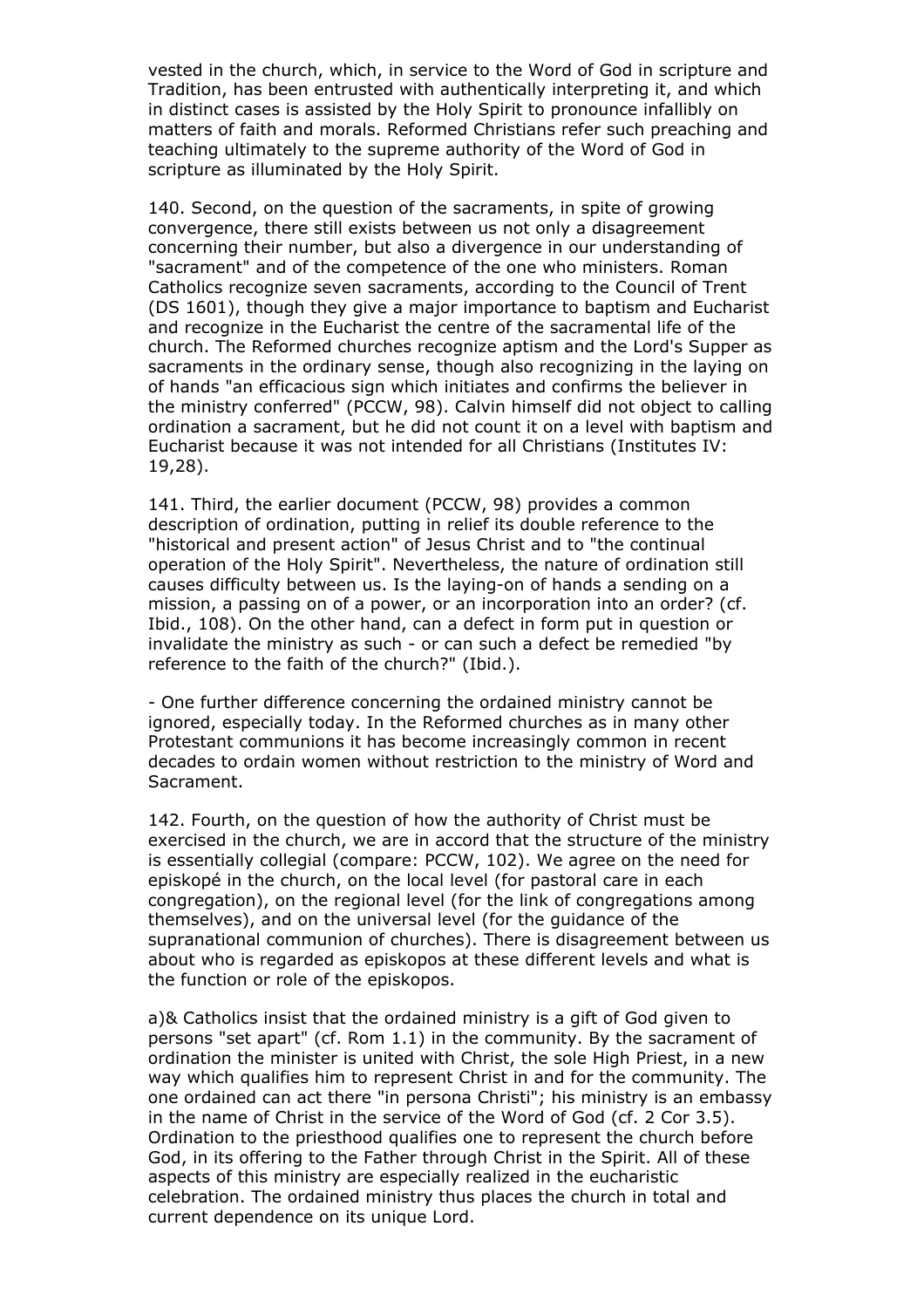b)& Likewise, for Catholics, at the heart of the ministry, ordained in the succession of the Apostles, stands the bishop who continues in the community the preaching of the apostolic faith and the celebration of the sacraments, either in his own right or through his collaborators, the priests and deacons. His role is also to develop a life of harmony within the community (homothymadon). The bishop also represents his church before other local churches in the bosom of the universal communion. Charged to maintain and deepen the communion of all the churches among themselves, the bishops, with the Bishop of Rome who presides over the universal communion, form a "college". This "college" is seen as the continuation of the "college" of the apostles among whom Peter was the first. The Bishop of Rome, understood as the successor of Peter, is the prime member of this college and has the authority necessary for the fulfilment of his service on behalf of the unity of the whole church in apostolic faith and life.

c)& Reformed churches also emphasize the importance of the ordained ministry of Word and Sacrament for the life of the church (cf. Eph 4.11-16). The Reformed understanding of the ministry is in general more "kerygmatic" than "priestly"; this corresponds to the awareness of the Word of God as the power by which the church lives. Within this perspective, however, there is a valid sense in which the Reformed minister acts "in the person of Christ"- e.g. in preaching, in dispensing the sacraments, in pastoral care-and also represents the people, in articulating and leading their worship. For this reason Reformed churches approach the preparation and ordination of ministers with great care, emphasizing the need for a proper order and the laying-on of hands by duly ordained ministers.

& d)& The Reformed stress the collegial exercise of episkopé. At the local level the responsibility lies with pastors, elders and/or deacons, with a very important role often played by the church meeting. At regional and national levels it is exercised collectively by synods. The same applies, in principle, to the universal level. The Reformed have never given up hope for a universal council based on the authority of the scriptures. That hope has not yet materialized, though ecumenical world assemblies in our century are an important step towards its fulfilment.

e)& The Reformed hold that the sixteenth century brought into being a new form of church order based on scripture and a practice of the ancient church, adapted to the needs of a new situation. Reformed churches today still maintain that pattern and believe it to be legitimate and serviceable in the life of the church. This does not exclude the possibility of further development in the ecumenical future of the church.

143. Finally, we have begun to come to terms with the particularly difficult issue of the structure of ministry required for communion in the universal church. The earlier report (PCCW) made allusion to it. Our discussion of the matter has shown how complex the issues involved are and how different the perspectives in which they are seen on both sides. As we pursue the dialogue on the church's structure and ministry, this theme deserves closer attention.

144. As a programme for future dialogue we suggest the following questions:

- Our interpretations of scripture are inextricably bound up with our ecclesiological convictions. With what hermeneutical and doctrinal perspectives do we approach the New Testament in the search for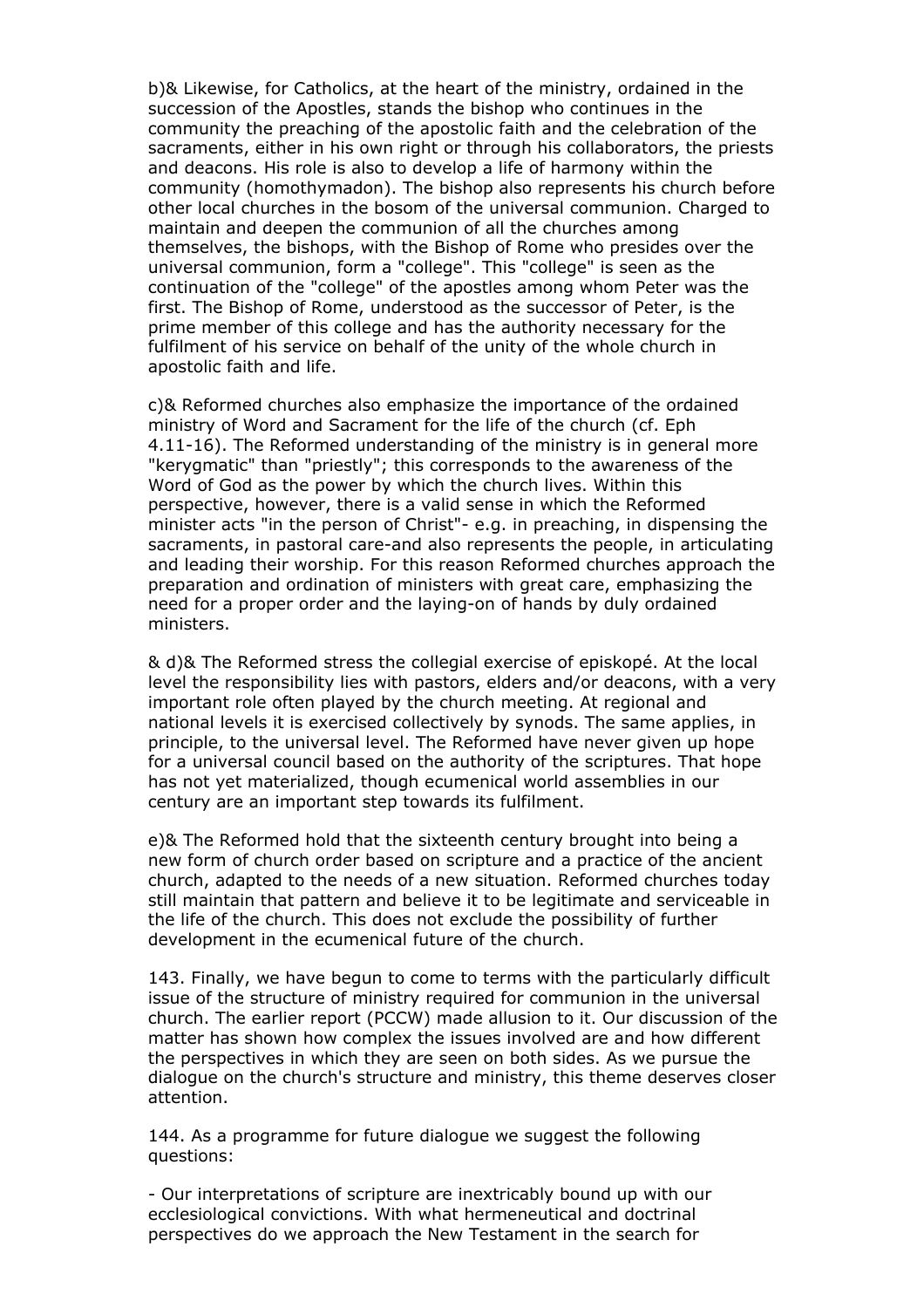guidance on the ordering of the church in the ecumenical future?

- What significance is there for the church today in the role assigned to Peter in several central New Testament passages and in the way in which that role was interpreted in the ancient church?

- What is the connexion between the ministry of leadership described in the New Testament (presidents, leaders, bishops, pastors) and in the ancient church and (a) Roman Catholic bishops, (b) Reformed ministers of Word and Sacrament?

## **Chapter 4**

#### **The way forward**

145. Our five years of dialogue have convinced us that a new situation now exists between the Roman Catholic Church and the Reformed churches. It has become apparent that the two confessions share much in common and can, therefore, enter into a living relationship with each other. Encounters in many parts of the world have led to mutual openness and a new understanding. It has become clear that the two sides have much to say to each other and also much to learn from each other.

146. The common ground that unites our churches is far greater than has usually been assumed. We start from the premise that God has already granted us unity in Christ. It is not for us to create unity, for in Christ it is already given for us. It will become visible in our midst as and when we turn to him in faith and obedience and we realize fully in our churches what he expects from us. We firmly believe that the unifying power of the Holy Spirit must prove stronger than all the separation that has occurred through our human sinfulness. This confirms our conviction that we must work for the ultimate goal of full communion in one faith and one eucharistic fellowship.

147. At the same time, however, our dialogue has shown that certain disagreements in understanding the relationship between the gospel and the church have not yet been overcome. It would therefore be unrealistic to suppose that the time has now come for declaring full communion between our churches.

148. But we do believe that the living relationship that has come into being between our churches makes possible a new way of dealing with these divergences. They should not be looked upon primarily as grounds for mutual exclusion, but should rather be seen as terrain for mutual challenge. In ecumenical encounter we can deepen our understanding and our obedience. We can discover in the other the gift of God.

149. "Welcome one another, therefore, as Christ has welcomed you, for the glory of God" (Rom 15.7). On the basis of this appeal of the Apostle Paul, we conclude that the Roman Catholic Church and the Reformed churches should no longer oppose each other or even simply live side by side. Rather, despite their divergences, they should live for each other in order to be witnesses to Christ. Guided by this mission, they should open themselves to and for each other.

## **4.1 The diversity of situations**

150. In some countries, far-reaching agreement has already been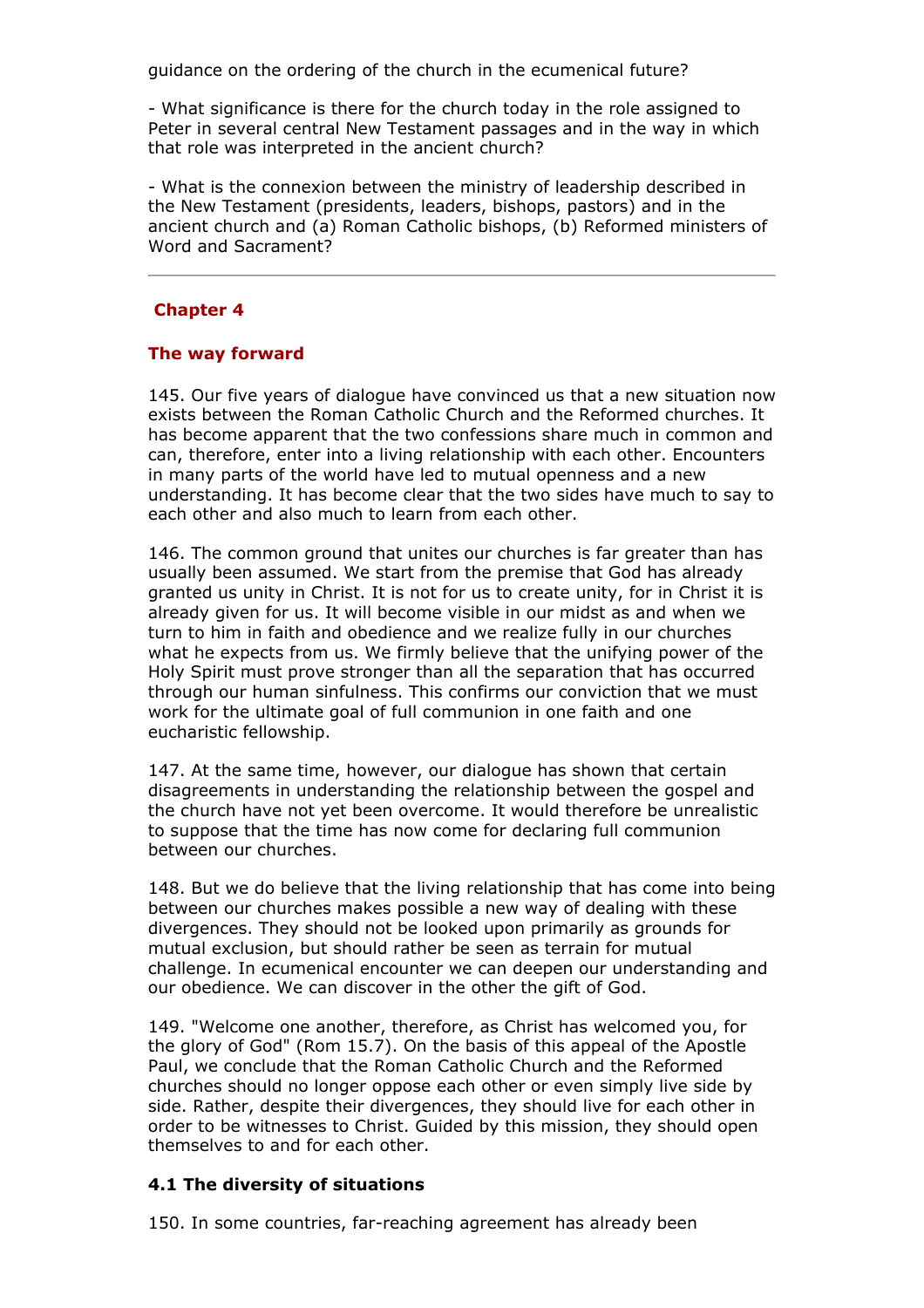achieved. Official dialogues have taken place and, as a general rule, these have led to results similar to those to be found in the present report. In some other countries the churches maintain close relationships and collaborate regularly, reacting together to important problems of public life. But there are also countries where their relations, even today, hardly go beyond occasional and individual contacts. The mistrust inherited from the past has not yet been overcome. Political situations and sociological factors often play an important part in this mistrust. In some places the Roman Catholic and Reformed churches even find themselves on opposite sides of political conflict. In other places, closer relations are made more difficult by the numerical size of the partners: whenever a large church finds itself faced with a small minority, a great deal of sensitivity and effort are needed if living relationships are to be established. In many places, the diversity of the Reformed churches makes interconfessional dialogue and collaboration more complex.

151. We agree that initiatives should be taken to deepen Christian fellowship in each country. We are grateful for the convergences we have found in the dialogue at the international level and believe that these results can serve as a stimulus for the churches in each country. But the desired living relationship cannot be created only by an agreement at the international level. First, according to the Reformed understanding, each member church is responsible for its own confession, its life and its witness; consequently, the World Alliance of Reformed Churches has no binding authority over its member churches. Secondly, we are convinced that the call for unity must always aim at concrete and lived communion. It is always addressed to "all in each place". But we do believe that the mutual understanding reached in international dialogue should serve as an encouragement to establish more active relations between our churches at the local level.

# **4.2 Steps along the way to unity**

152. We suggest that dialogues between local churches should keep in mind the following steps on the way to unity.

a)& Our churches should give expression to mutual recognition of baptism. In some countries, the Roman Catholic and Reformed churches have already agreed to accept each other's baptism fully and without reserve, provided that it has been celebrated in the name of the Father, the Son and the Holy Spirit and with the use of water. We believe that such agreements can and should be made in all places without delay. Such an agreement implies that under no circumstances can there be a repetition of baptism which took place in the other church. Mutual recognition of baptism is to be understood as an expression of the profound communion that Jesus Christ himself establishes among his disciples and which no human failure can ever destroy.

b)& Though mutual recognition of baptism is already possible today, we are not yet in a position to celebrate the Eucharist or Lord's Supper together. Our different understandings of the relation between the gospel and the church also have consequences as regards admission to communion.

The Reformed churches take the view that, precisely because Christ himself is the host at the table, the church must not impose any obstacles. All those who have received baptism and love the Lord Jesus Christ are invited to the Lord's Supper (see the declaration of the World Alliance, Princeton 1954).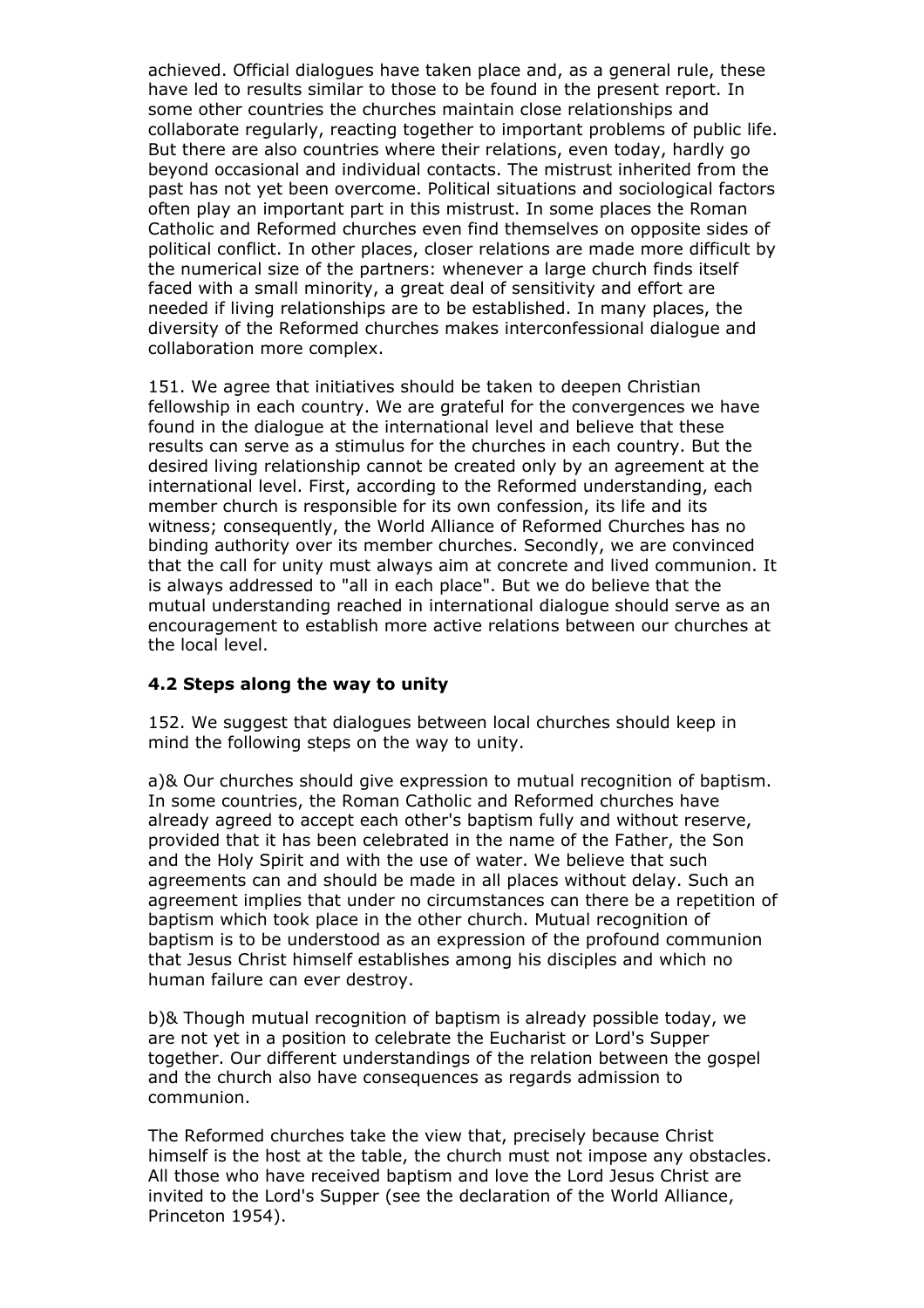The Roman Catholic Church, on the other hand, is convinced that the celebration of the Eucharist is of itself a profession of faith in which the whole church recognizes and expresses itself. Sharing the Eucharist therefore presupposes agreement with the faith of the church which celebrates the Eucharist.

This difference in the understanding of eucharistic sharing must be respected by both sides. Still, we recall and reaffirm the progress in our common understanding of the Eucharist that has already been made in the first phase of dialogue (PCCW, 67-92). Aspects of the common understanding were summarized in these words, which we repeat again here: "...we gratefully acknowledge that both traditions, Reformed and Roman Catholic, hold to the belief in the Real Presence of Christ in the Eucharist; and both hold at least that the Eucharist is, among other things:

1. a memorial of the death and resurrection of the Lord;

2. a source of living communion with him in the power of the Spirit (hence the epiclesis in the liturgy), and

3. a source of the eschatological hope for his coming again" (PCCW, 91).

c)& In many countries there has been a rapid rise in the number of confessionally mixed marriages in recent years. It is not therefore surprising that the problem of a more appropriate way of dealing with this new reality has cropped up time and again in the course of bilateral dialogues. We hold that confessionally mixed marriages could be seen as an opportunity of encounter between the two traditions, even though some difficulties cannot be denied. We deem it to be important that the two churches should jointly exercise pastoral responsibility for those who live or grow up in confessionally mixed marriages in a manner which supports the integrity of the conscience of each person and respects their rights. In this respect see also the report of the dialogue between the Roman Catholic Church, the Lutheran World Federation and the World Alliance of Reformed Churches (The Theology of Marriage and the Problem of Mixed Marriages, cf. No. 2 above).

# **4.3 Toward the reconciliation of memories**

153. In Chapter I we tried together to understand our separated histories afresh. Beyond this lies a step not yet taken. From understanding each other's memories we must move to a reconciliation of the memories of Roman Catholics with those of Reformed Christians, and vice versa. Shared memories, even if painful, may in time become a basis for new mutual bonding and a growing sense of shared identity.

154. This proposal has been made time and again by both Reformed and Roman Catholic authorities. Pope John Paul II formulated it in the following terms: "Remembrance of the events of the past must not restrict the freedom of our present efforts to eliminate the harm that has been triggered by these events. Coming to terms with these memories is one of the main elements of ecumenical progress. It leads to frank recognition of mutual injury and errors in the way the two communities reacted to each other, even though it was the intention of all concerned to bring the church more into line with the will of the Lord" (Address to the members of the Swiss Evangelical Church Federation, 14 June 1984).

155. Chapter I shows how much has been accomplished in this direction. Mention should be made, for example, of the efforts of Roman Catholic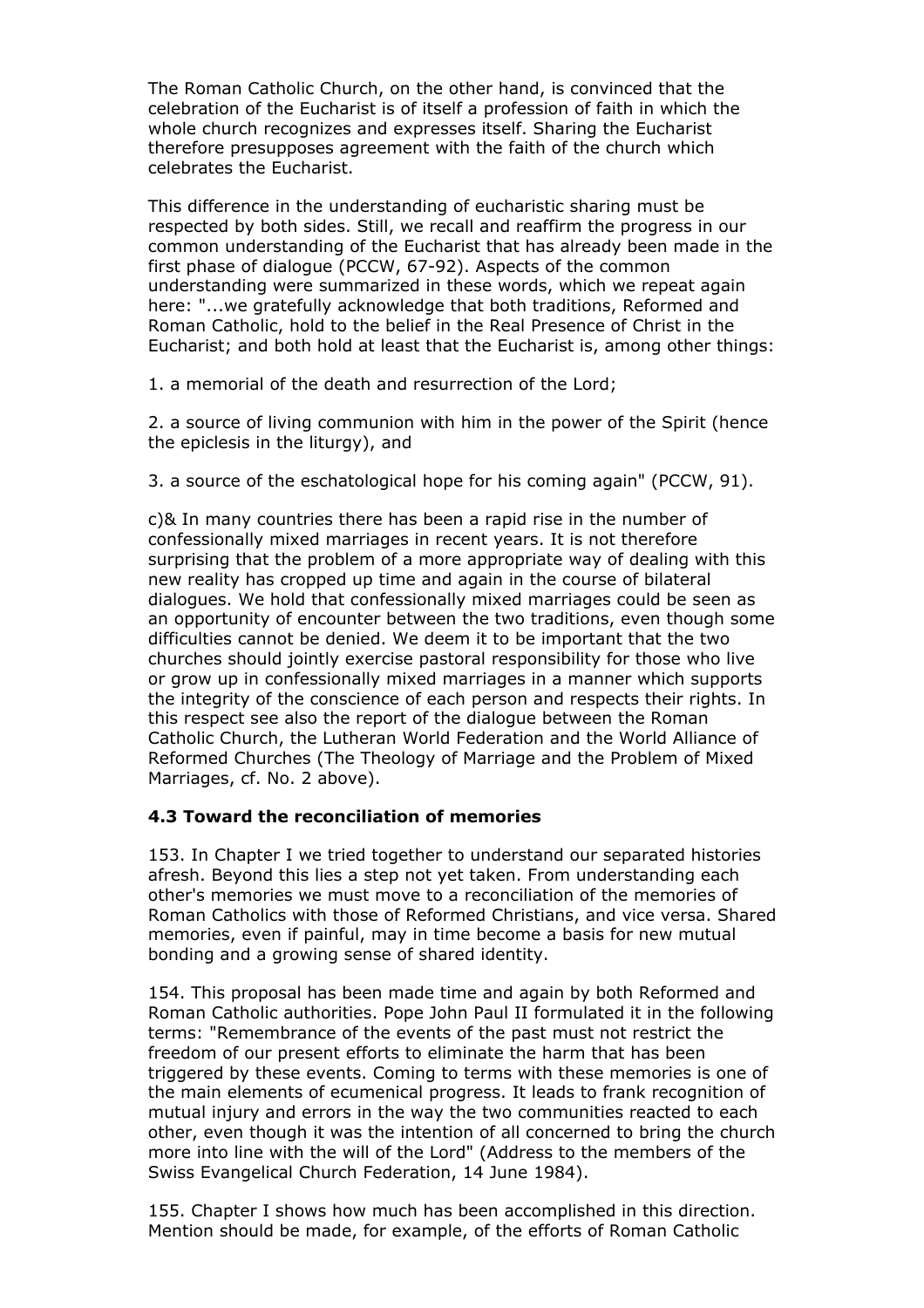historians to produce a new interpretation of the great Reformers, especially John Calvin, or the attempt of the World Alliance to give a new overtone to the memories of the revocation of the Edict of Nantes. But much yet remains to be done.

156. As illustrations we choose the following:

a)& The problem of interpreting the rupture caused by the Reformation has already been touched on. In addition to the theological reflections already offered, serious historical research needs to be jointly undertaken.

b)& We must tackle the problem of the condemnations that the Roman Catholic Church and the Reformed churches pronounced against each other. The polemics between the churches found expression in mutual anathematizations, and these continue to make themselves felt today. One need only think, for example, of the condemnation of certain Roman Catholic teachings and practices in such Reformed confessions as the Heidelberg Catechism or the Westminster Confession, or the identification of doctrines condemned by the Council of Trent with certain of the teachings of the Reformers. Conscious efforts at theological and historical research will have to be made in order to distinguish the justified concerns of these declarations from the polemical distortions.

c)& Particular attention should be paid to the way in which confessional separation was brought to the Americas, Africa, Asia and Oceania. Churches in these areas had no part in originating the separation. It was only through migration or missionary expansion that European divisions were transplanted to these continents. What in actual fact are the reasons for the separate existence of these churches today? A careful historical analysis might well bring to light new factors of separation which have been added to the inherited confessional differences.

# **4.4 Common witness in the world of today**

157. "Living for each other" as churches must also mean "bearing common witness". We take the view that the Roman Catholic Church and the Reformed churches must make every effort to speak jointly to the men and women of today to whom God desires to communicate Christ's message of salvation.

158. Every opportunity for taking common stands with regard to contemporary issues should be taken and used. Our separation must not prevent us from expressing the agreement we have already achieved in our witnessing. For example, the Roman Catholic Church and the World Alliance of Reformed Churches are wholly agreed that every form of racism is contradictory to the gospel and must therefore be rejected. In particular, they see apartheid as a system that the Christian church must condemn if its evangelical credibility is not to be put into jeopardy.

159. Something very similar applies with regard to the witness of the churches on issues of justice, peace and the integrity of God's creation. The most profound convictions of their faith oblige both churches to render decisive witness in these fields. They would imperil the integrity of their teaching if they failed to give it.

160. We also know, however, that challenges which call for common confession in our day and age also generate new divergences and divisions. These could stress and endanger our still fragile fellowship. It is therefore all the more important that we should continually listen anew together to what the Spirit is saying to the church today: the Spirit who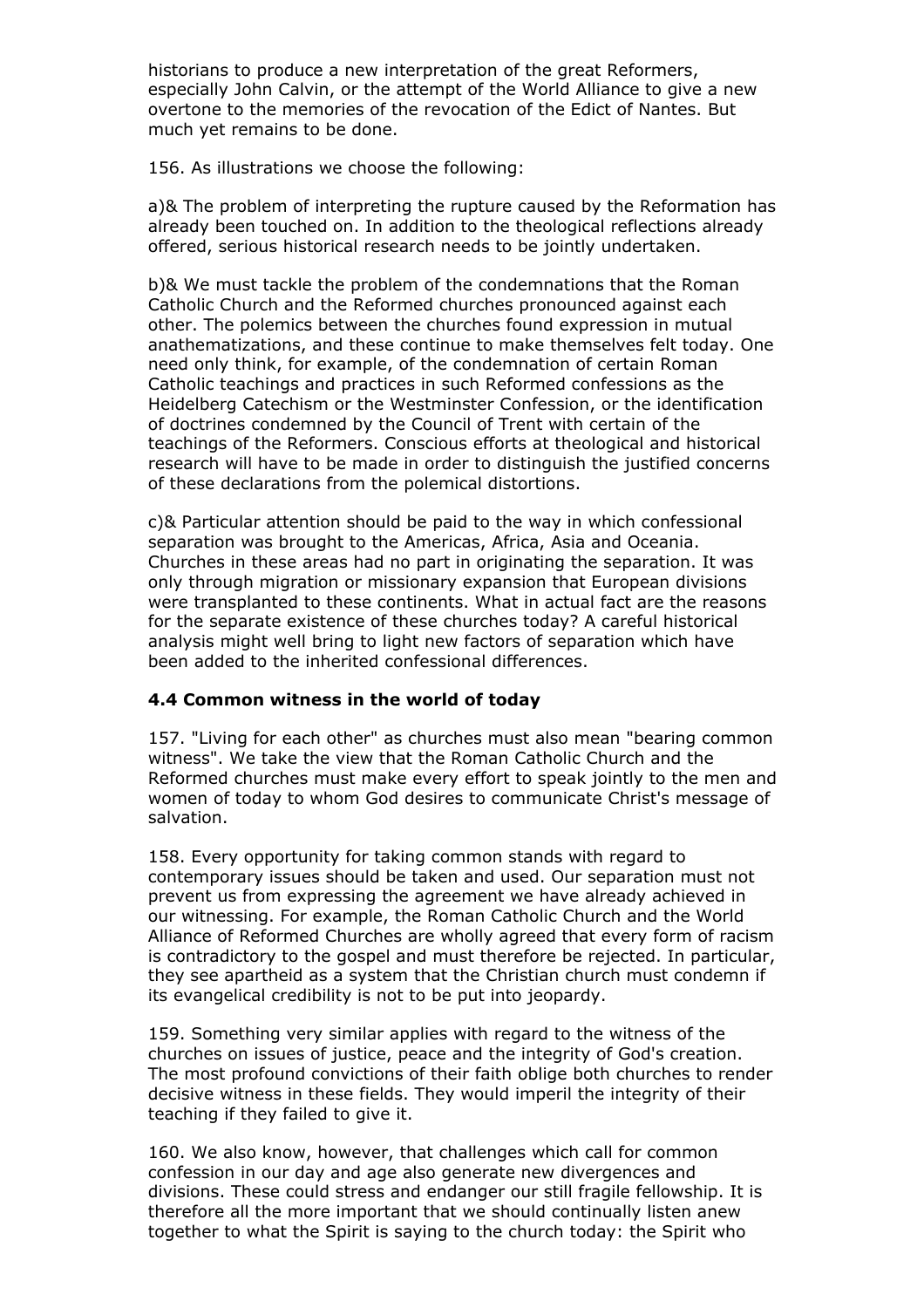will lead us to the fullness of the truth.

# **4.5 What kind of unity do we seek?**

161. Even though we are still far from being able to proclaim full communion, it is important for the relations between our churches that we should have an agreed vision of the ultimate goal that should guide our efforts. This is a question that needs further study. Various concepts of unity have been proposed and deserve attention. But we believe that serious consideration should be given in our Reformed-Roman Catholic relationship, and in the ecumenical movement in general, to the description of the "unity we seek", as expressed by the Assembly of the World Council of Churches in Nairobi (1975). This text describes what is called "conciliar fellowship", and goes as follows:

"The one Church is to be envisioned as a conciliar fellowship of local churches which are themselves truly united."

"In this conciliar fellowship each local church possesses, in communion with the others, the fullness of catholicity, witnesses to the same apostolic faith and therefore recognizes the others as belonging to the same Church of Christ and guided by the same Spirit."

"As the New Delhi Assembly pointed out, they are bound together because they have received the same baptism and share in the same eucharist; they recognize each other's members and ministries."

"They are one in their common commitment to confess the gospel of Christ by proclamation and service to the world. To this end, each church aims at maintaining sustained and sustaining relationships with her sister churches, expressed in conciliar gatherings whenever required for the fulfilment of this common calling." $3$ 

162. We see in the Nairobi declaration a sketch of the way in which organic unity could be structured even at the universal level. The statement does not describe the present state of relations between the churches, but rather serves the purpose, without reference to conciliarist controversies of the past, of articulating a concept and vision of unity toward which Christians can move to overcome their divisions.

163. Some of the features described in this text have since been given further attention within our dialogue and within the broader ecumenical movement. A crucial factor in the description is that each local church "witnesses to the same apostolic faith". Without this there can be no unity. In this report, for example, the second chapter, "Our Common Confession of Faith", indicates important aspects of the apostolic faith that we can confess together. Basic for unity too is the need to share the same faith in regard to baptism, eucharist and ministry. An important contribution towards achieving this is the document of the Faith & Order Commission on Baptism, Eucharist and Ministry, to which the churches have given their official responses.

164. If the living relationship between our churches is to grow, we must consciously foster regular contact with each other. If each church is to consider God's gift in the other, each will have to orientate itself towards the other. Inherited problems of doctrine call for further reflection. Newly arising problems (for example, relationships and dialogue with people of other living faiths, or issues raised by the progress of science and technology) must become subjects of frank and open dialogue. The road to unity can be travelled more readily if both communions can learn to listen